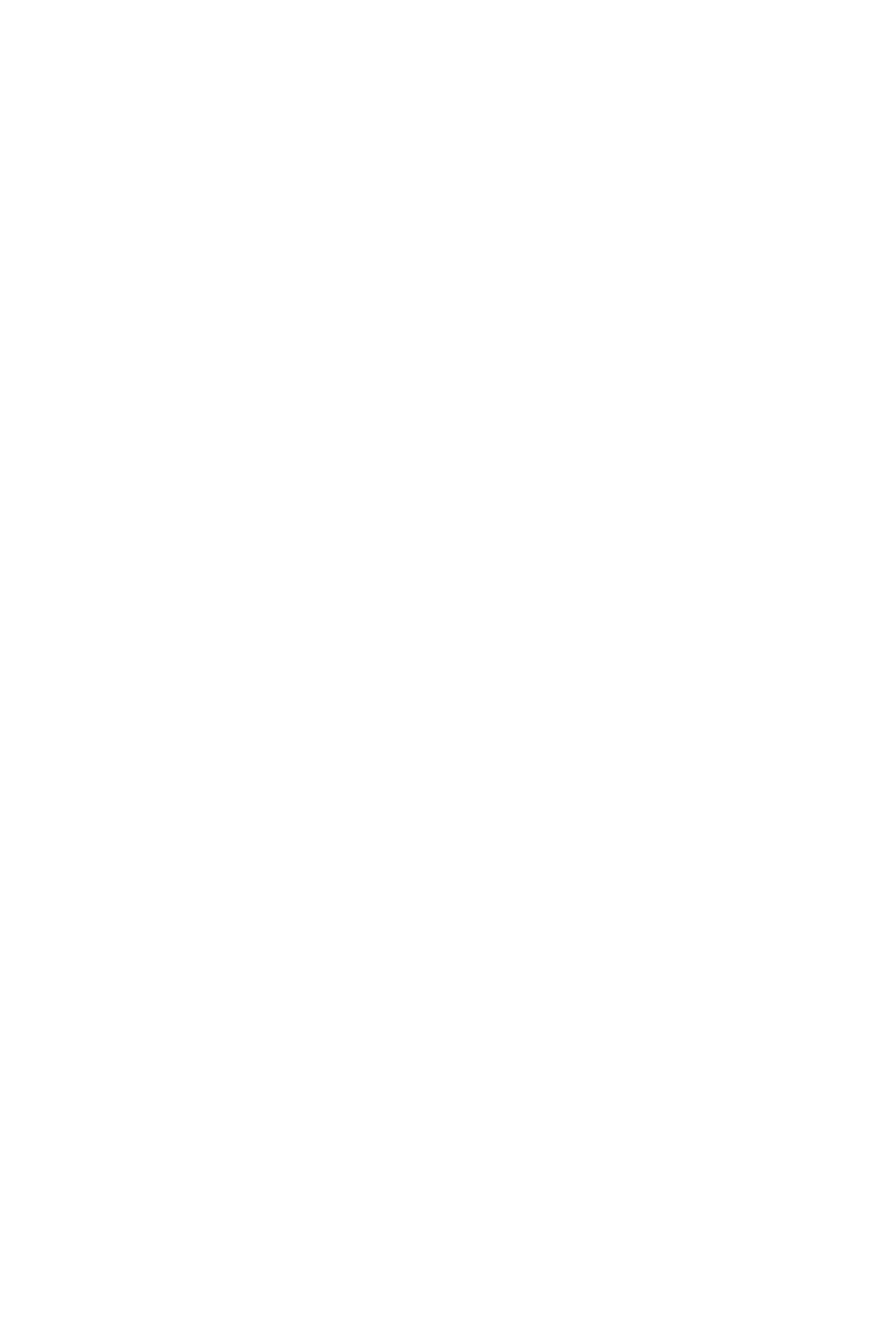# **REDEEMING CAPITALISM**

Study guide

Kenneth J. Barnes

William B. Eerdmans Publishing Company Grand Rapids, Michigan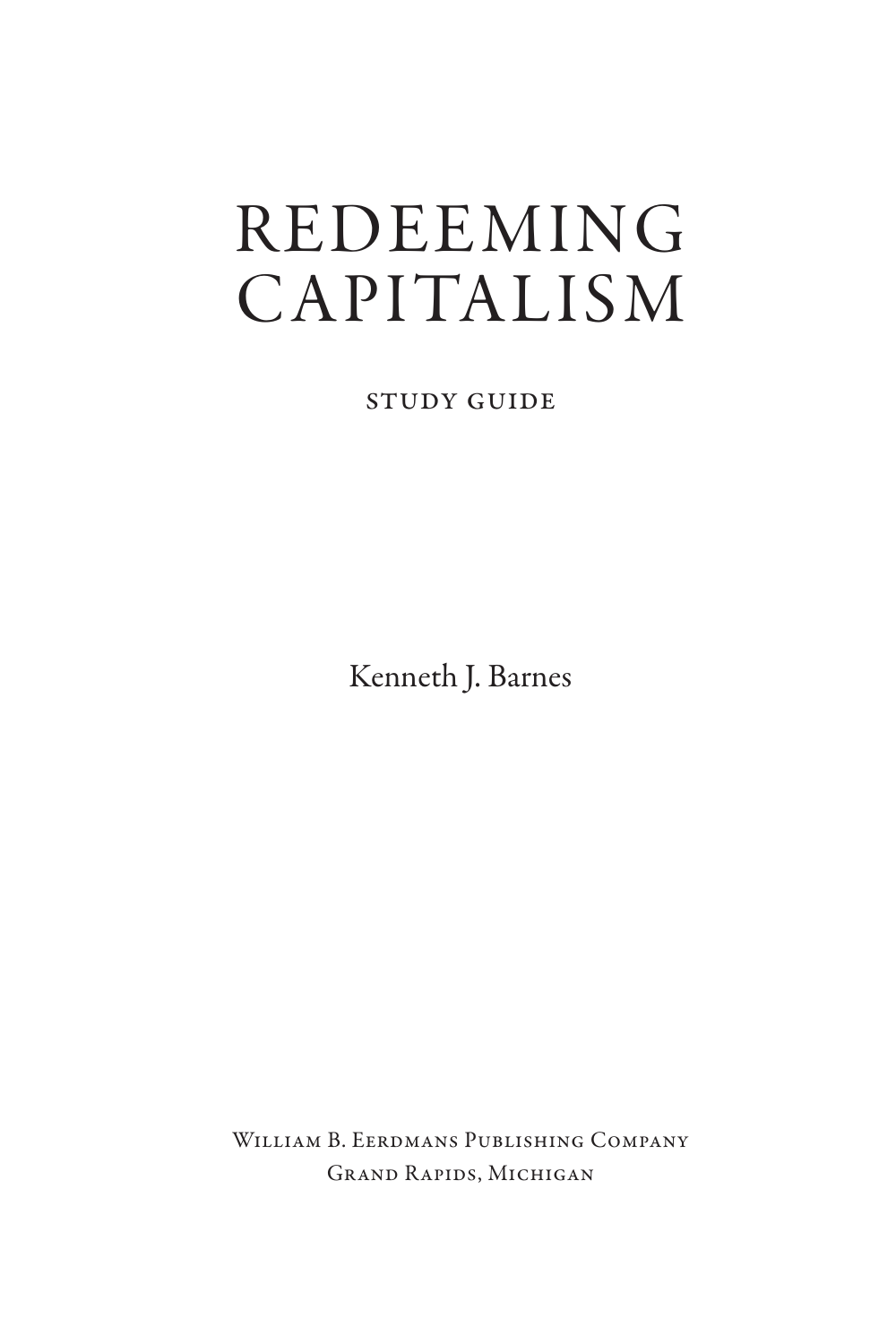Wm. B. Eerdmans Publishing Co. 4035 Park East Court SE, Grand Rapids, Michigan 49546 www.eerdmans.com

© 2022 Kenneth J. Barnes All rights reserved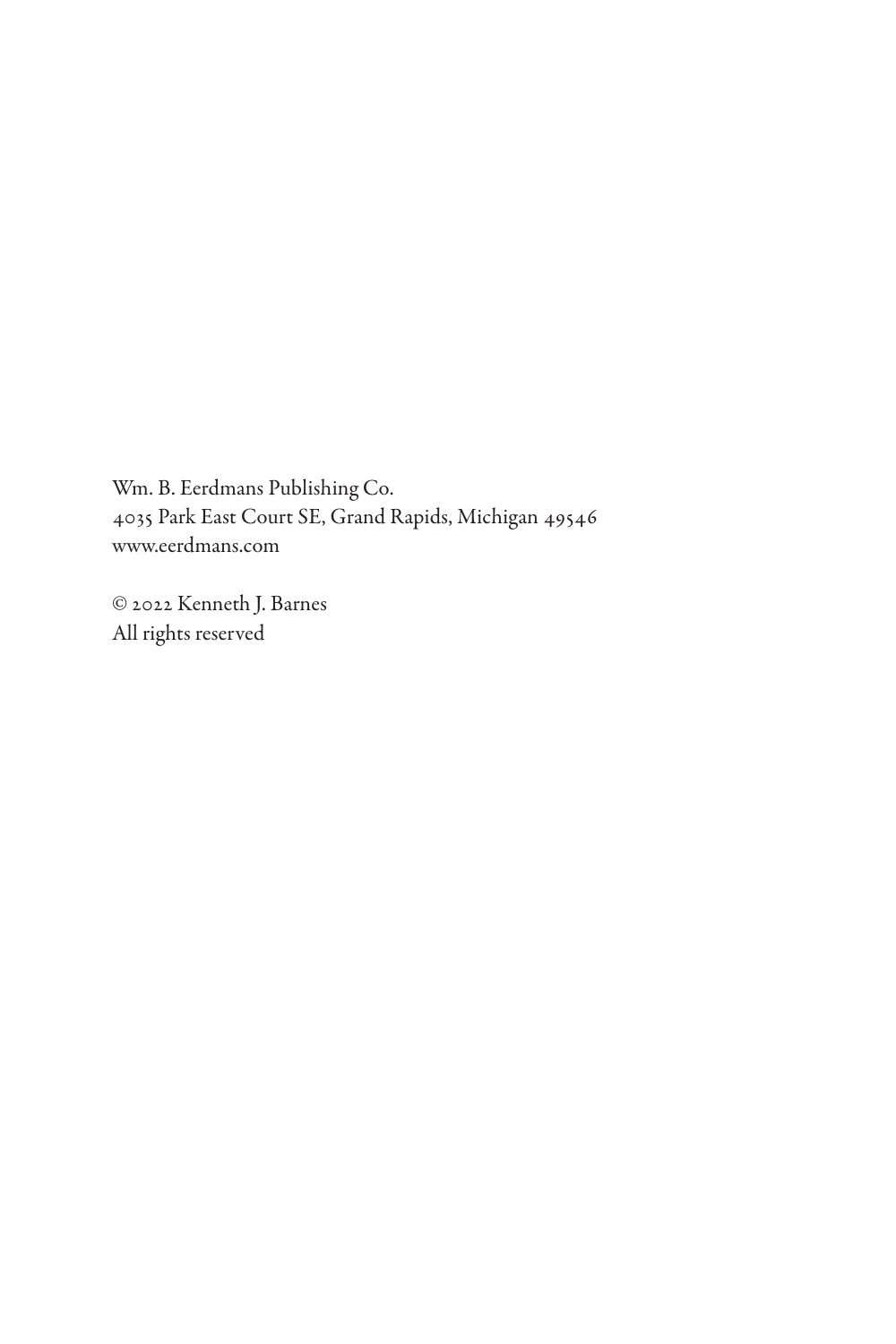## Contents

|    | How This Study Guide Works                                                                                 | vii         |
|----|------------------------------------------------------------------------------------------------------------|-------------|
| I. | Introduction—Why Does Capitalism Need Redeeming?                                                           | $\mathbf I$ |
| 2. | Capitalism—What Went Wrong?<br>(Unpacking the Global Financial Crisis)                                     | 5           |
| 3. | Economics-from Adam to Adam Smith<br>(How Economic Exchange Evolved into Capitalism)                       | I O         |
| 4. | Economics as Sociology<br>(the Observations of Karl Marx and Max Weber)                                    | $I\,$       |
| 5. | Capitalism under Fire<br>(the Current State of Our Economic System and<br>Various Alternative Suggestions) | 2I          |
| 6. | God and Mammon<br>(Biblical and Theological Reflections on Money and Business)                             | 27          |
| 7. | <b>Imagining Virtuous Capitalism</b><br>(Common Grace and the Common Good)                                 | 33          |
| 8. | Redeeming Capitalism<br>(from the Bottom Up and the from the Top Down)                                     | 39          |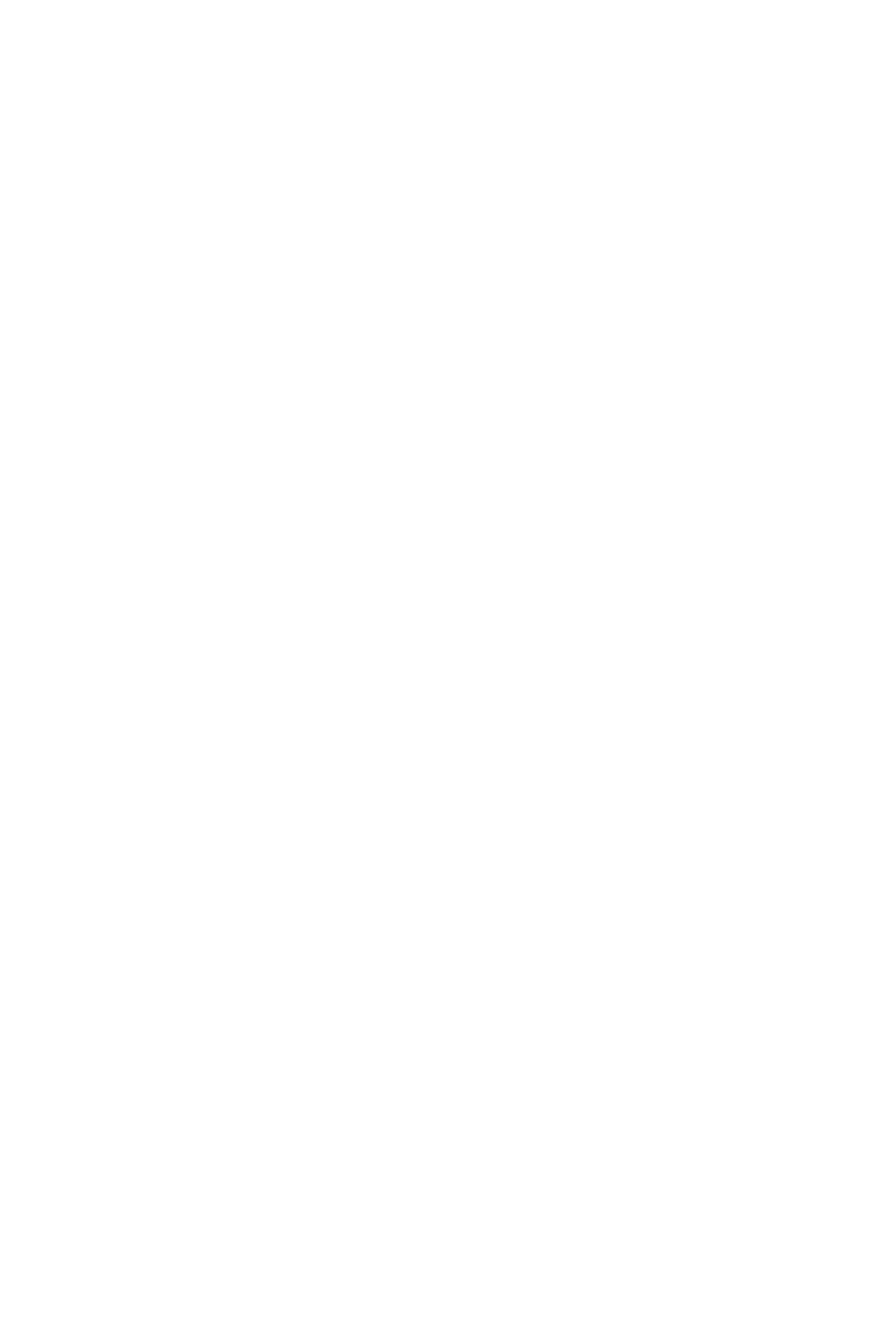## How This Study Guide Works

The purpose of this study guide is to facilitate a discussion about how people of faith should approach the thorny issue of economics. Economics can be a very delicate subject, because it affects nearly every part of our lives and people often come to it with very strong opinions—opinions that may be tied to long-held political beliefs. But that is exactly why we *must* discuss it. It's simply too important a subject for us to ignore. In fact, the Bible demands that we not only discuss economics but that we order our lives in ways that reflect our values as believers.

In each section, the salient points of one or two chapters from *Redeeming Capitalism* will be discussed and excerpts read.\* Then the group will be prompted to explore:

- 1. The *technical* aspects of the issues raised
- 2. The *biblical/theological* aspects of the issues raised
- 3. The *moral/ethical* aspects of the issues raised
- 4. General *questions* pertaining to the issues raised, in conversation with our beliefs and values

Last, there is a time for personal reflection and prayer.

<sup>\*</sup> These excerpts comprise both direct quotations from the text and summaries of the text. The latter are indicated in the guide.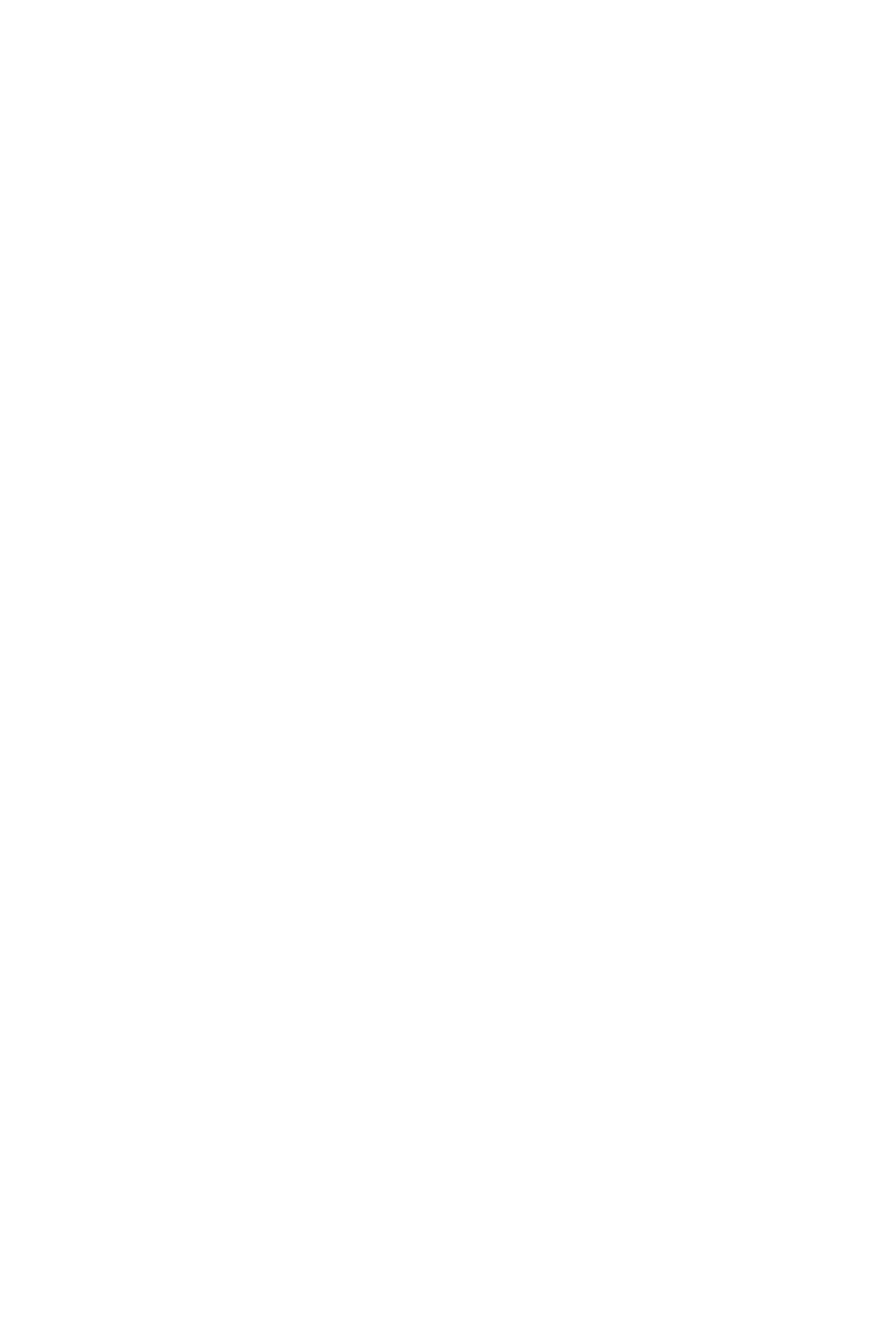## Introduction—Why Does Capitalism Need Redeeming?

### Thought Starter

On November 11, 1947, during a House of Commons debate, Winston Churchill famously quipped: "Many forms of government have been tried, and will be tried in this world of sin and woe. No one pretends that democracy is perfect or all wise. Indeed it has been said that democracy is the worst form of government except for all those other forms that have been tried from time to time." He was implying that despite its inherent faults, democracy is a political system worth preserving.

The same is often said of capitalism. The logic is simple enough—as long as human beings are themselves sinful, their systems will be imperfect; so we simply have to accept the "bad" and the "ugly" of capitalism in order to enjoy the "good" of capitalism.

But is that really true? Must we endure capitalism's "sins" in order to secure its "blessings"? Are there no other systems imaginable, and if we are to preserve capitalism, is it not both possible and desirable to repair its imperfections, curb its excesses, and channel its yield toward virtuous ends?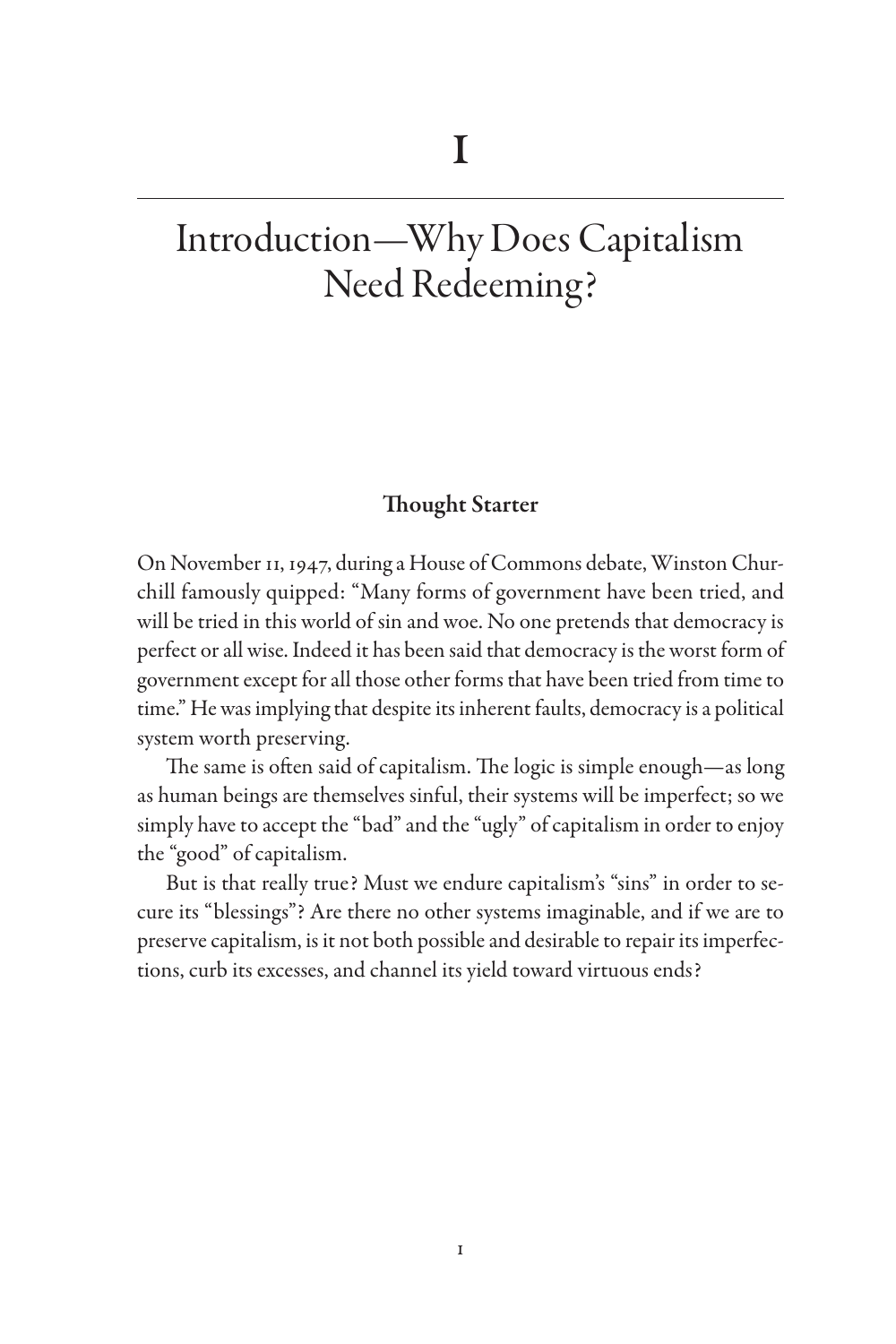### From the Text

Consider these words from the foreword, penned by Professor Miroslav Volf of Yale Divinity School.

This book matters because capitalism matters. Arguably, global capitalism is among the most pervasive and most powerful forces in the world today, and it is a force for good and for ill—for much good and much ill. This is why capitalism needs reforming, or "redeeming," as the title of the book puts it, using a favorite Christian metaphor for overcoming sin and its consequences. *Redeeming Capitalism* is a nuanced and critical Christian procapitalism voice in the important debate about the future of capitalism.

Very few people today would contest the claim that capitalism needs reforming, but increasingly many are questioning whether capitalism *deserves* reforming. One pillar of Barnes's argument is his claim that no economic system today represents a better, workable alternative to capitalism. It is important to note this right at the outset, for much of the book depends on this claim. I don't read Barnes to say that a better alternative to capitalism cannot be *imagined*. It would be strange for a Christian to argue that capitalism is unsurpassable in principle. Christian hope for the "end of history," to use the phrase popularized by political scientist Francis Fukuyama, is not the victory of capitalism, not even the victory of some superefficient, eco-friendly, and humane form of capitalism. Christian hope is for *the new world* that comes from God, a world that John the Seer describes as "the home of God among the mortals." According to the first two books of the Bible (Genesis and Exodus), the goal of the creation is the establishment of the "tabernacle," God's dwelling place among the people of Israel. The last two chapters of the last book of the Bible (Revelation 21–22) record a broadening of this vision: the entire world, nature and culture, is God's holy of holies, the place of flourishing life, justice, abundance, and security that God indwells.

From the perspective of this grand vision, all economic systems, capitalism included, are interim arrangements. But as an interim ar-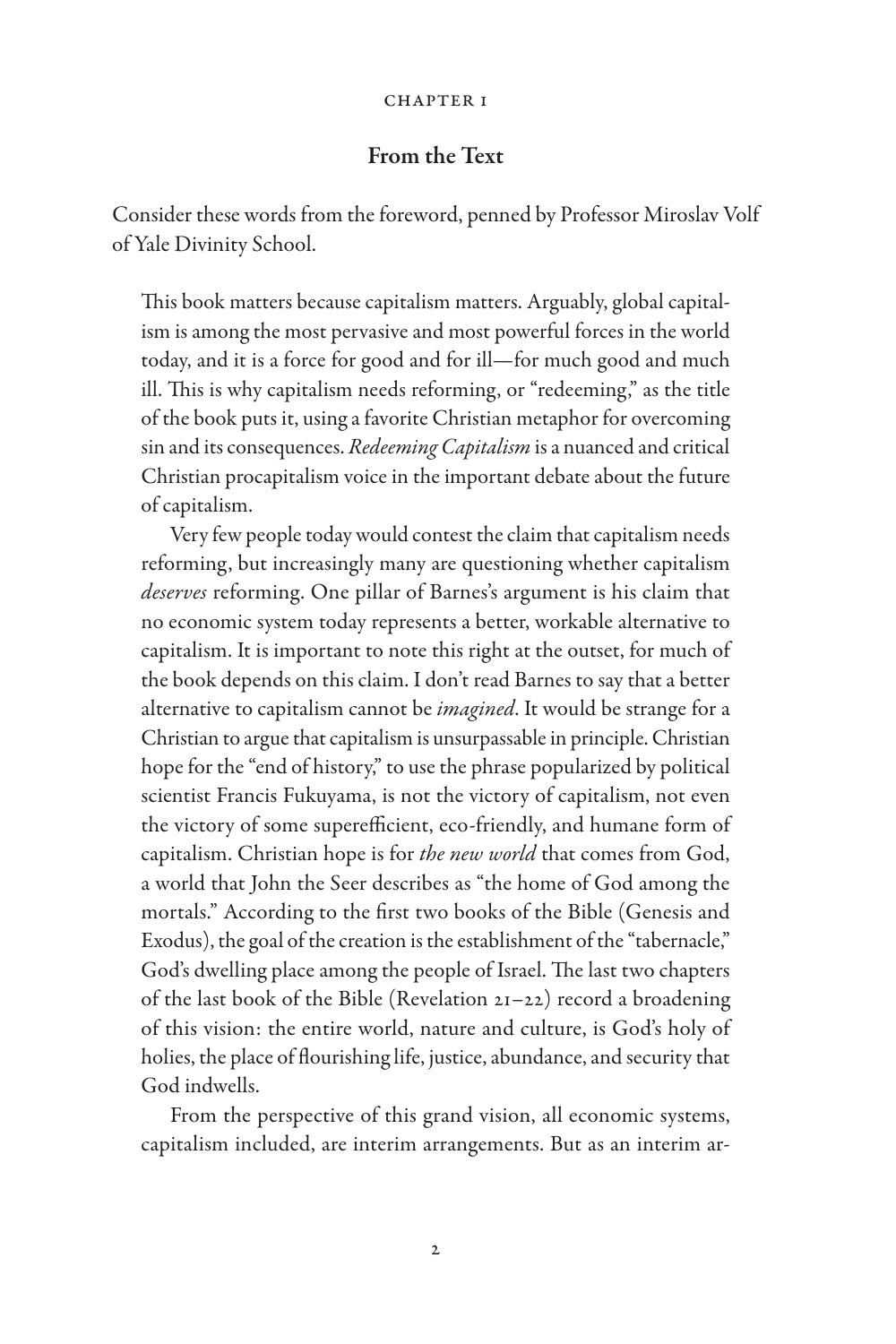rangement, capitalism is irreplaceable, at least it is so in today's globalized world. Loosely using some terms from soteriology, the branch of theology that explores the nature of salvation, you might say that capitalism is justified not so much by the goods it helps create but by its irreplaceability, by the facts that better alternatives are unavailable and that, in any case, the abolition of global capitalism would require something like a worldwide revolution and therefore cause more harm than good. Justified in this twofold way, capitalism remains a sinner. That's why it both deserves and needs reforming. In soteriology, the process of reform is called *sanctification*. Capitalism is badly in need of sanctification. That's one of the main points of *Redeeming Capitalism*.  $(pp.$  ix–x $)$ 

## Technical Considerations

- 1. Volf states that capitalism is a force for "much good" and "much ill." What do you think he means by that?
- 2. Do you agree or disagree with his assessment? Why?
- 3. What has been your experience with capitalism? Has it been generally positive or generally negative? Perhaps you have a story to share.

## Biblical/Theological Considerations

- 1. Volf recognizes the author's use of the theological term "redeeming" as opposed to the more common term "reforming." Why do you think the author made that choice?
- 2. Volf argues that we are living between two great biblical epochs, the latter realizing the perfection of all things. Consequently, all economic systems are "interim arrangements." Do you agree with that assessment? What other aspects of society might be properly labeled "interim arrangements"?
- 3. Do you agree that as a "sinner" of sorts, capitalism needs "sanctification"? What might capitalism's "sanctification" look like?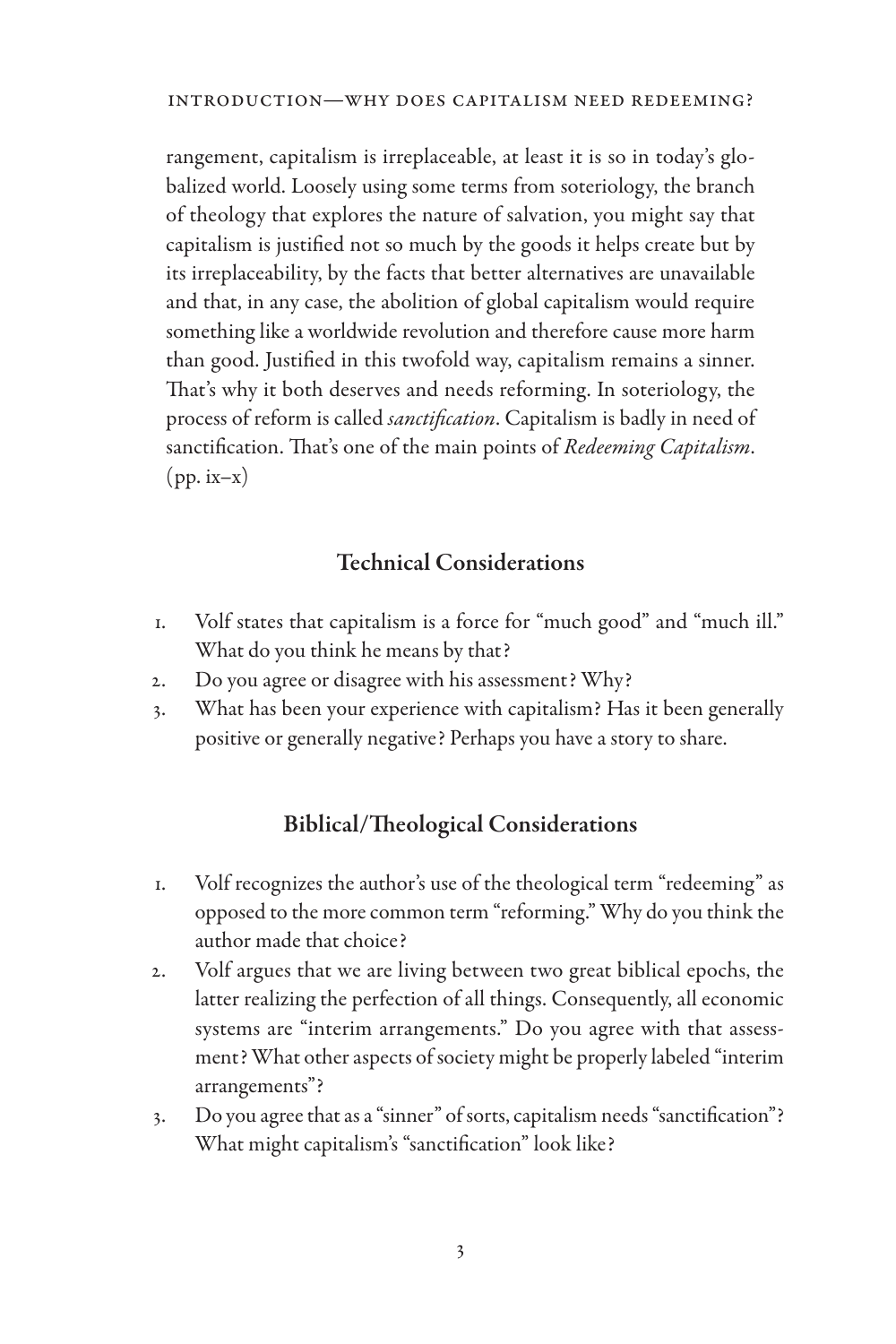## Moral/Ethical Considerations

1. Volf suggests that "replacing" capitalism is immoral because the risks associated with socioeconomic "revolution" are simply too great. Do you agree or disagree? Why?

## General Questions

- 1. In your opinion, what is genuinely *good* about capitalism, and how does that square with your religious beliefs?
- 2. In your opinion, what is genuinely *bad* about capitalism, and how does that square with your religious beliefs?
- 3. In your opinion, what is genuinely *ugly* about capitalism, and how does that square with your religious beliefs?

## Prayer Time

Think about how you've participated in our economic system over the years. For what do you want to give thanks to God? For what do you want to ask God's forgiveness? How can God help you do things differently/better in the future to ensure the capitalism you practice is consistent with your religious beliefs?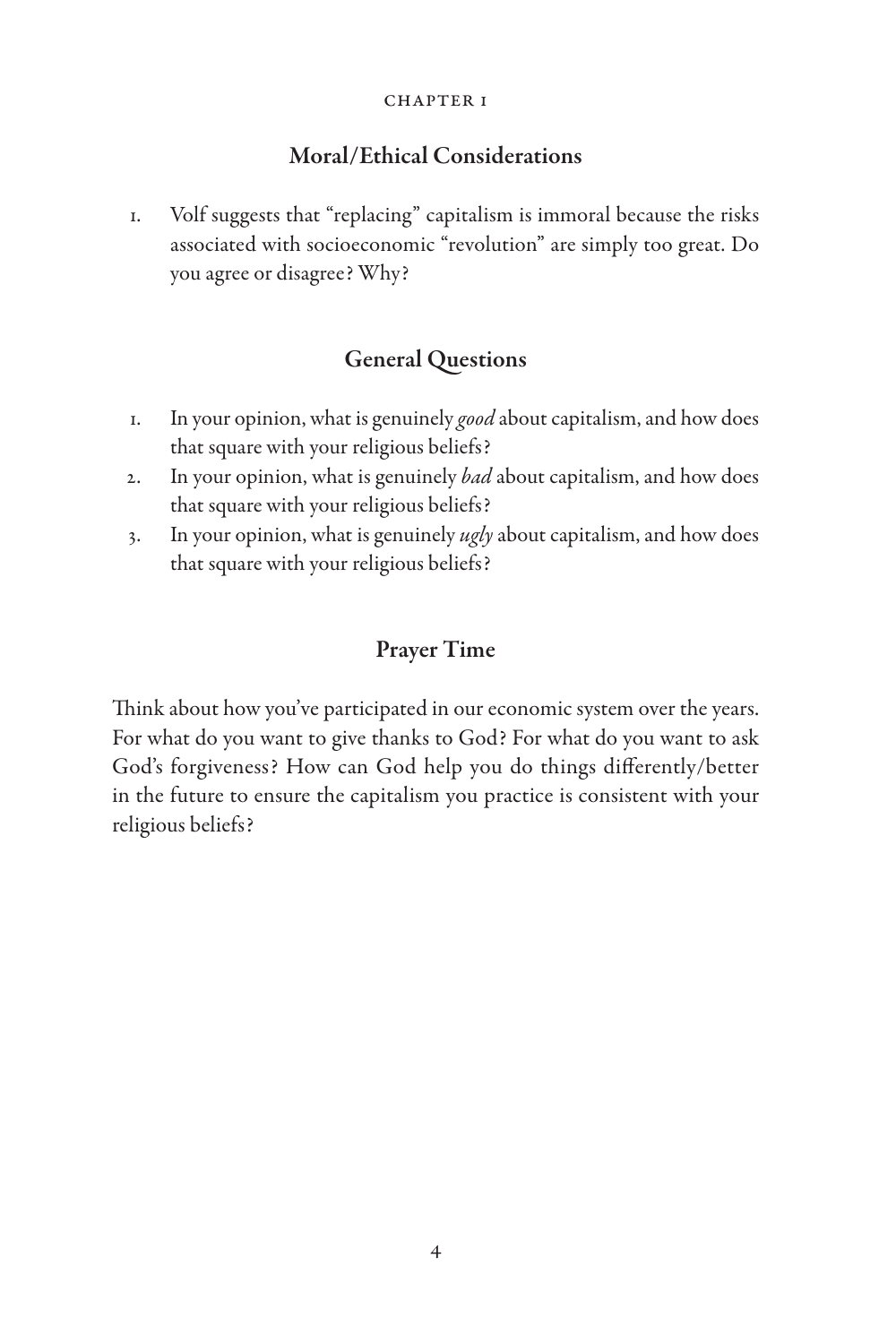## Capitalism—What Went Wrong?

*(Unpacking the Global Financial Crisis)*

### Thought Starter

On January 28, 1986, the US space shuttle *Challenger* burst into flames just seventy-three seconds after takeoff, killing all seven crew members onboard and dealing a devastating blow to what had become NASA's marquee space exploration program.

The report of the Rogers Commission, established by President Ronald Reagan to investigate the cause of the accident, found that the failure of a small joint seal on one of the ship's solid rocket boosters, known as an O-ring, was the mechanical cause of the problem. However, it also concluded that the crisis was preventable, and that organizational and cultural problems were the "real" cause of the disaster.

The postmortem investigation revealed that while NASA and its O-ring supplier, Morton-Thiokol, were aware of specification deficiencies with the seals long before the day of the launch, the pressure to meet publicized launch dates and other performance metrics was so great that they chose to ignore both troubling data and the dire warnings of their own engineers. Instead of delaying the project, and incurring both monetary and reputational costs, they chose to proceed with the launch, with devastating consequences.

Much has been written about the *Challenger* disaster over the years, and questions remain over the phenomenon of "groupthink," the nature of business ethics, and the tension between the systemic influences of corporate culture and the personal responsibility of individual decision makers. As the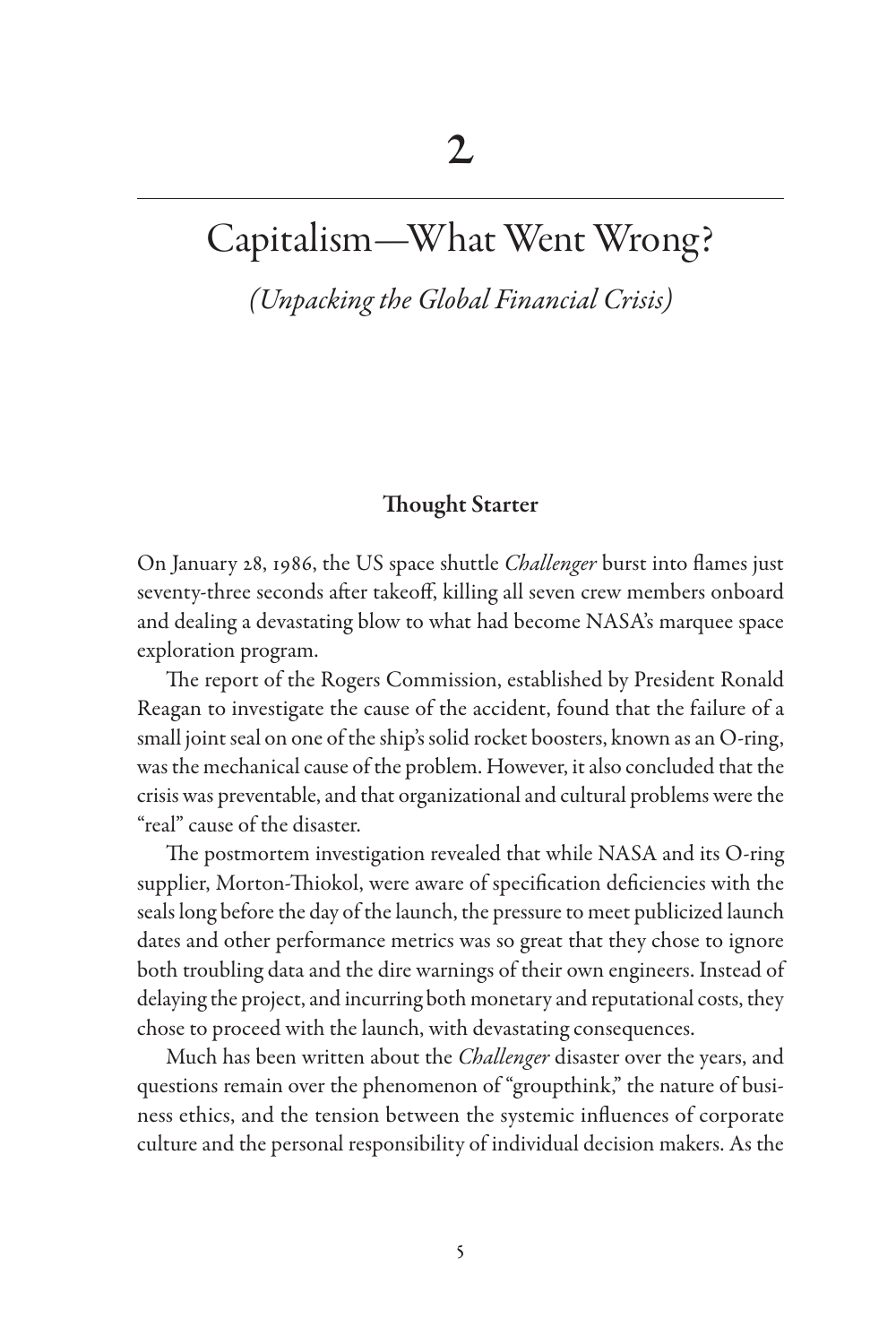#### CHAPTER<sub>2</sub>

case of the Wall Street investment firm Lehman Brothers demonstrates, those tensions still exist, and they too can have catastrophic consequences.

#### From the Text

In chapter 1, the author discusses the collapse of Lehman Brothers, which was the catalytic event that caused the global financial crisis. Read this summary of his observations on pp. 4–10.

So, how did a bank the size of Lehman Brothers fail? Who was responsible for its failure, and what does it all mean to the banking sector, the financial sector, and the economy in general? The simple answer can be found in three words: deception, debt, and derivatives (specifically, collateralized debt obligations, a.k.a. CDOs).

The effect of the subprime mortgage crisis was felt across the entire financial sector as banks were forced to write down, or lower the value of, billions of dollars of assets. It was time for the big investment banks to get out of CDOs—except for Lehman Brothers; they chose instead to increase their exposure by acquiring more CDOs, exceeding their own internal risk limits in the process. It was a colossal gamble, and while the decision to do so may have fallen within the generally accepted parameters of the business judgment rule, it failed spectacularly and ultimately resulted in the company declaring bankruptcy.

That said, CDOs were only part of the problem. An even greater problem for Lehman Brothers was its debt-laden business model, excessive leverage, and lack of liquidity. As the Valukas Report notes, Lehman Brothers had to trade nearly \$200 billion of assets on the repo market every day just to meet its daily cash requirements. Since a large proportion of the asset base of Lehman Brothers was in CDOs, the value of those assets came under intense scrutiny, and the repo markets became reluctant to lend to Lehman Brothers. Their mountain of debt, secured by CDOs, simply became unsustainable, and when the repo markets refused to support them anymore, they were in trouble.

Ironically, the instrument of deceit used by Lehman Brothers involved an accounting method, associated with the repo transactions themselves, known simply as Repo 105. Lehman Brothers would use this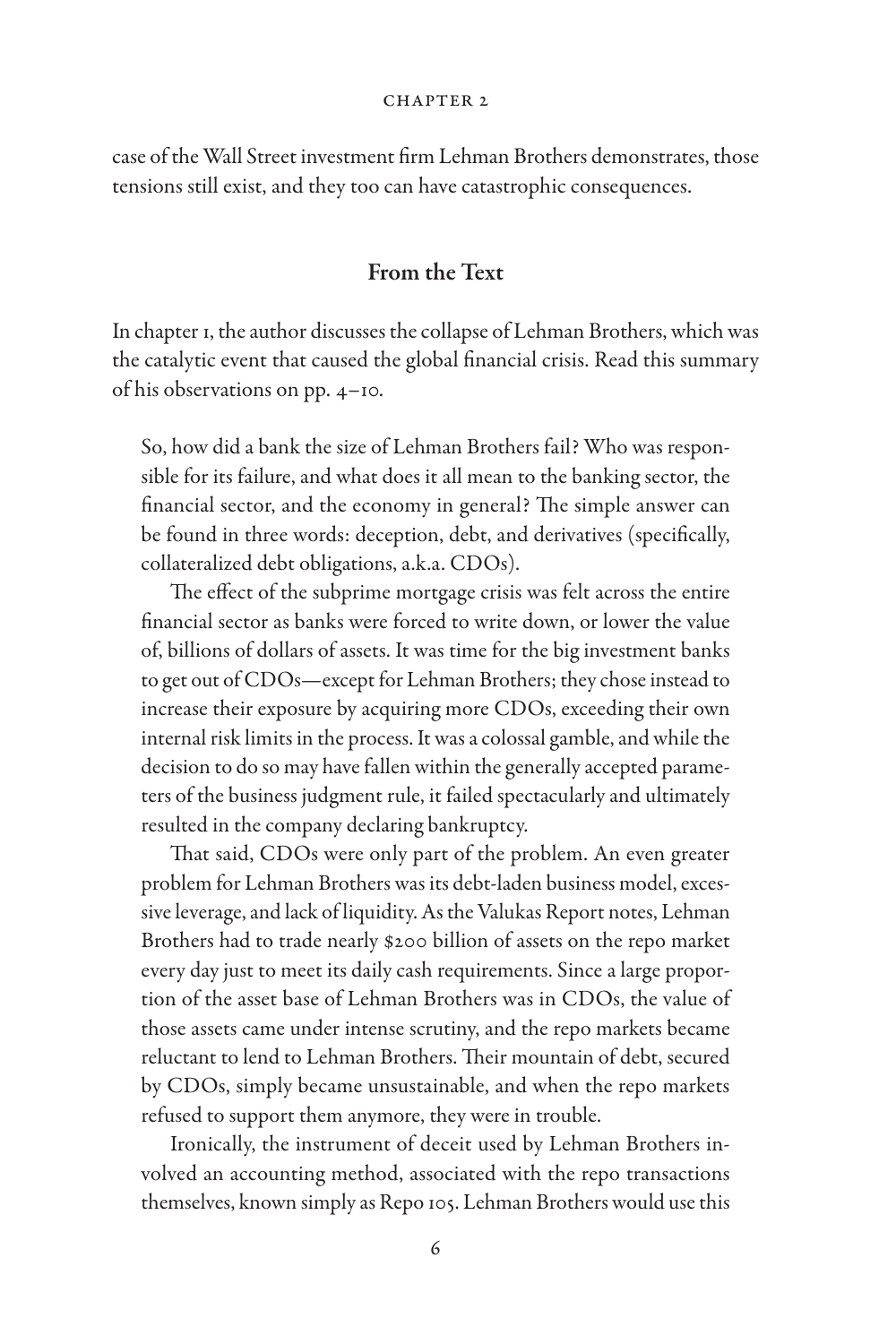accounting device at the end of a reporting period for the sole purpose of reducing its leverage ratio "on paper."

In the strictest sense, this was a perfectly legal activity, but the bank and its auditors, Ernst and Young, had a fiduciary responsibility to disclose its use of Repo 105 to its stakeholders, including the regulators, shareholders, board of directors, and investors—which it did not do. Consequently, Lehman Brothers led stakeholders to believe that the bank's financial position was less precarious than it actually was.

Despite desperate attempts to sell the bank at the eleventh hour, or to secure emergency funding from the Treasury Department, Lehman Brothers ran out of cash, ran out of accounting tricks, and ran out of options. Their high-stakes game was over and the losers were legion.

In an article published by the *New York Times Magazine* on September 13, 1970, economist Milton Friedman famously stated that the primary responsibility of a corporate executive is to "make as much money as possible while conforming to the basic rules of the society, both those embodied in law and those embodied in ethical custom." The notion that business is amoral and that companies have no social responsibility other than the maximization of profits has been the generally accepted mantra of business schools and boardrooms for a generation. Yet, there are obvious flaws in the logic of Friedman's argument.

First, curiously, Friedman's formula gives no consideration to the variable of time. As demonstrated by the actions of Lehman Brothers, a company could make a great deal of short-term profit while creating a medium- to long-term existential threat to the business.

Second, we have seen that obeying the "rules of society [as] . . . embodied in law" does not guarantee responsible behavior either. Using Repo 105 to manipulate the balance sheet of Lehman Brothers was technically legal but morally irresponsible; and what, exactly, is the "ethical custom" Friedman was referring to? If it was the custom of investment banks to employ high-risk/high-leverage business models and trade in complex derivatives whose underlying assets are either unstable or untraceable or, in the case of some CDOs, both, is that ethical? Obviously not.

After a review of the so-called cardinal and theological virtues and a discussion of their traditional place at the center of our moral reasoning, the author concludes that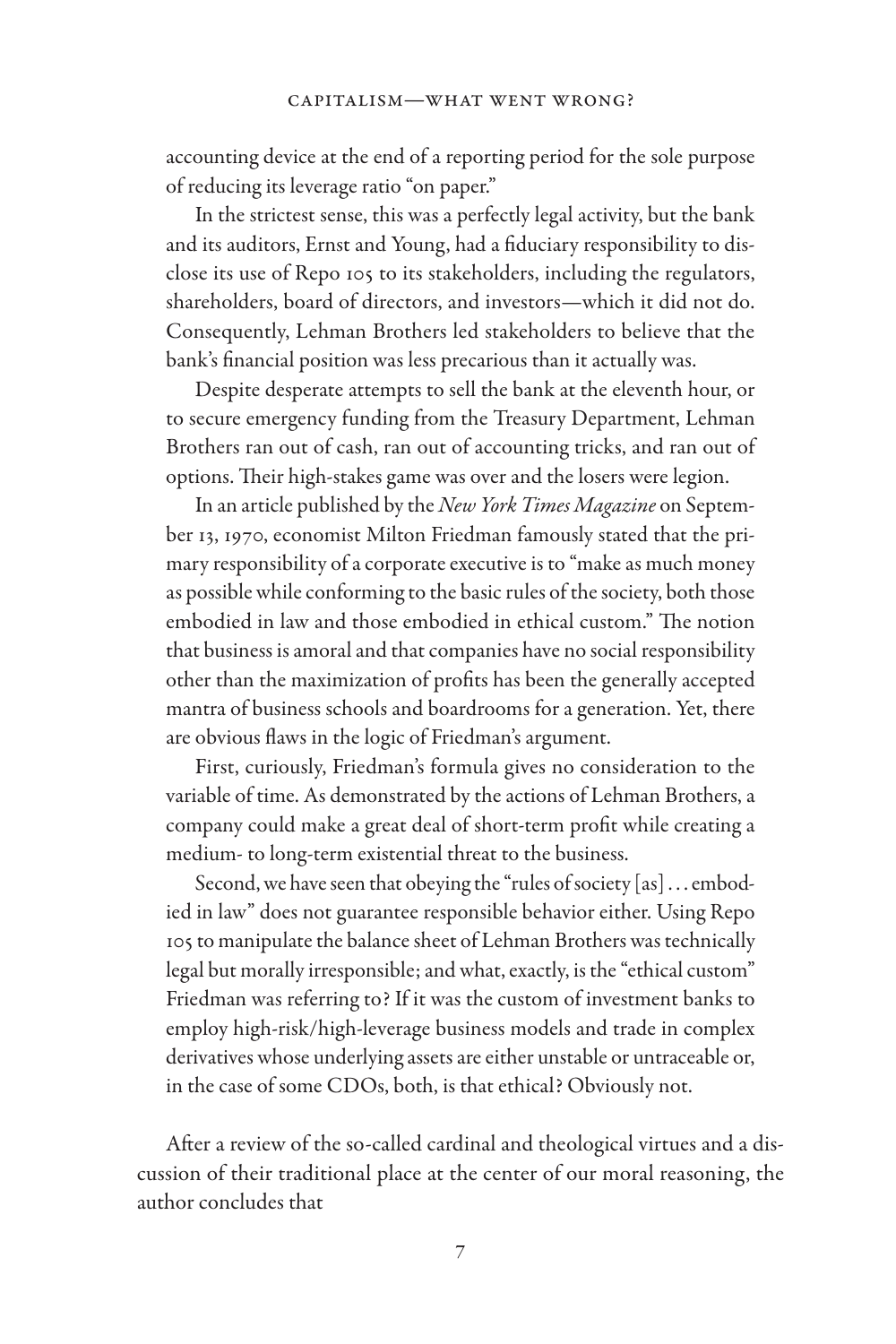#### CHAPTER<sub>2</sub>

The Judeo-Christian ethics of which Aquinas's cardinal and theological virtues are a part, have been replaced by postmodern relativism. . . . A mutant, postmodern capitalism has begun to define our culture: devoid of a moral compass and resistant, if not impervious, to ethical constraint. Left unchecked, this form of capitalism will continue to produce the behavior responsible not only for the collapse of Lehman Brothers, but for such scandals as Enron, WorldCom, Barings Bank, Parmalat, the subprime mortgage crisis, the LIBOR scandal, and the ticking time bomb of national debt.

## Technical Considerations

- 1. Economics is often viewed as a "predictive science," yet economic actors regularly act in ways that are unpredictable. What are the potential consequences of that for businesses and policy makers?
- 2. The Valukas Report stated that some of Lehman Brothers' actions, while reckless, fell within the bounds of the "business judgement rule." Do you see anything wrong with that logic? Who should decide when decisions fall outside that "rule"?

## Biblical/Theological Considerations

- 1. The Bible has nothing to say about derivatives, but much to say about debt and deception. How do you think Lehman Brothers' actions square against the Bible's standards? Why should that matter to a "secular" institution, such as an investment bank?
- 2. Friedman suggests that the only "purpose" of business is financial gain. Is that consistent or inconsistent with biblical teaching? Can you support your position from the Scriptures?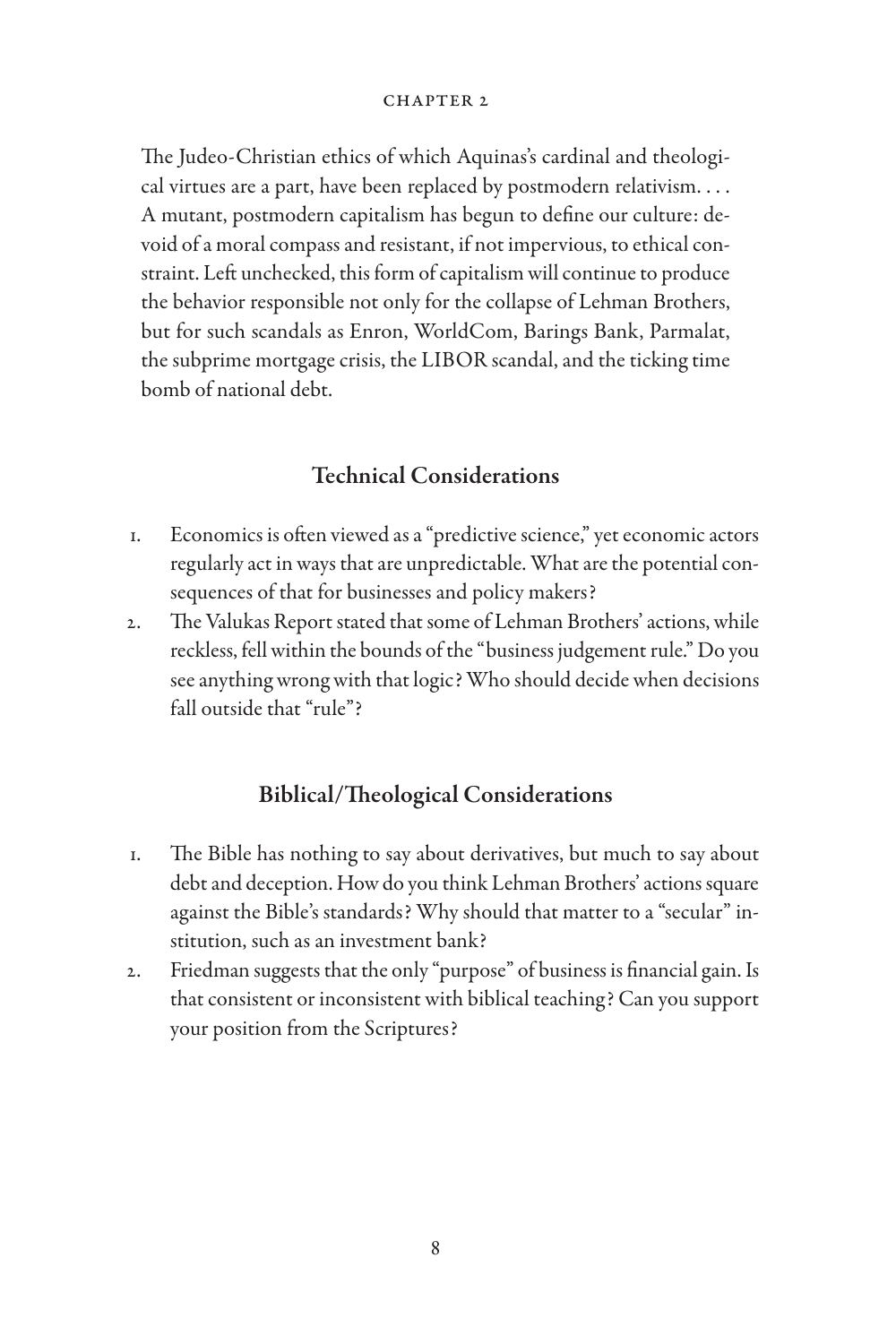## Moral/Ethical Considerations

1. Many people believe that any behavior that is technically "legal" is by definition "moral." Do you agree or disagree with that statement? Can you give an example of legal behavior that a Christian may find morally offensive?

## General Questions

1. The author suggests that our moral reasoning has become unmoored from its Judeo-Christian roots and defines "postmodern capitalism" as being "devoid of a moral compass and resistant, if not impervious, to ethical constraint." Do you think that is an accurate or an inaccurate description of our current state of affairs? Why?

## Prayer Time

Think about your own work culture. Is it one where people act virtuously? Have you ever experienced "groupthink" and gone along with the crowd, even when you had moral objections? Take time to ask God for both forgiveness and future strength in those circumstances.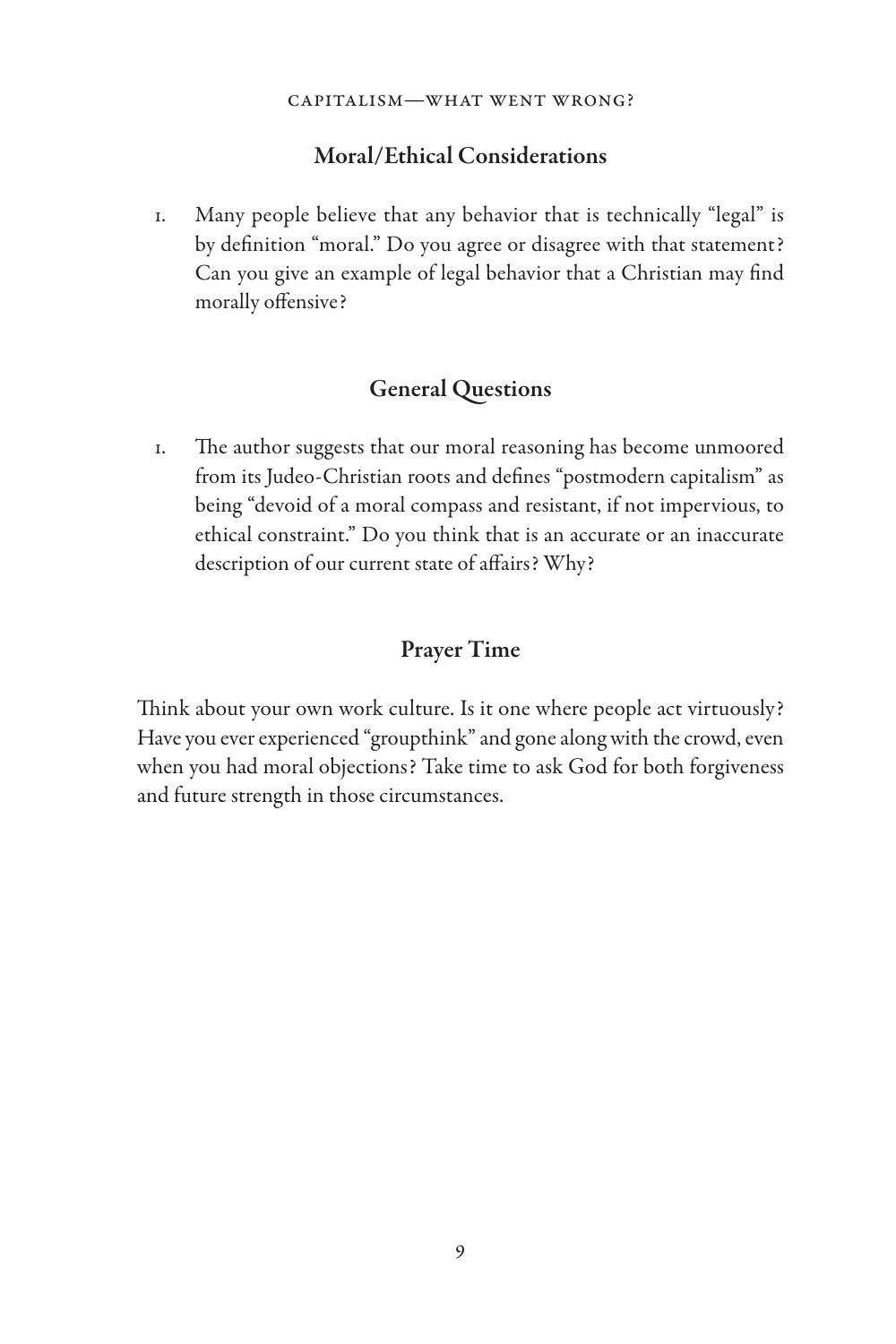## Economics—from Adam to Adam Smith

*(How Economic Exchange Evolved into Capitalism)*

### Thought Starter

American poet and civil rights activist Maya Angelou famously quipped, "You can't really know where you're going, until you know where you've been." Or, as the iconic American baseball player Yogi Berra put it, "If you don't know where you're going, you'll end up somewhere else"!

Yogi's famously convoluted use of the English language notwithstanding, I think they were both correct. Unless we have an idea of where we want to go, events have a way of taking us places we'd sooner avoid; and to Maya Angelou's point, knowledge of the past provides a useful frame of reference for our present and our future.

### From the Text

In chapters 2 and 3, the author reminds us that our current economic system didn't happen in a vacuum, and that it has evolved over the centuries from the nonmonetary, exchange-based activities of our ancestors to the highly monetized, lightly regulated, free-market system we call "capitalism" today. A basic knowledge of that ever-unfolding process is key to understanding both the genius and the fragility of our current system.

What follows is a summary of the author's argument in those chapters (pp. 21–29, 46).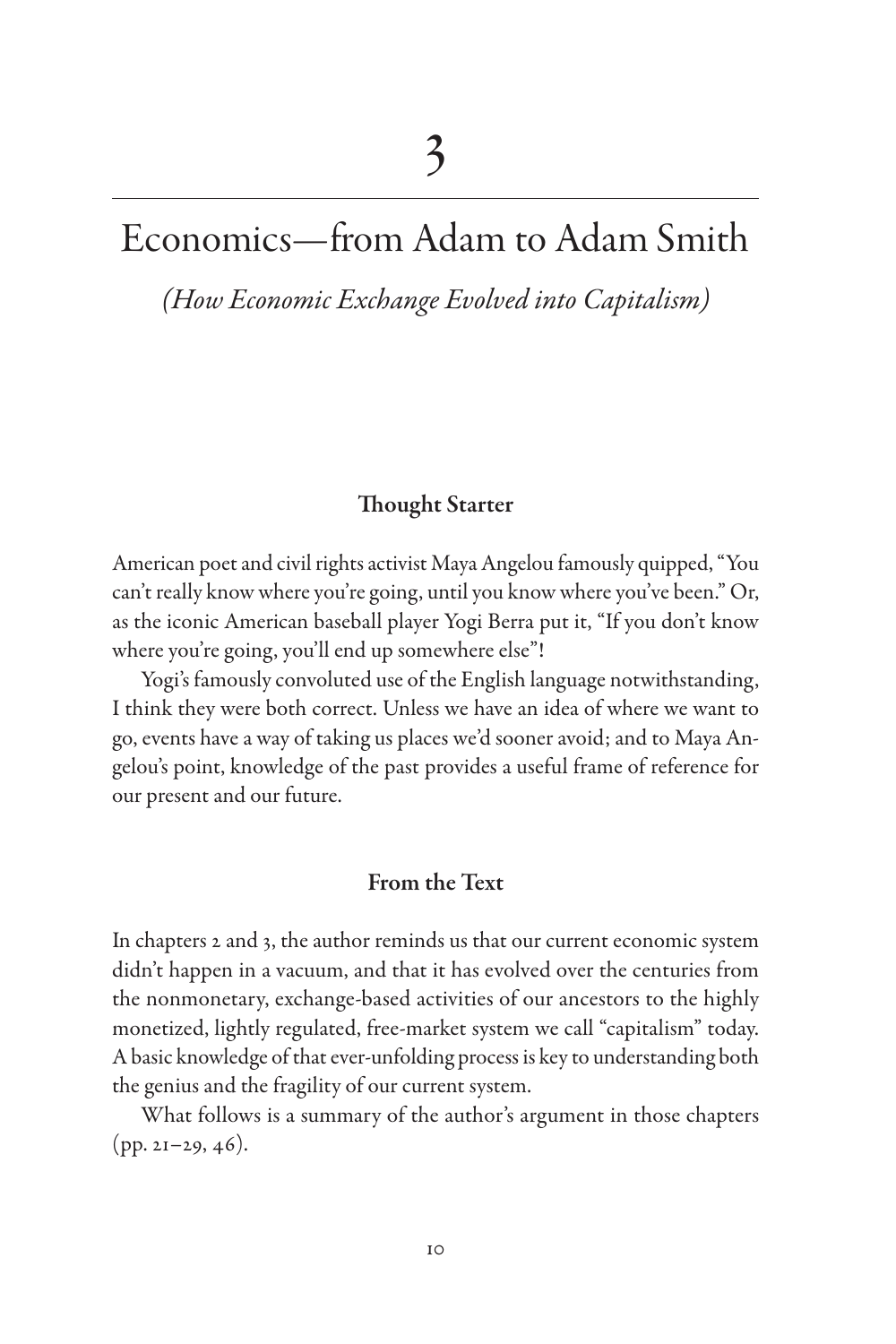Capitalism has not always existed, but commerce, or trade, in one form or another has. For millennia the primary driver of trade was the universal challenge of human subsistence.

Anthropologists and sociologists generally agree that all hominids, including early *Homo sapiens*, survived simply by eating and drinking whatever they could find. This changed, though, during the Neolithic period, when humans began domesticating both plants and animals, developing basic tools, and forming agrarian societies. This created opportunities for exchange with neighboring communities, and while the primary form of exchange was simply bartering, it was not long before precious metals such as gold and silver became de facto currencies.

The emergence of dynastic empires, such as the Roman Empire, brought new opportunities for the creation and distribution of wealth. Western civilizations would build models of economic activity based largely upon the exploitation of natural resources, the movement of labor, technological development, industry, international trade, common law, and widely accepted currencies.

However, with the threat of invasion from abroad, dissent within the corridors of power, military coups, threats to shipping and transport, and the exorbitant costs associated with rearmament, the empire soon faced economic as well as social decline. Periods of hyperinflation and currency devaluation, coupled with the breakdown of civil institutions and civil society, saw once-vibrant market economies turn away from trade and commerce, back to a time of subsistence farming and general scarcity, and it would be several hundred years before a socioeconomic system developed that could rival the economic success of the Roman Empire.

Feudalism, also known as the manorial system, was a system designed to entrench the power of both church and state while maximizing the use of arable land for the purpose of mass subsistence. While the feudal system worked relatively well as a mechanism for maintaining the status quo, it was not particularly effective as an engine of wealth creation for several reasons.

First, the system was a highly insular, land-based economy where the production of food primarily benefited a particular fiefdom. There was little trade and, therefore, little opportunity for capital increase. Second,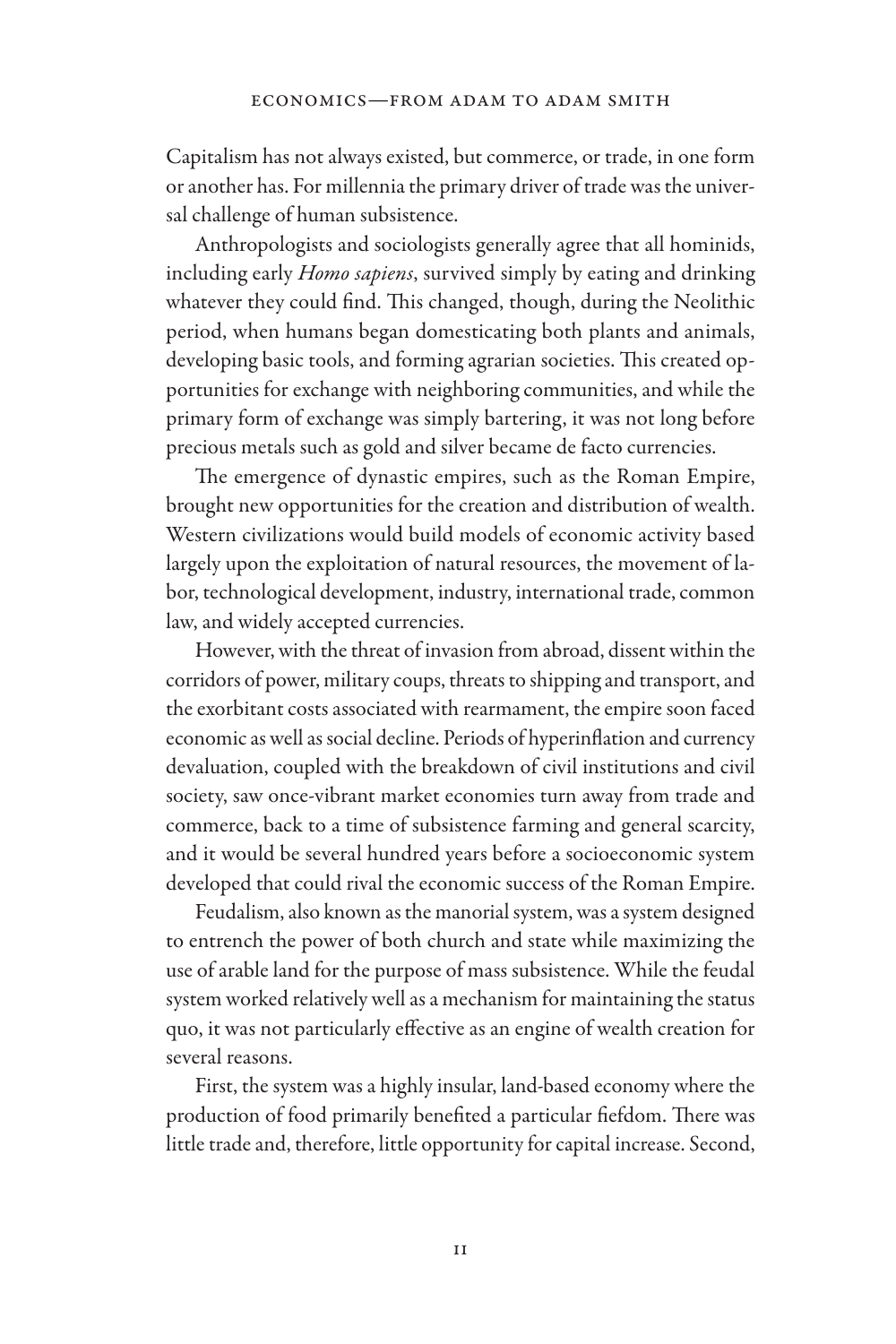it was a bartering economy with little monetization outside the highest echelons of society. Third, it was a subsistence economy with little technological development and scarce opportunity for wealth creation beyond the production of surplus goods that could be sold in local market towns.

Mercantilism is the socioeconomic phenomenon that dominated the political and economic landscape of Western Europe between the sixteenth and eighteenth centuries. In order to consolidate power, sovereigns employed a complex web of privately owned, state-protected trading companies—monopolies—aimed at increasing national income while ensuring the maximization of domestic labor.

While the mercantile system worked for a small group of people, namely, the merchants themselves and their sovereigns, it failed to generate sufficient wealth across large sectors of the population. Eventually mercantilism would crumble under the weight of its own inefficiencies, but not before giving birth to many innovations that continue to be fundamental to our current economic system. These include the concept of incorporation; publicly traded shares and exchanges where those shares could be bought and sold; an increase in the monetization of economic activity; and the development of global trade routes on both land and sea.

While the various systems just described differ in many ways, the primary driver behind all economic activity was, at its most basic level, survival.

Beyond the halls of power and the majestically adorned palaces and cathedrals of the ruling classes, no one thought that economic activity, business, trade, commerce, and technology could actually serve a higher purpose; no one imagined that it could promote human flourishing on a grand scale, liberate the masses from bondage and oppression, promote the common good, and even glorify the Deity.

Enter Adam Smith and "traditional" capitalism.

Smith's understanding of the relationship between economics and political ideology is masterful and has influenced political and economic thinking for centuries. His understanding of and belief in the power of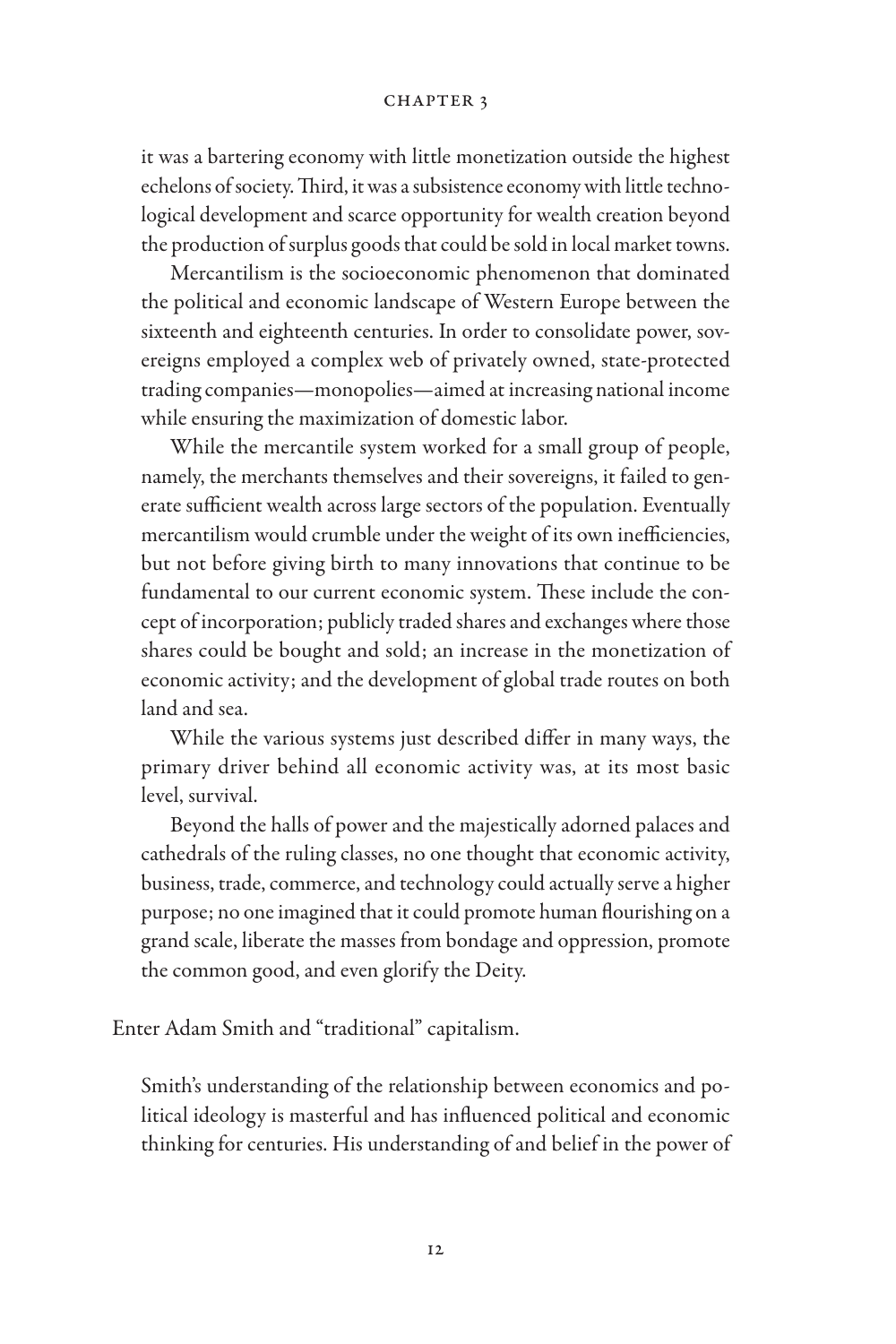free markets, the necessity of both competition and cooperation in a healthy economic system, and the self-correcting nature of markets (the "invisible hand") are equally sublime.  $\dots$ 

Smith's greatest contribution to economics, however, may be his appreciation for the role of human nature and the complex motives behind economic decision-making. Despite the opinion of some of his critics, Smith does not portend John Stuart Mill's *Homo economicus*, but he professes, instead, to fix economic choice within the entire constellation of moral reasoning—something long-forgotten today by both proponents and opponents of economic liberalism.

From this reading of Smith, we may begin to understand the nature of traditional capitalism, its primary economic driver being a postsubsistence effort to use commerce to ensure general subsistence, while providing for the general well-being of society.

### Technical Considerations

1. Nowadays we take human subsistence for granted. The current average life span for humans is approximately seventy-two years (nearly seventynine in the United States). In the Neolithic period it was approximately twenty-five years, and it changed little until the Middle Ages. It wasn't until the early modern period that life spans began to climb significantly. In what ways do you think wealth creation has contributed to that phenomenon?

### Biblical/Theological Considerations

- 1. Most of the Old Testament is set during the Neolithic and Bronze ages. How did their agrarian, seminomadic existence influence their economic activity? In what ways might that activity have been impacted by the Torah (law)? Can you give an example?
- 2. All of the New Testament is set during the time of the Roman Empire. How might the teachings of Jesus and the apostles have been influenced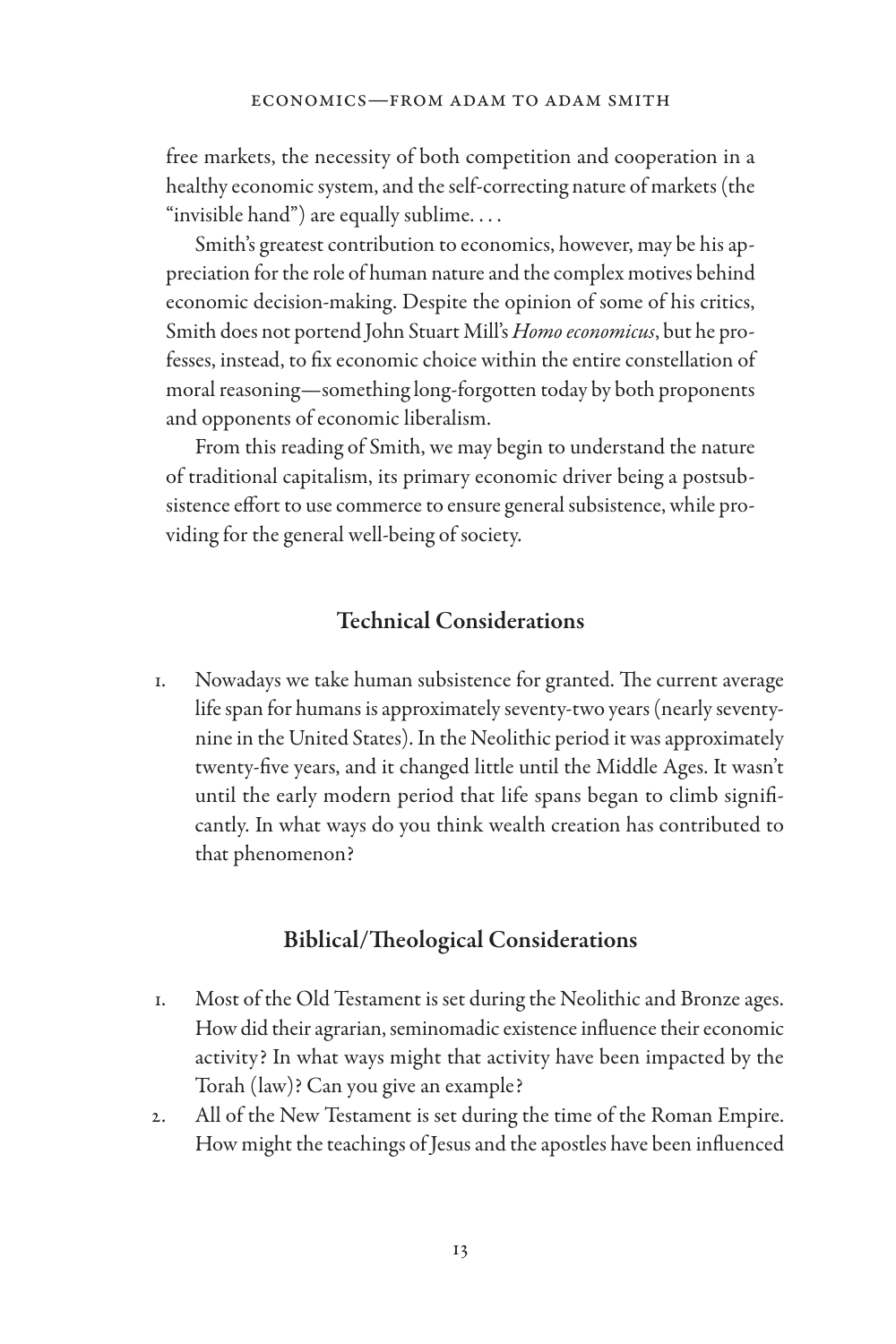by Greco-Roman culture? How do you think Jesus would have reacted to the "Friedman doctrine"? Can you defend your position with evidence from Scripture?

## Moral/Ethical Considerations

1. The manorial system (a.k.a. feudalism) saw the emergence of the "three estates" (nobility, clergy, and peasants). During that period, the church grew tremendously rich. What are the ethical implications of the church garnering such wealth, arguably at the expense of poor laborers? What have been some of the enduring effects of that period, both positive and negative?

## General Questions

- 1. What, in your opinion, was the relationship between the Roman Empire's sociopolitical decline and its economic decline?
- 2. Besides "capital increase," what might be some other benefits of foreign trade?
- 3. The capitalism observed by Adam Smith had not yet experienced both the advantages and the excesses of the Industrial Revolution and was still firmly rooted in Judeo-Christian ethics and values. How is that different from the postmodern capitalism described by the author?

## Prayer Time

Think about the inefficiencies and injustices of our own economic system. How might you have willfully or inadvertently colluded with powerful entities, whose actions have brought you wealth at the expense of others? Ask God for forgiveness for the times you've contributed to the oppression of others, and for the wisdom to seek redemption and restitution where possible.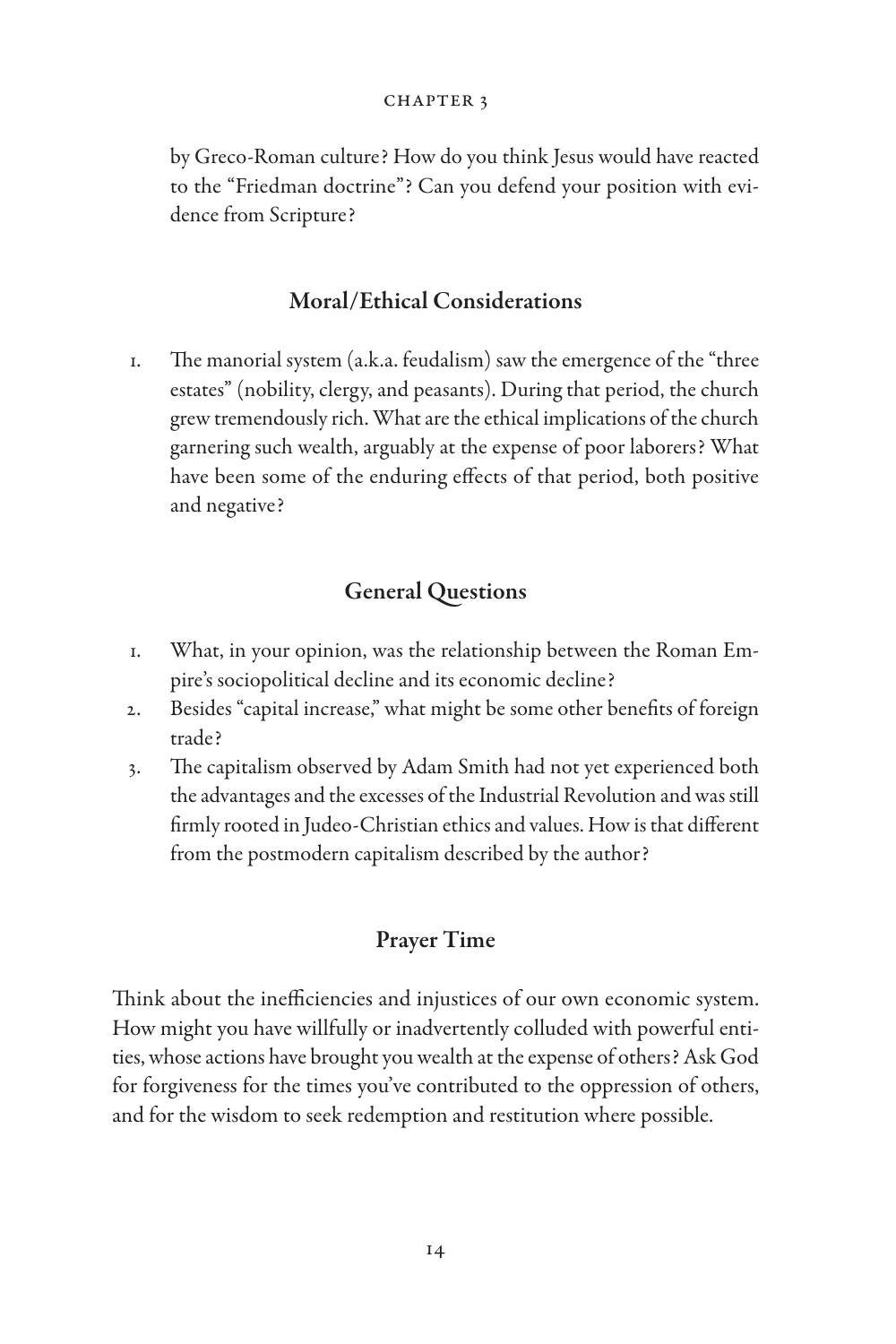## Economics as Sociology

*(the Observations of Karl Marx and Max Weber)*

#### Thought Starter

In the United States, Labor Day falls on the first Monday of September. In most of the rest of the world, however, it is celebrated on May 1, the same day as traditional May Day folk festivals. While the appropriation of a pagan holiday made it easier to sell the idea to businesses and governments, wary of losing a day's production in support of a new holiday, the May 1 date was largely due to the decision of the American Federation of Labor to mark May 1, 1886, as the target date for the beginning of the first eight-hour workday. When a strike on May 4, 1886, in the Haymarket area of Chicago, in support of the eight-hour workday, turned into a confrontation with police that resulted in a deadly riot, the proximity of those events to May 1 rendered that date sacrosanct to proponents of the international labor movement, and International Workers Day (a.k.a. Labor Day) was born. Ironically, while it was events in America that gave rise to the choice of May 1 as Labor Day around the world, it was President Grover Cleveland's intention to deflect attention away from the Haymarket affair that led the United States to choose a date in September instead.

While we may take some of the advances of the labor movement for granted, such as the eight-hour workday, the forty-hour workweek, laws prohibiting child labor, health and safety protections, the right to organize, etc., those rights were hard won by those who saw the exploitation of workers as capitalism's greatest sin. Much of the credit for popularizing the plight of laborers, of course, rests with none other than Karl Marx, who remains to this day capitalism's most influential critic. On the other hand, we may also take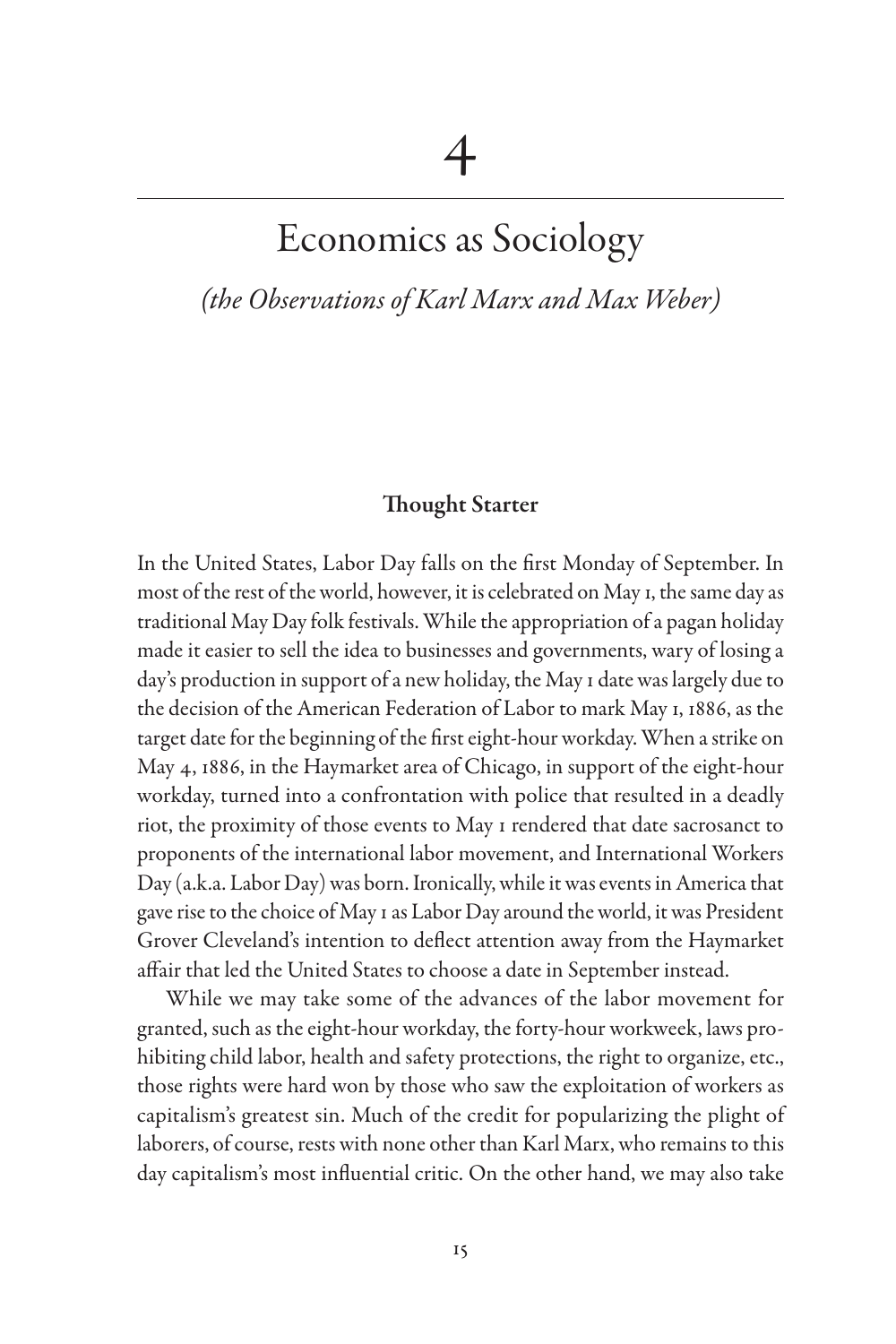for granted the other side of the ledger, namely, the so-called Protestant ethic that was the driving force behind American innovation, productivity, entrepreneurship, and economic excellence (a.k.a. unprecedented wealth creation), since the nation's inception. The person most responsible for shedding light on that phenomenon is German sociologist Max Weber.

#### From the Text

In chapters 4 and 5, the author takes a close look at Marx and Weber, their respective bodies of work, and the phenomenon that gave rise to the modern era—the Industrial Revolution.

The Industrial Revolution began . . . [largely] because of . . . the conversion of the steam engine from sophisticated water pump into multihorsepower rotary engine. . . .

Because this innovation increased the efficiency of labor by something in the region of two hundred times, the division of labor was multiplied beyond recognition. This, along with many other innovations, such as advances in iron production, coal mining, free trade, the exploitation of colonial resources, and a more efficient banking system, created wealth on an unprecedented scale. That, of course, was the good news. Unfortunately, along with wealth came unimaginably devastating changes to nearly every level of society, barring the very rich.

For the first time in history, more jobs were available in towns than in the country. People flocked to towns and cities. When they arrived, though, they experienced conditions that were nothing short of appalling. Factories and living quarters were virtually on top of each other, creating dangerously unhealthy situations. People, including children, worked for exceedingly long hours, seven days per week, often in cramped, uncomfortable, and dangerous environments. Homes were little better: entire families sometimes lived eight to a room, with no central heating or plumbing, open sewers, no electricity, no access to healthcare, no schools, and barely enough wages to live on . . . while factory owners exploited both domestic and migrant labor in equal measure. (pp. 48–50)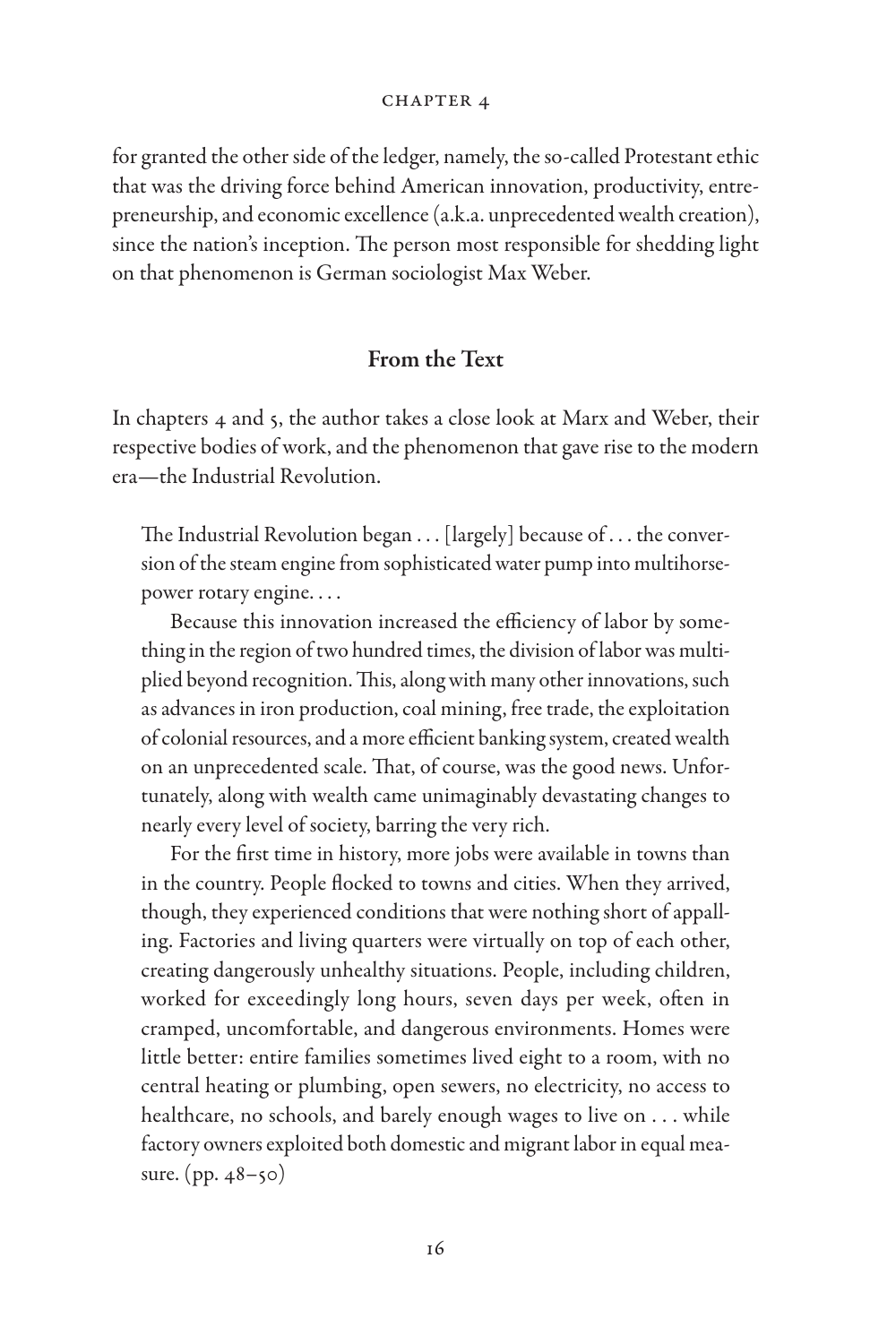It was against this backdrop that Karl Marx entered the scene. His life can be summarized from the text on pp. 48–52.

It is hard to describe the life of Karl Marx as anything other than tragic. On May 5, 1818, he was born into a Jewish family living in Trier, Germany. So that his father could practice law, the entire family converted to Christianity. Eventually Marx earned a PhD from the University of Jena. Despite his education, he soon grew frustrated in his inability to find employment anywhere as an academic.

In 1843, Marx moved to Paris. It was there that he became actively involved in an early communist movement and befriended the man who became his lifelong friend and colleague, Friedrich Engels. During this time, he accumulated large personal debts and watched as three of his young children died from various diseases not uncommon in poor, working-class homes.

In 1867 he published the first volume of his magnum opus, *Das Kapital*. In 1871, he joined the ill-fated Paris Commune, supporting the defeated French proletariat against the victorious German establishment.

And in 1883, having lost his beloved wife, Jenny, a year earlier, Karl Marx died alone in his study.

While *Das Kapital* explains Marx and Engels's economic theories, it is a much earlier work that truly defines the "ethos" of their movement. Again, we summarize the text on pp. 55–65.

Written and published by Karl Marx and Friedrich Engels in 1848, the *Communist Manifesto* was based largely on Engels's previously unpublished catechism known as *The Communist Confession of Faith*. That work was intended to be used in exactly the same way a religious catechism is used, as both a training tool for youth and a systematic expression of fundamental beliefs.

This is not an accident of history. Marx and Engels saw their struggle as an existential one and elevated their beliefs to doctrinal status. Since they did not believe in God, their allegiance was instead to the cause of global Communism, a state of social and economic harmony that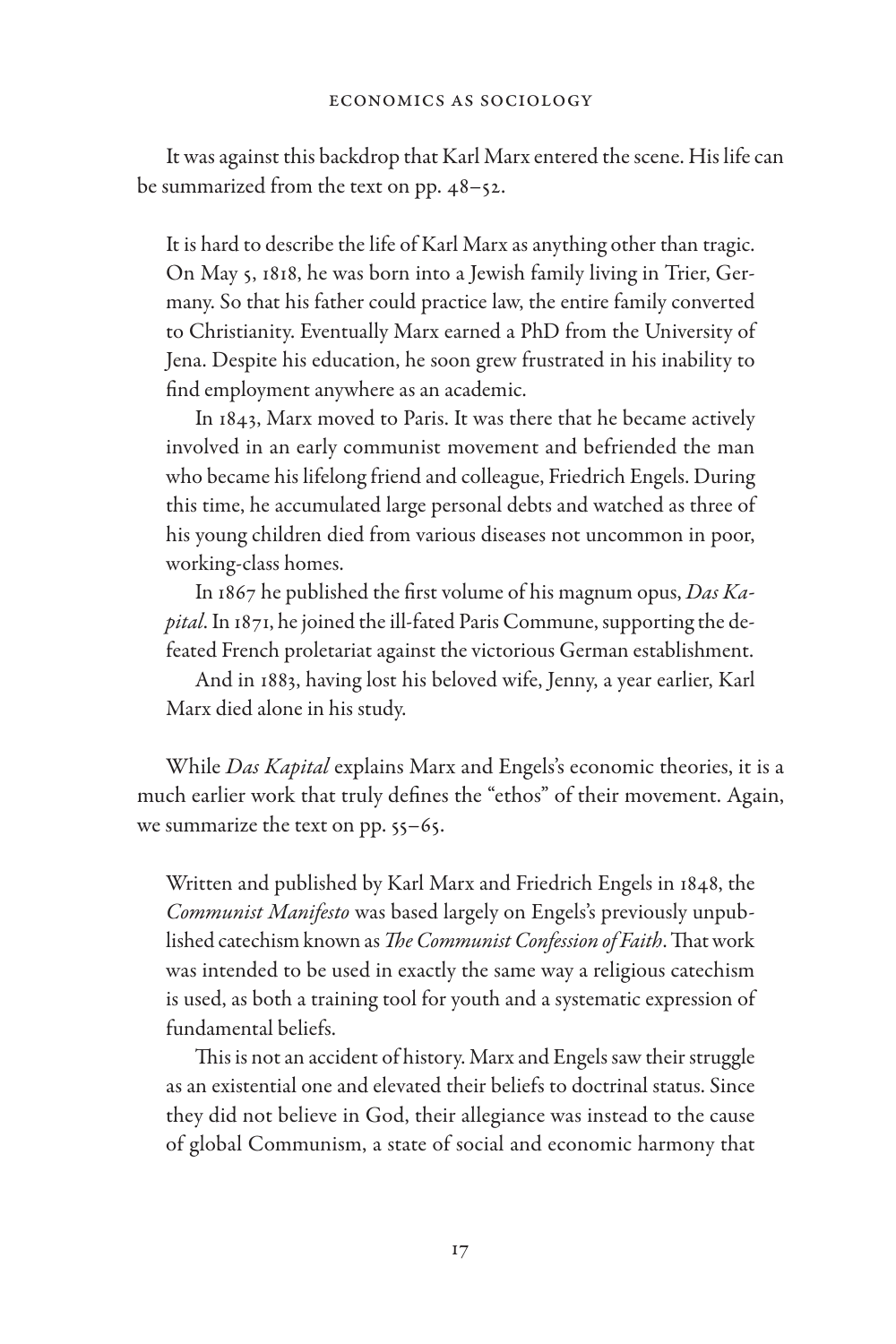would "wrest, by degree, all capital from the bourgeoisie, to centralize all instruments of production in the hands of the State."

The recent failures of totalitarian Marxist regimes would suggest the god of Marxism is dead. As a system, it has fallen under the weight of its own inefficiences. But by the beginning of the twentieth century, capitalism was thriving, at least in those countries where, according to sociologist Max Weber, there was more than just an economic impetus at work: there was a religious motive, the now infamous Protestant work ethic.

Weber's theory was quite simple. Having rejected the totalitarian authority of the Roman See, Protestants replaced the tyranny of the Roman Catholic Church with an even more encompassing despotism: the voluntary, yet comprehensive "organization of the believer's life," especially as exhibited by adherents to a sect with which he had personal experience, Calvinism.

It would take the writings of John Calvin to breathe life into "thisworldly asceticism" and to produce the religious denominations necessary to perpetuate its ethos and dramatically influence economic activity.

In considerable and accurate detail, Weber explores the deep-seated tension between the Puritan compulsion toward economic efficiency and its aversion to riches and pleasure, and he emphasizes with great effect the endemic relationship between culture, including religious belief, and economic systems. Furthermore, he demonstrates clearly and logically how well-ordered societies that create economic systems built on thrift, stewardship, and an expectation of honesty and fair dealing are likely to create sects for the purpose of perpetuating them. Weber also exposes the tenuous nature of those carrier groups: over time they drift further and further away from both their original religious foundations and the ethical principles they were created to protect.

#### Technical Considerations

1. The Industrial Revolution was driven by three primary factors: technological innovation, access to capital, and free markets. Why do you think that constellation of factors created such fantastic wealth?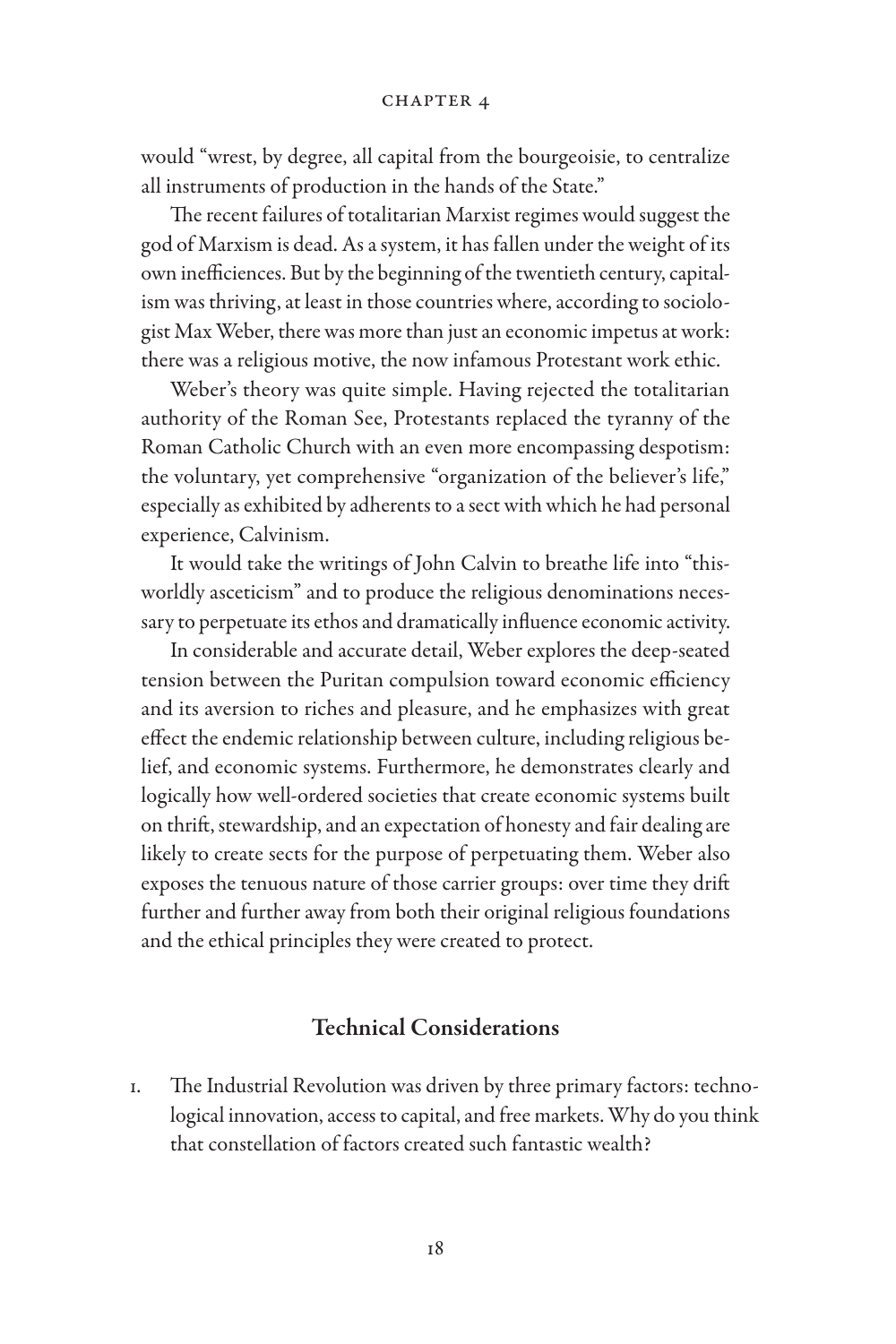- 2. Marx defines wealth as the cumulative use-value of all commodities. The author defines wealth as the delta between the amount of labor and materials necessary for subsistence, and "everything else." With whom do you agree? Why?
- 3. While creating great wealth for industrialists, the Industrial Revolution caused great pain for much of society. Was that inevitable? What do you believe to be the primary cause of that phenomenon?

## Biblical/Theological Considerations

- 1. How might the creation of wealth be compatible or incompatible with Genesis 1:28?
- 2. How might Marxism be consistent or inconsistent with Acts 4:32–36?
- 3. What might be the biblical mandate for "this-worldly asceticism," as observed by Max Weber in early twentieth-century America?

## Moral/Ethical Considerations

1. At the dawn of the Industrial Revolution there were many so-called dogooders who sought to alleviate some of the suffering experienced by the "working poor" of society, through specific acts of charity and kindness. Their impact, however, was minimal, and governments soon stepped in to pass laws designed to protect workers from exploitation and create a "social safety net" for everyone. What do you think the proper role of governments should be in this regard, and what should individuals do to help themselves and to help each other?

## General Questions

1. Businesses and their shareholders take great risks when they start enterprises that create wealth, provide jobs, and contribute to the public purse. In return, they expect to reap great rewards. Wealth, however, is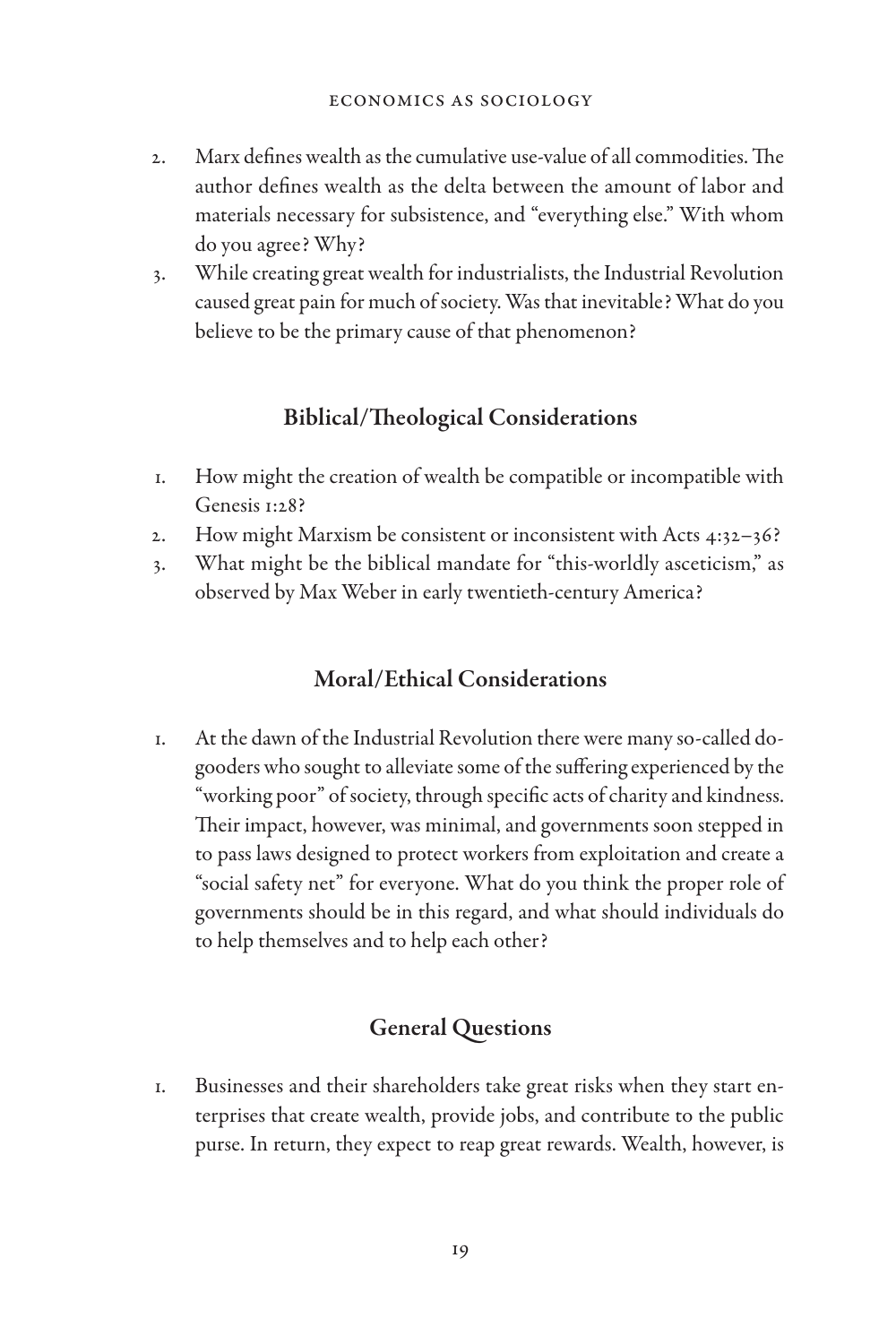never created in a vacuum. Industrialists and entrepreneurs are able to innovate and invest because they have access to capital, infrastructure, labor, natural resources, and other shared assets. They also benefit from properly functioning markets, the rule of law, national security, and other elements of the "commonweal." In recent years we have witnessed an exponential increase in wealth among the "investor class" but very little wage growth among the "working class." Is that situation desirable, sustainable, correctable, or simply inevitable?

2. How do economic inequality and injustice square with biblical teaching?

## Prayer Time

Think about how God has blessed you materially. Think about those who are less fortunate than yourself. Give thanks to God for all that he has provided, and ask God how you can share from his generous bounty with those who have less.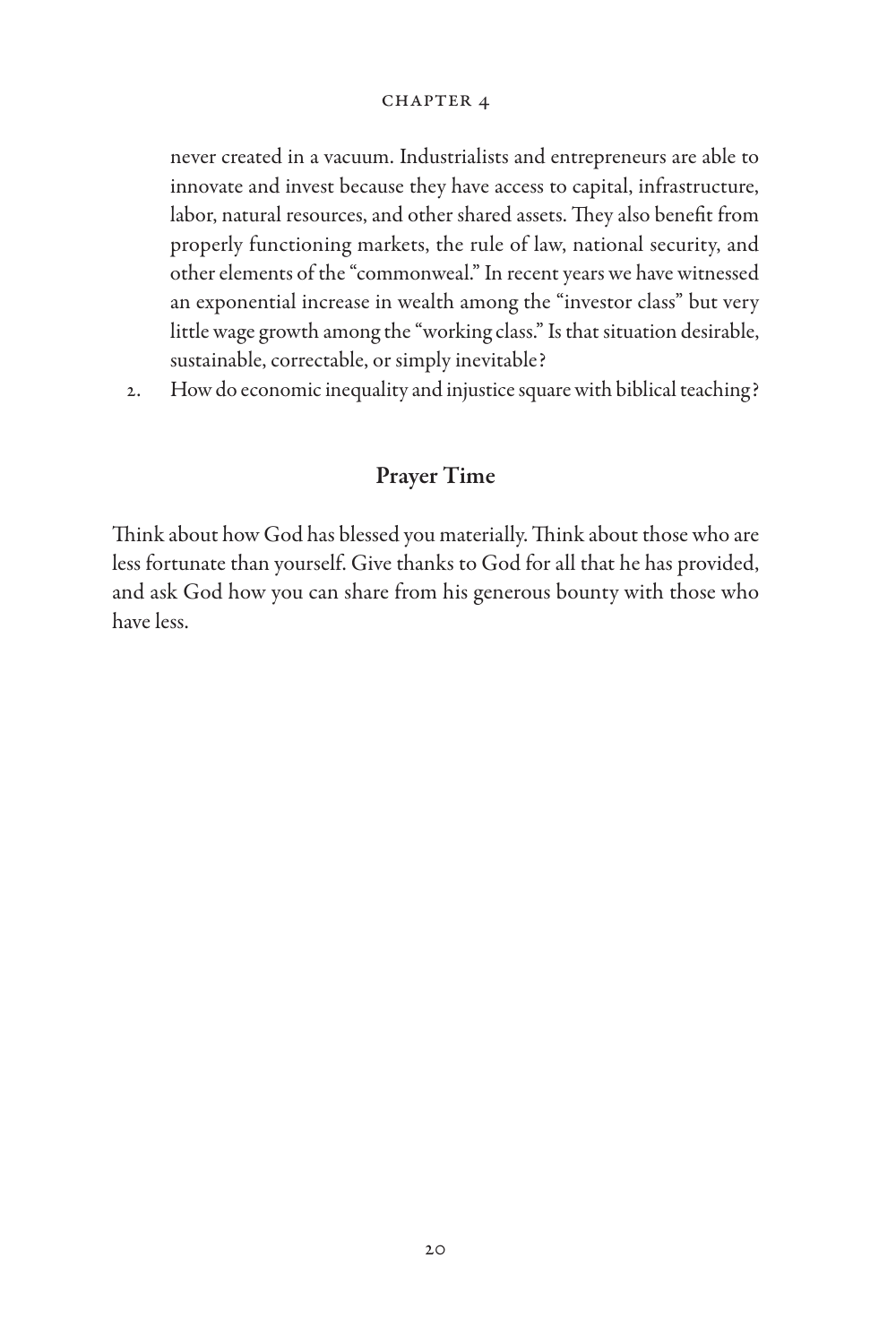## Capitalism under Fire

*(the Current State of Our Economic System and Various Alternative Suggestions)*

#### Thought Starter

On September 11, 2011, New Yorkers marked the tenth anniversary of al-Qaeda's attack on the World Trade Center. Like previous memorials, the event was a somber one as people from every walk of life and social stratum gathered to pay their respects to those who died on that dreadful day when America and everything it stood for came under attack by a foreign entity. Less than a week later, only a few yards away in nearby Zuccotti Park, America appeared deeply divided along economic lines, and one of the pillars of American life, free-market capitalism, was subjected to a peaceful, yet impassioned, attack from within. Self-appointed representatives of the so-called 99 percent stood in utter defiance of the so-called 1 percent who, according to some analysts, benefit disproportionately from America's economic success, own too much of its wealth, and contribute too little to the overall well-being of society. Chanting the slogan "we are the 99 percent," the group calling itself Occupy Wall Street marched throughout lower Manhattan and took up residence in tents. Their relative success in bringing attention to the problem of wealth disparity in America spurred similar protests in other cities. The Occupy Movement became a global phenomenon.

That said, the movement did little more than change the popular narrative from one of rote acceptance to one of protest, without offering real alternatives to the current system.

One among many problems with the Occupy Movement was the demographic makeup of the groups of protesters themselves. In New York and London particularly, the movement, dominated by highly educated, white,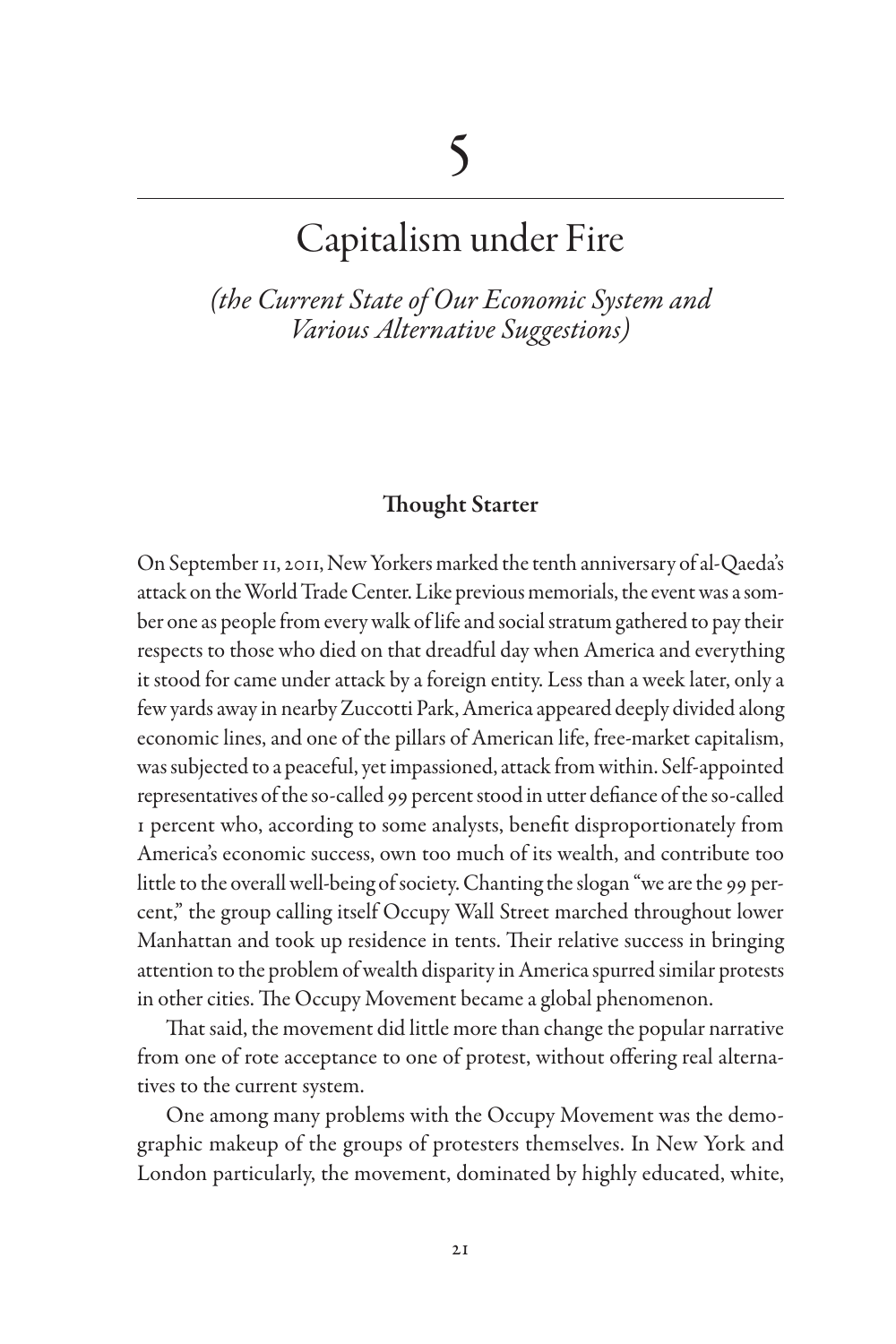middle-class males from the world's wealthiest economies, lacked support from a broad demographic. Some commentators have suggested it was less a case of the 99 percent criticizing the 1 percent than a case of the secondwealthiest percentile criticizing the wealthiest percentile.

Since then, however, people have continued to ask hard questions about postmodern capitalism's inherent flaws, and they have offered a variety of possible solutions.

### From the Text

In chapters 6 and 7, the author delves into the "good, the bad, and the ugly" of postmodern capitalism more deeply, and critiques some of the more popular alternatives being proposed by economists and politicians.

Despite its many and varied critics, capitalism has been an exceptional vehicle in the creation of global wealth. Since 1800, the world's population has grown six times larger, but per capita gross domestic product (GDP) has grown eleven times greater. Since 1990, global poverty has more than halved from 43 percent to 21 percent, and average GDP growth in developing countries has increased by an average of 6 percent (three times that of developed countries). As average incomes have grown, so has longevity, with the average person living twenty years longer than recorded in the middle of the last century, and infant mortality has fallen by an astonishing 65 percent. Overall living standards, health care, education, infrastructure, and information technology have all improved dramatically, and human beings have experienced a degree of flourishing never before known to humankind. In short, capitalism works, but it does not necessarily work for everyone, and it certainly works better for some than others.

Despite these gains, over one billion people still live on less than \$1.25 per day, wealth continues to be unevenly distributed between the global north (rich) and the global south (poor), and the gap between rich and poor is growing exponentially. According to a recent report by the charity Oxfam, 99 percent of the world's combined wealth is in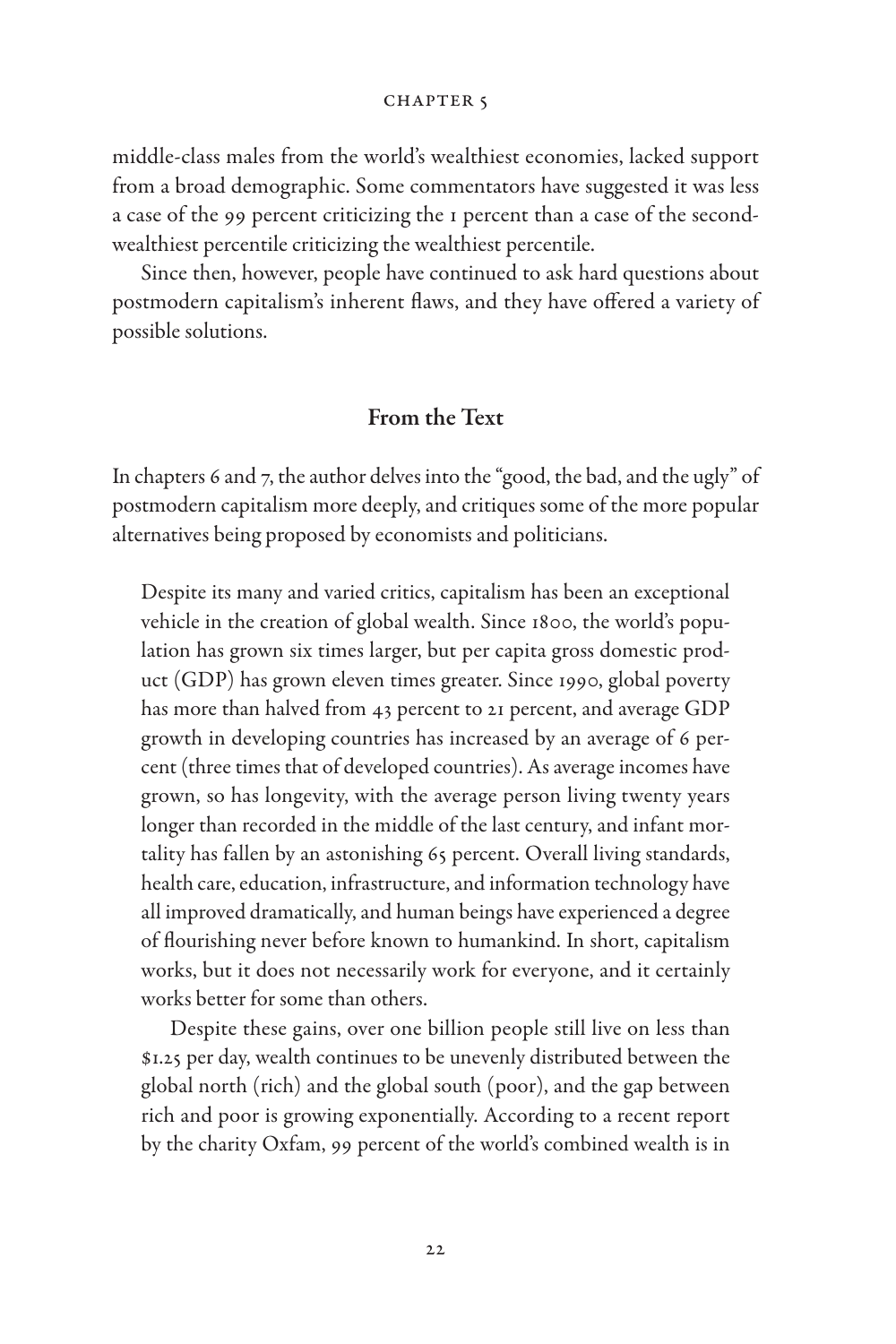the hands of 1 percent of the population and as few as eight individuals are as wealthy as half the population of the entire world, combined (3.6 billion people). This singular, staggering statistic must not be ignored, especially by proponents of capitalism. . . .

But there are other problems inherent in the current system as well that pose existential threats to capitalism itself. One such problem is the ticking time bomb of sovereign, or national, debt. . . .

The debt problem is not merely a government issue; it is endemic to the entire economy.  $(pp. 69-71)$ 

The author then goes on to unpack the effects of fiscal (deficit-spending) and monetary (quantitative-easing) policies, and recounts a litany of corporate misdeeds and scandals, too voluminous to list here. We summarize the author's comments on pp. 77–81.

So how is postmodern capitalism different from the modern capitalism observed by Max Weber? For one thing, the ethos of capitalism has changed. The primary driver of capitalism is no longer wealth accumulation but conspicuous consumption. The economy is no longer built on a stable credit system; it is built on unsustainable amounts of individual, corporate, and sovereign debt.

Sociologically, culture has become homogenized, while the cults of religion and other values-based associations have become marginalized. "God is dead" is increasingly society's, and therefore capitalism's, guiding principle. It resembles a dystopian reality that needs either fixing, replacing, or reforming. And considering the large-scale economic impact of capitalism's evolution, all options must be on the table.

Books on economics written by academics rarely make the *New York Times* best seller list, much less seven-hundred-page tomes written by relatively unknown French authors. That changed in April 2014 when the English publication of Thomas Picketty's 2013 book entitled *Capital in the Twenty-First Century* made the list, reaching the number one spot in only four weeks.

Examining nearly two centuries' worth of data, Picketty observed that capitalism will often, if not inevitably, lead to a distorted concentra-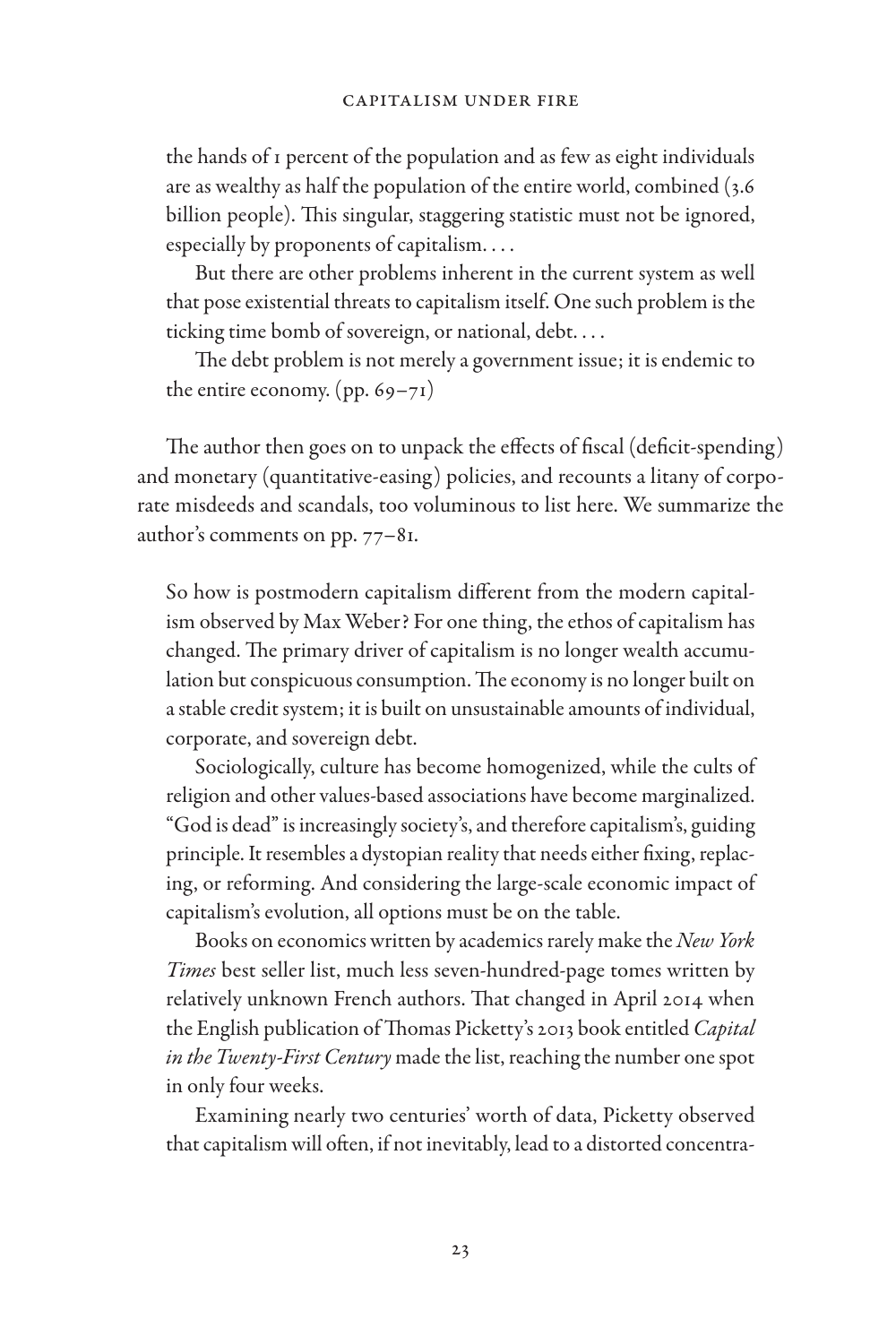tion of wealth simply because the rate of return on capital (*r*) regularly outpaces economic growth  $(g)$ . His  $r > g$  formula is both accurate and elegant. But the numbers do not speak for themselves. In fact, the r > g formula may have more to do with stagnant wages than it does with return on invested capital (ROIC).

Despite the flaws in some of his arguments, Picketty's book captured the zeitgeist of the Occupy Movement and tapped into a general dissatisfaction with economic elites benefiting disproportionately from capitalism without paying a price for their failures. Unfortunately, the solutions he recommends (i.e., punitive taxation and other wealth-inhibiting measures) are both unimaginative and unworkable—and, by his own admission—hopelessly utopian.

The author then unpacks similar "solutions" offered by the likes of Jeremy Corbin in the United Kingdom and Bernie Sanders in the United States, before describing Dr. Eve Poole's suggestions for "reimagining" capitalism (pp. 88–89). Here is a summary of her suggestions.

While promoting genuinely savvy insights into capitalism's shortcomings, many of Poole's ideas run the risk inherent in all utopian models: the unintended consequences of wholesale change may prove more problematic than beneficial, in the long run. If utopia fails to provide an answer, what are people of good will to do when they encounter an economic system completely out of control, as we have with postmodern capitalism? When it comes to our current socioeconomic predicament, the greatest challenges we face are not structural in nature; they are moral. So we must look to moral constructs, including those rooted in our religious traditions, for guidance. Redemption is one such construct that warrants our further consideration.

#### Technical Considerations

1. Economic growth since the dawn of the Industrial Revolution has been exponential, but that growth has come at a cost. Besides wealth inequal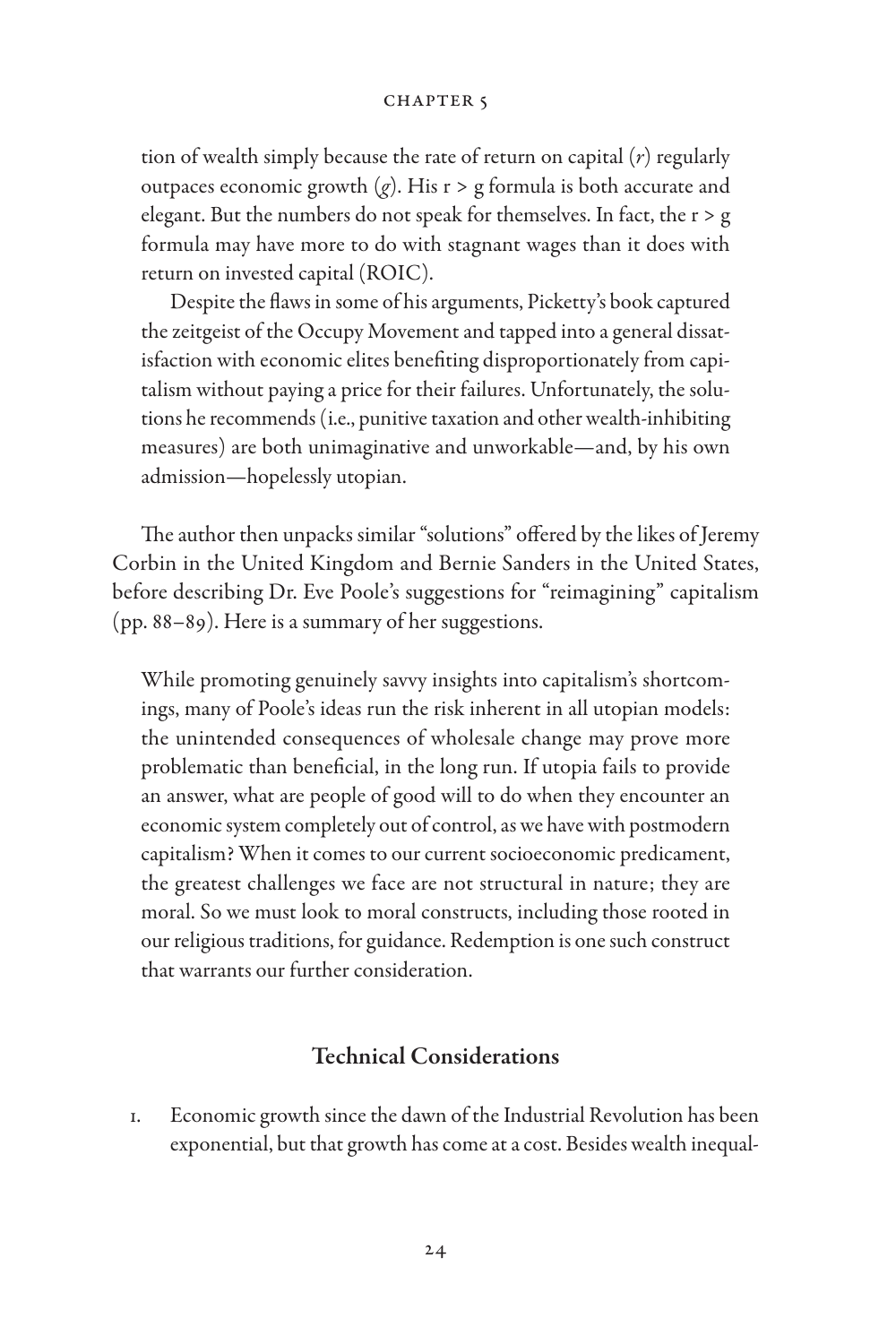ity, what are some of the other negative consequences of economic activity? What are their long-term implications?

2. One of the cornerstones of capitalism is the "fractional banking" system. The monetization of the economy through central banks, and deficit spending on the part of governments (especially in a system that utilizes "fiat" currency), raises many issues about the amount of debt the system can sustain. What do you think would happen if the United States ever defaulted on its debts?

## Biblical/Theological Considerations

- 1. Stewardship: How does the current system stack up against Matthew  $25:14-30?$
- 2. Wealth and Charity: How does the current system stack up against 1 Timothy 6:7–8?
- 3. Flourishing, Sabbath, and Redemption: How does the current system stack up against Leviticus 25:1–55?

## Moral/Ethical Considerations

1. If the United States repaid its national debt at a rate of \$1 billion per day, it would take sixty-five years to pay it off. We are therefore burdening our progeny with insurmountable debt. What are the moral implications of that phenomenon?

## General Responses

- 1. The author acknowledges the shortcomings of postmodern capitalism but rejects "utopian" solutions. Do you agree or disagree with his assessment of closed economic systems such as socialism? Why?
- 2. The author suggests that capitalism's problems are moral, not structural, and therefore require a values-based solution. Do you agree or disagree with that conclusion? Why?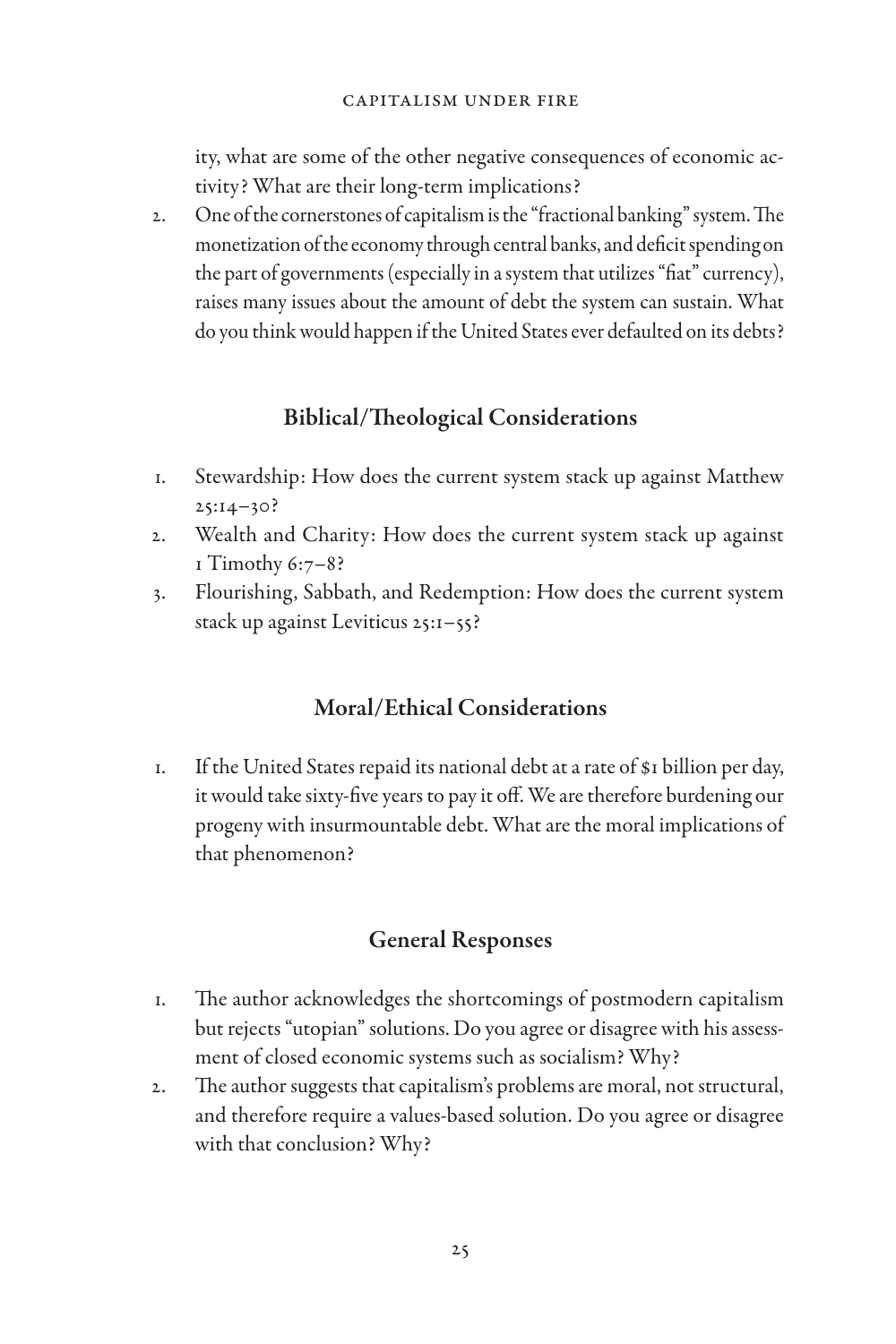#### CHAPTER<sub>5</sub>

## Prayer Time

Think about your own finances. How do they stack up against the biblical standards mentioned above? Are you tithing? Are you practicing generosity? Are you carrying too much debt? Ask God to forgive your own economic failures, and ask God to guide your economic decisions in the future, according to biblical precepts.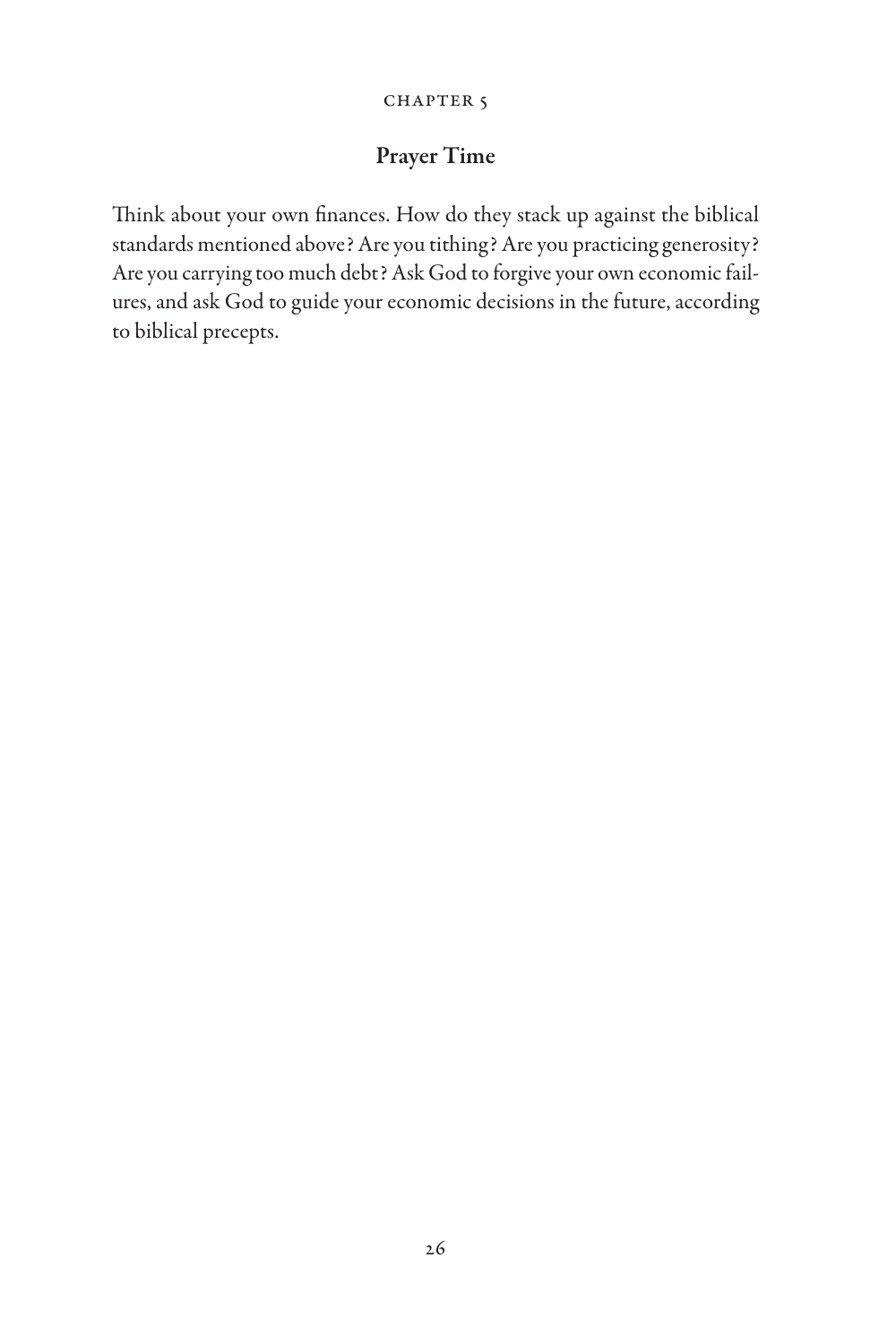## God and Mammon

*(Biblical and Theological Reflections on Money and Business)*

### Thought Starter

In 1991, Pope John Paul II issued an encyclical entitled *Centesimus Annus* ("One Hundred Years"), commemorating the 100th anniversary of Pope Leo XIII's seminal work *Rerum Novarum* ("On Revolutionary Change in the World"). In it, the pope took up the mantle of his predecessor and steered a delicate course between unbridled support for the free market and condemnation of totalitarian systems (both political and economic). While affirming the right to private property and acknowledging the wealth-creating potential of capitalism, he also warned against both its excesses and its limitations, and encouraged the faithful to be wary of its deification.

Needless to say, praise for the pontiff 's words was far from universal. In fact, Catholic commentators themselves, such as Rev. Richard John Neuhaus (founder of the journal *First Things*) and Msgr. George Gilmary Higgins (the so-called Labor Priest), couldn't agree on whether the pope was or wasn't in support of what the former called "New Capitalism." Their debate was writ large across the pages of the *Wall Street Journal*, with some observers suggesting that the argument was moot and the pope had no business engaging with political economy in the first place. A rather strange suggestion, when one considers how much God has to say about these things in Scripture and the church's long-standing foray into such matters.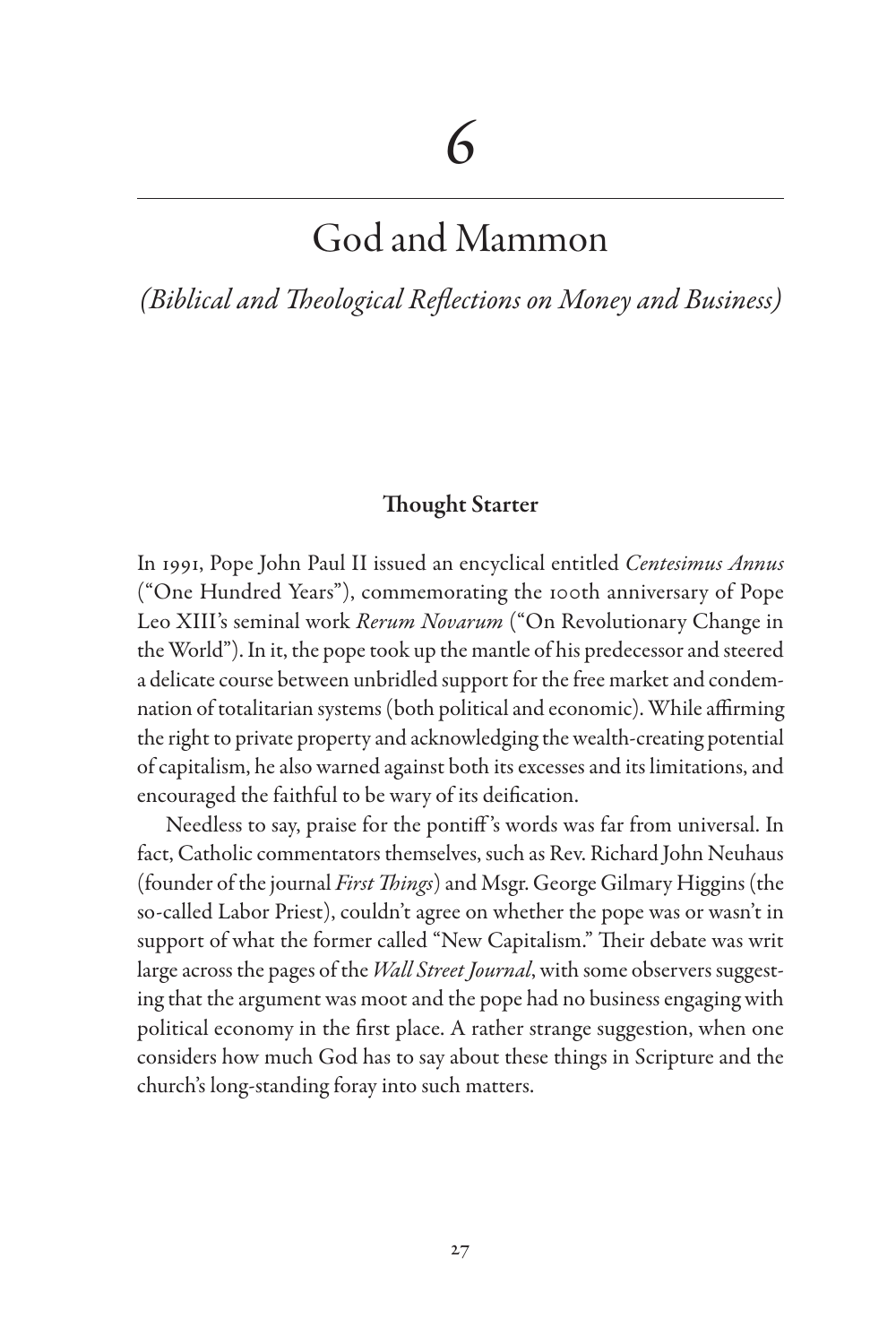#### Chapter 6

### From the Text

In chapters 8 and 9, the author digs deeply into the relationship between religious belief and political economy. Here is a summary of his argument on pp. 91–115.

While the Scriptures contain teachings that span millennia and deal with every imaginable aspect of life, many are surprised to discover that the Bible has more to say about work and economic activity than about heaven, hell, and sexual ethics combined.

The Bible begins not merely with the story of God but with the story of God at work. As James Francis puts it: "The modeling of the transcendent in religious discourse . . . reflect[s] the idea of God as . . . the Worker par excellence. . . . [While] work may be hard and toilsome, it is productive and creative, [it] is a uniquely human activity express[ing] who we are and aspire to be, . . . using creatively all the materials of our life which are to hand." In the Hebrew Scriptures, however, there is also a constant tension between the rights of individuals to benefit from their economic activities and their broader obligations to seek the common good, with special concern for those who are less fortunate, both within the community and outside of it.

While trade and exchange abounded, direct comparisons between ancient Israel's economic landscape and today's political economy are virtually impossible. That said, throughout the Old Testament we can see certain ethical principles emerge—for instance, the lessons that may be taken from Proverbs 31:10–31 and its description of a "wife of noble character." An ideal is clearly established here: hard work, the economic use of material goods, and the ability to face the future with courage and confidence in both methods and results will inevitably lead to flourishing. The one who is praised is the one who has worked diligently, lived a temperate lifestyle, and been prudent in business dealings; this is the one who has demonstrated justice by caring for the poor and needy.

The New Testament offers a wide array of commentary about work and economics as well. Jesus spoke clearly about the dangers of wealth becoming an idol. He also warned that "worrying" about money, riches,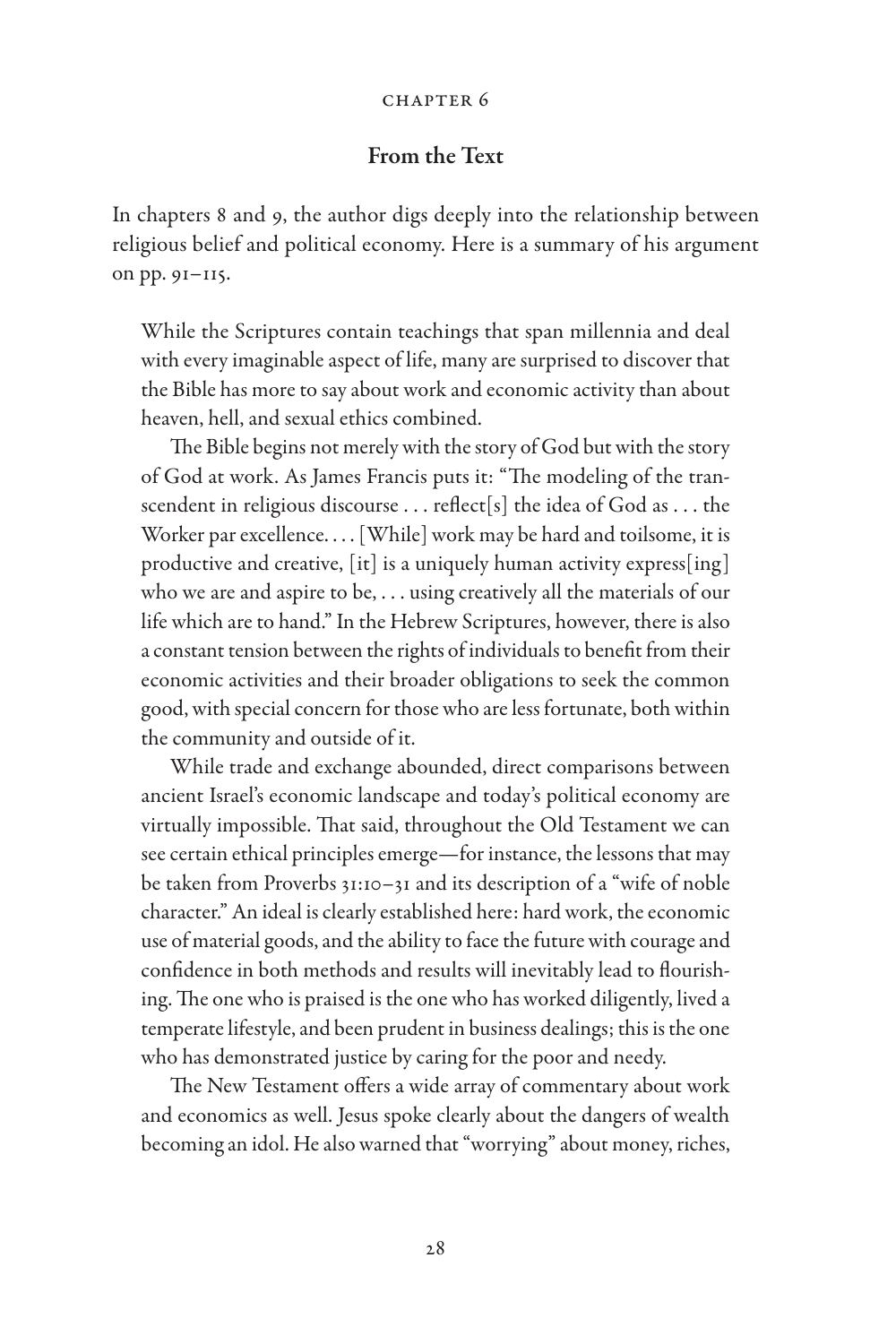and pleasure could become a distraction from what was truly important in life (see Luke 8:1–15; 12:1–34). But perhaps his greatest warning to those who were wealthy but failed to share their wealth with the poor came in the parable of the rich man and the beggar named Lazarus (Luke 16:19–25).

Paul viewed all "honest work" as part of Christian discipleship and, like Jesus and the Old Testament writers, warned against greed and idolatry (Eph.  $4:17-18$ ,  $27-28$ ). At one point, he even equated greed with idolatry (Col. 3:5), which his Jewish listeners would have considered the most grievous of sins.

For Augustine, as with the apostle Paul, slothfulness is inimical to virtuous conduct, and the natural antidote to slothfulness is honest work. As supportive as Augustine was of corporeal work, he was even more concerned about the temptations associated with the accumulation of wealth, even if that wealth was the result of honest efforts. While he was clear to note that wealth itself is not a spiritual impediment, he believed love of wealth was most certainly problematic.

Thomas Aquinas had a quite pragmatic understanding of the ethical use of one's material wealth. He noted, for instance, that liberality was a virtue, but he thought it absurd for a person to be so liberal as to fail to provide for his or her own basic needs. He also believed it wise for people to exercise thrift and to save their wealth to ensure its availability when needed in the future. Aquinas was especially concerned with the dangers associated with greed, warning against certain practices he viewed as wicked, including what we today would call price gouging (that is, artificially increasing the price of something in order to take advantage of a person in dire need) and usury (lending money at interest).

Calvin rejected any compartmentalization of a believer's life. All of life, including economic activity, is to be lived according to God's precepts and in response to God's grace. Calvin also had no theological objections to private property or wealth accumulation, provided the wealth was accumulated ethically. He notes, though, that everyone has a moral duty to look after their neighbor's property as well as their own, and that they should help those in need, as well as pay their debts. One important area in which Calvin differs significantly from either the Scholastics or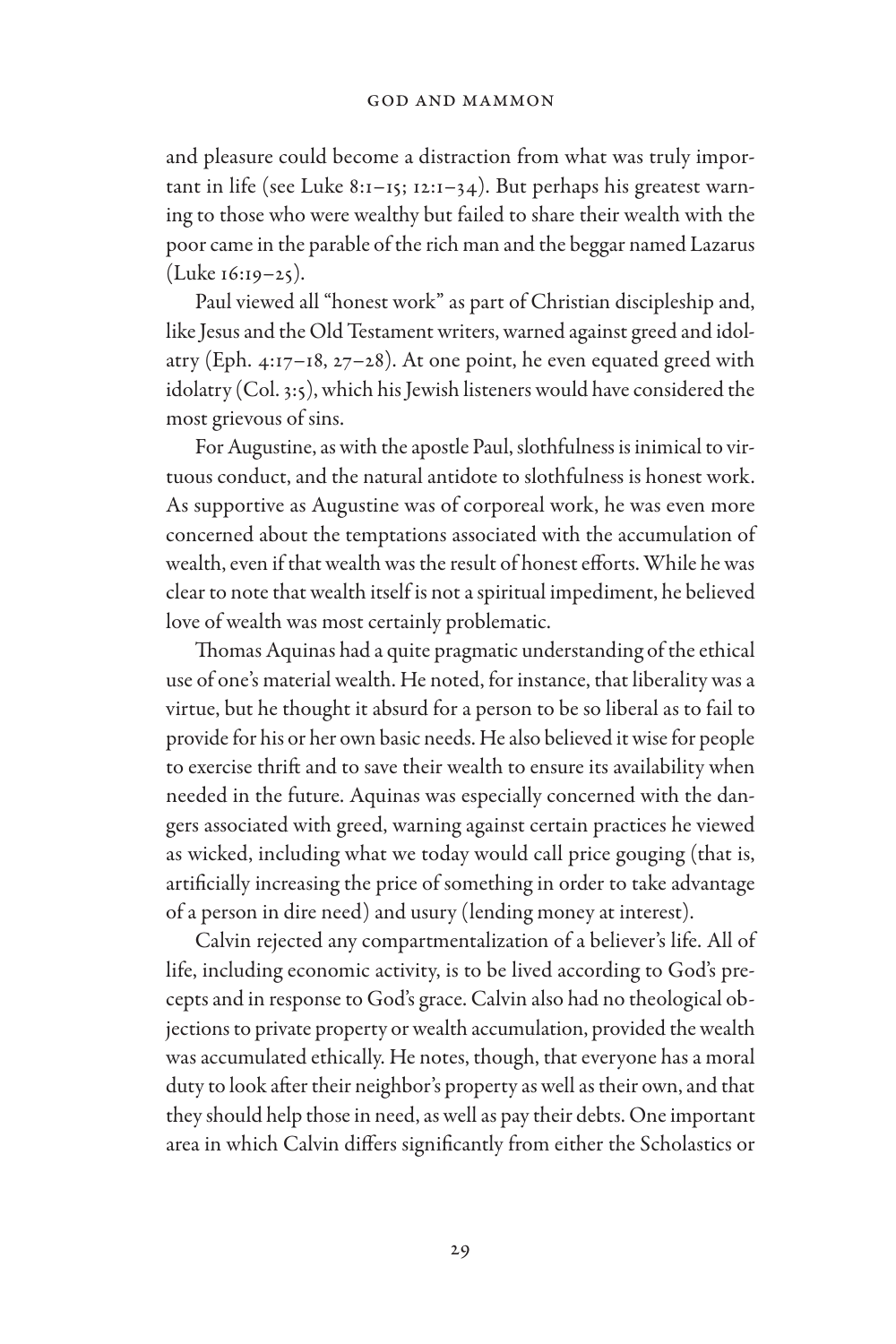#### Chapter 6

the church fathers is the question of usury and the legitimate charging of interest. In short, while Calvin understood the economic necessity of allowing interest to be charged, he set its use within a biblical framework of virtue.

The teachings of Augustine, Aquinas, and Calvin, rooted as they are in biblical theology, when taken together, give us a motif that is remarkably universal in its application and particularly useful in our efforts to redeem our current economic system. Their teachings suggest a quiver comprised of three arrows: common grace, wisdom, and virtue.

### Technical Considerations

- 1. It's very difficult, if not impossible, to compare ancient economic systems with our own, but some things are similar. What are some of the important differences? What are some of the important similarities?
- 2. In the book, the author talks about the relationship between our work and our personal identity. Have you ever noticed that when you meet someone for the first time and ask them what they do, they usually tell you what they are (i.e., lawyer, teacher, housewife, doctor, etc.) instead? How do you think this phenomenon relates to our being created in the image of God, "the Worker par excellence"?

### Biblical/Theological Considerations

- 1. The Bible is full of warnings against slothfulness but insists on observance of the Sabbath. Why do you think that is so? Beyond just a "day of rest," what other forms of "sabbath" might Scripture support?
- 2. What do you think the apostle Paul meant when he said that "greed is idolatry" (Col. 3:5)?

## Moral/Ethical Considerations

The author notes on p. 114 that John Calvin established certain parameters for the legitimate charging of interest: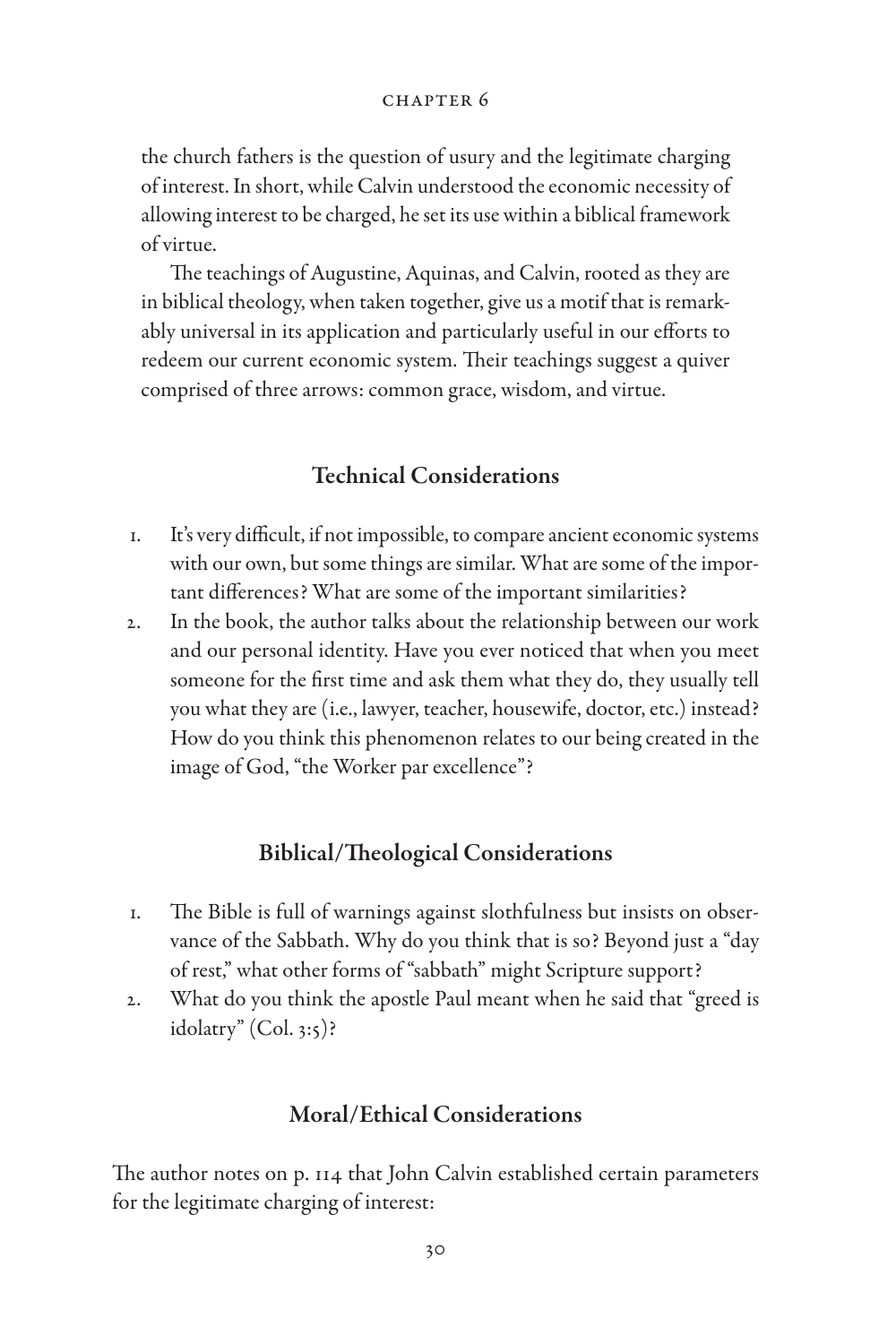- 1. No interest was to be charged on loans to the poor or the needy (Calvin considered that an abomination, as it preyed on those to whom charity should be shown).
- 2. Interest in financial gain should not preclude charity (charity was the higher road for Christians to take).
- 3. No loan should contravene natural justice (that is, the Golden Rule), and a borrower's gain should meet or exceed the lender's gain on any given transaction.
- 4. Interest rates among Christians should not be set by the world's standards but by God's standards, with charity once again being the first consideration (although obeying the civil law was the minimum standard required).
- 5. Before lending money to anyone, consideration should be given to the impact of any loan on the community as well as on the individual borrower.

Based on these criteria, what do you think Calvin would say about our current system? Can you give specific examples in support of your argument?

## General Responses

- 1. A simple definition of capitalism is "private enterprise based upon the operation of free markets in a lightly regulated, highly monetized system." A simple definition of socialism is "the public ownership of the means of production, distribution, and exchange." Neither system appears in the Bible. That said, do you think one system is more "biblical" than the other? Why?
- 2. Is it right for the pope (or any other person of faith) to bring personal religious beliefs into the public square? Why or why not?
- 3. Is there a place for a "prophetic voice" in the area of political economy? Why or why not?

## Prayer Time

Think about your own life and career. Do you identify yourself first and foremost as a follower of Jesus, or does your work define who you are? What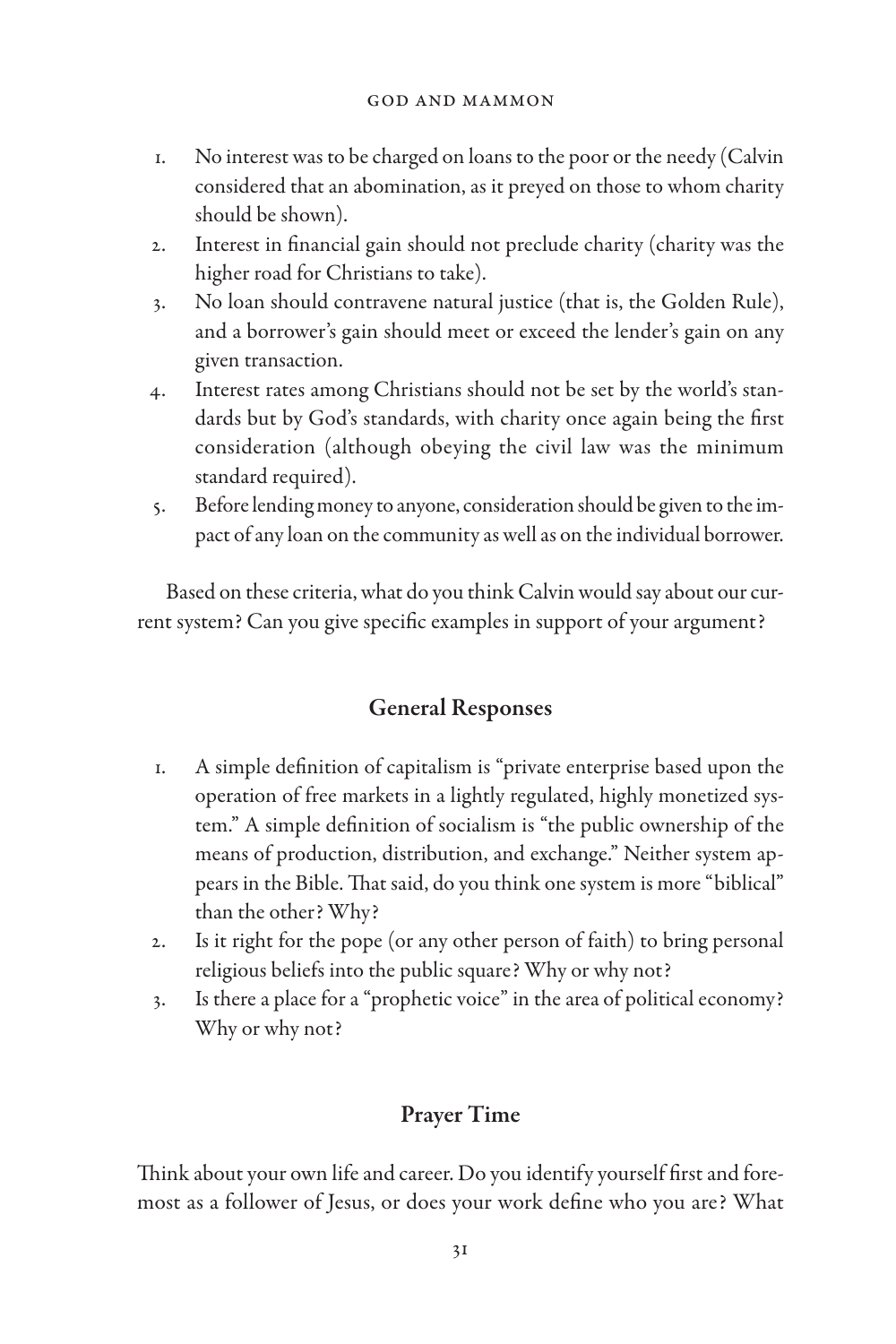motivates you to work and to prosper? Has money become an idol in your life? Have you exercised stewardship, thrift, and generosity? Ask God to forgive you for the times you've "conformed to the patterns of the world," and ask God to help you become "transformed by the renewing of your mind" (Rom. 12:2).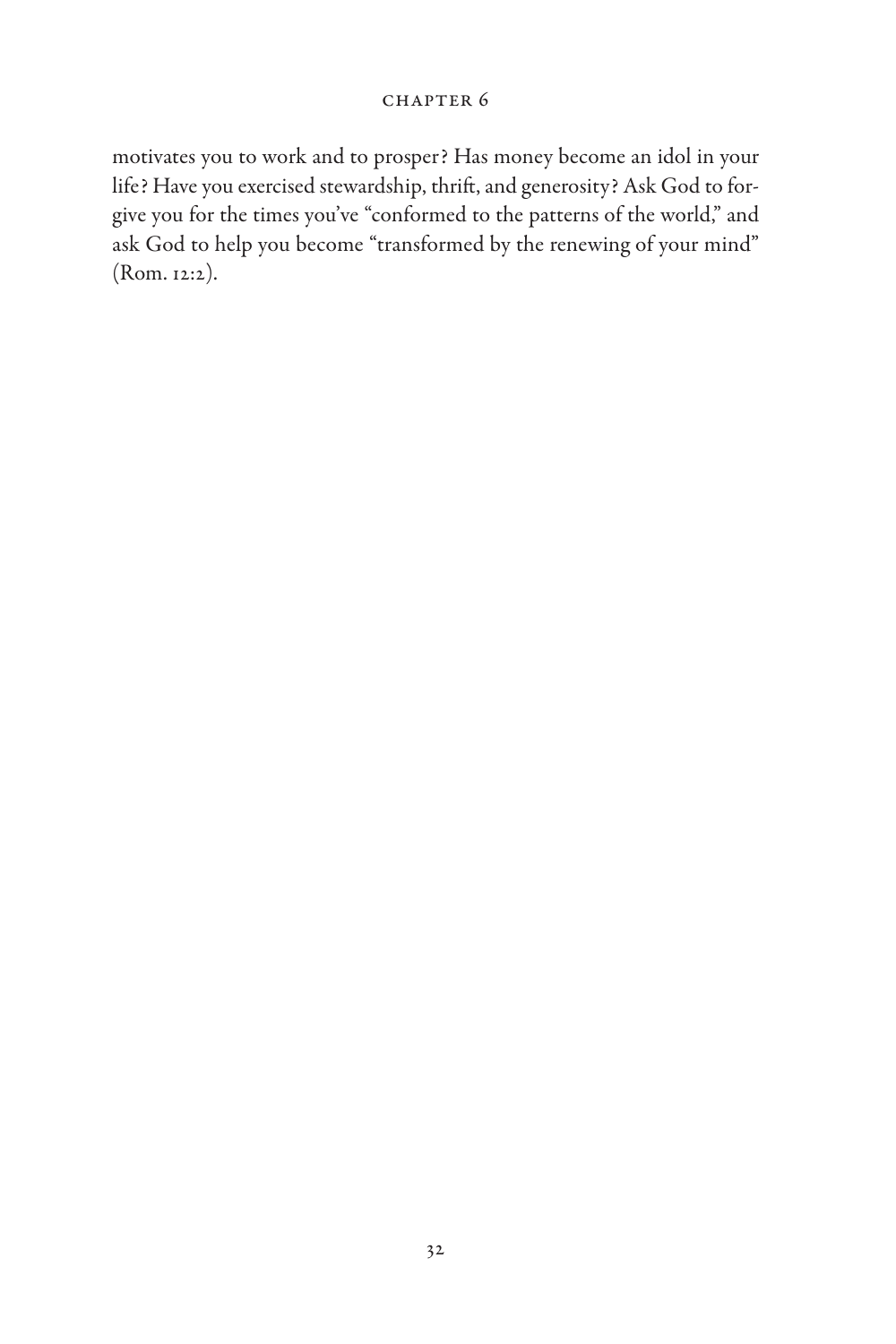## Imagining Virtuous Capitalism

*(Common Grace and the Common Good)*

### Thought Starter

Once, while working as a senior executive at a multibillion dollar company, the author found himself in a tense situation with an international customer. While their visitors, who had traveled a great distance to attend an important meeting, waited, the author and one of his direct reports scrambled against the clock to prepare their presentation. As they raced around the office, gathering data and collating reports, the author noticed that the sun was beginning to set. Knowing that his colleague was a devout Muslim, he stopped what they were doing and asked whether the man needed to take a break in order to pray. The man was flabbergasted and began to quietly weep. "I've been with this company for fifteen years," he said, "and that's the first time anyone has ever asked me that question. Thank you!"

It was a very modest gesture, to be sure, but one that had deep meaning for the people involved. It wasn't only a sign of respect, it was an acknowledgment of a shared sense of values and an expression of grace that transcends religious systems. The great Dutch polymath Abraham Kuyper, who is sometimes known as the father of "common grace," once said the following of his own religious tradition:

Calvinism has a sharply-defined starting-point of its own for the three fundamental relations of all human existence: viz., our relation to God, to man, and to the world. For our relation to God: an immediate fellowship of man with Eternal, independently of priest or church. For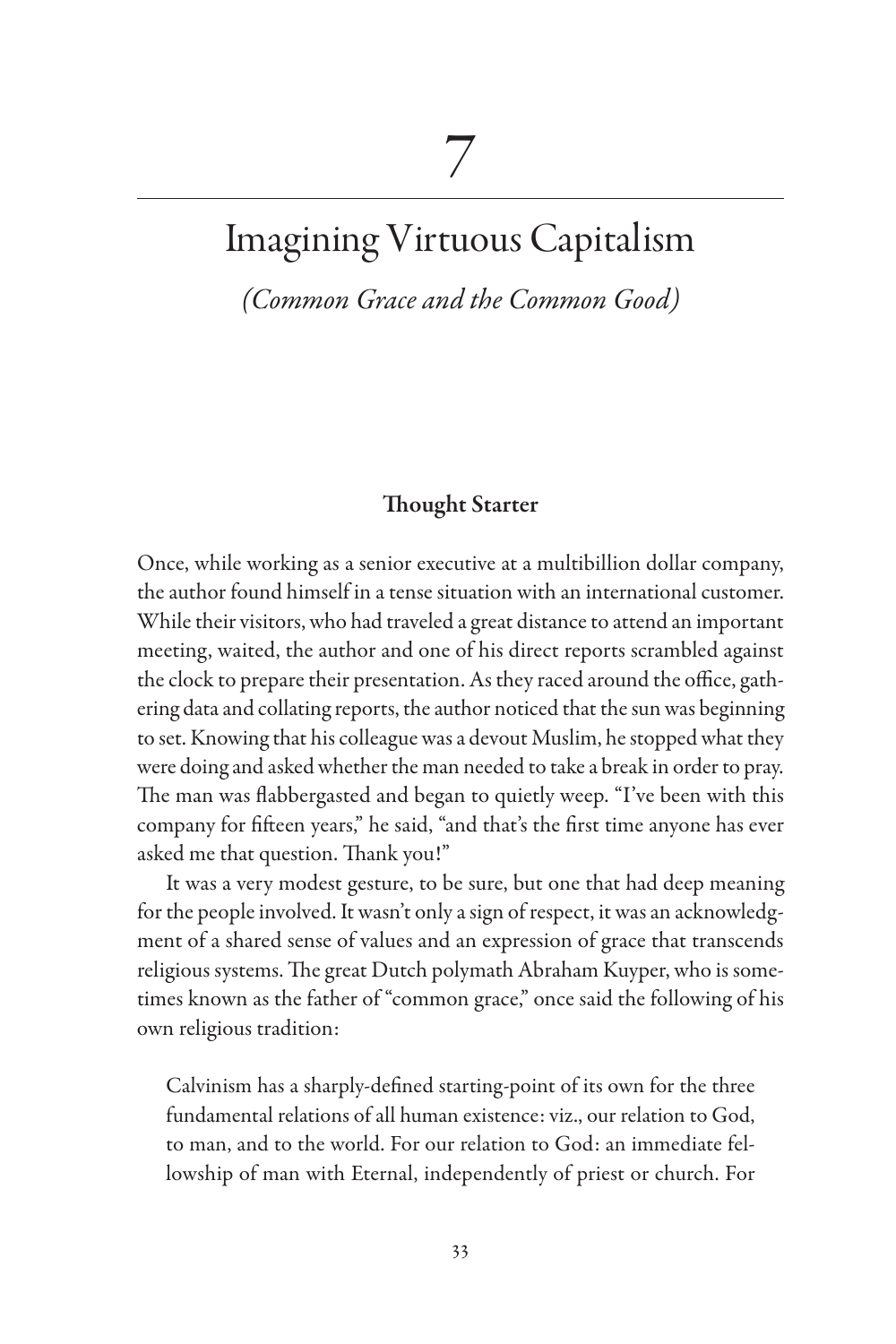the relation of man to man: the recognition in each person of human worth, which is his by virtue of his creation after the Divine likeness, and therefore of the equality of all men before God and his magistrate. And for our relation to the world: the recognition that in the whole world the curse is restrained by grace, that the life of the world is to be honored in its independence, and that we must, in every domain, discover the treasure and develop the potencies hidden by God in nature and in human life.

## From the Text

In chapters 10 and 11, the author unpacks the three previously mentioned "arrows in the quiver" that people of faith may use to redeem capitalism in a postmodern, pluralistic society: common grace, wisdom, and virtue.

While no consensus exists on the particulars of right conduct, areas of common ground across all religious traditions, and even among those with no religious faith, make it possible to construct a business ethic that is universally applicable. All human beings, whether they acknowledge it or not, possess both the image of God (*imago dei*) and a deep-seated sense of the divine (*sensus divinitatis*) that are the very building blocks of what theologians call common grace. . . .

One need only consider the ethical foundations of various religious systems to quickly discern the commonality between them. Islam possesses many of the same beliefs about the ontology of ethics that Judaism and Christianity share, and all three Abrahamic faiths put a high premium on right conduct and moral discipline. Similarly, Hinduism and Buddhism, while not as proscriptive as the monotheistic faiths, highly value the development of virtue and the avoidance of vice. Likewise, Taoism and Confucianism place great emphasis on the development of good character and the desire to seek harmony and the common good. Even those who subscribe to moralistic atheism ground their beliefs in a kind of natural law based largely on human empathy and an evolutionary desire to protect the species. The net result is that people of faith need not fear the need to compromise their religious convictions in order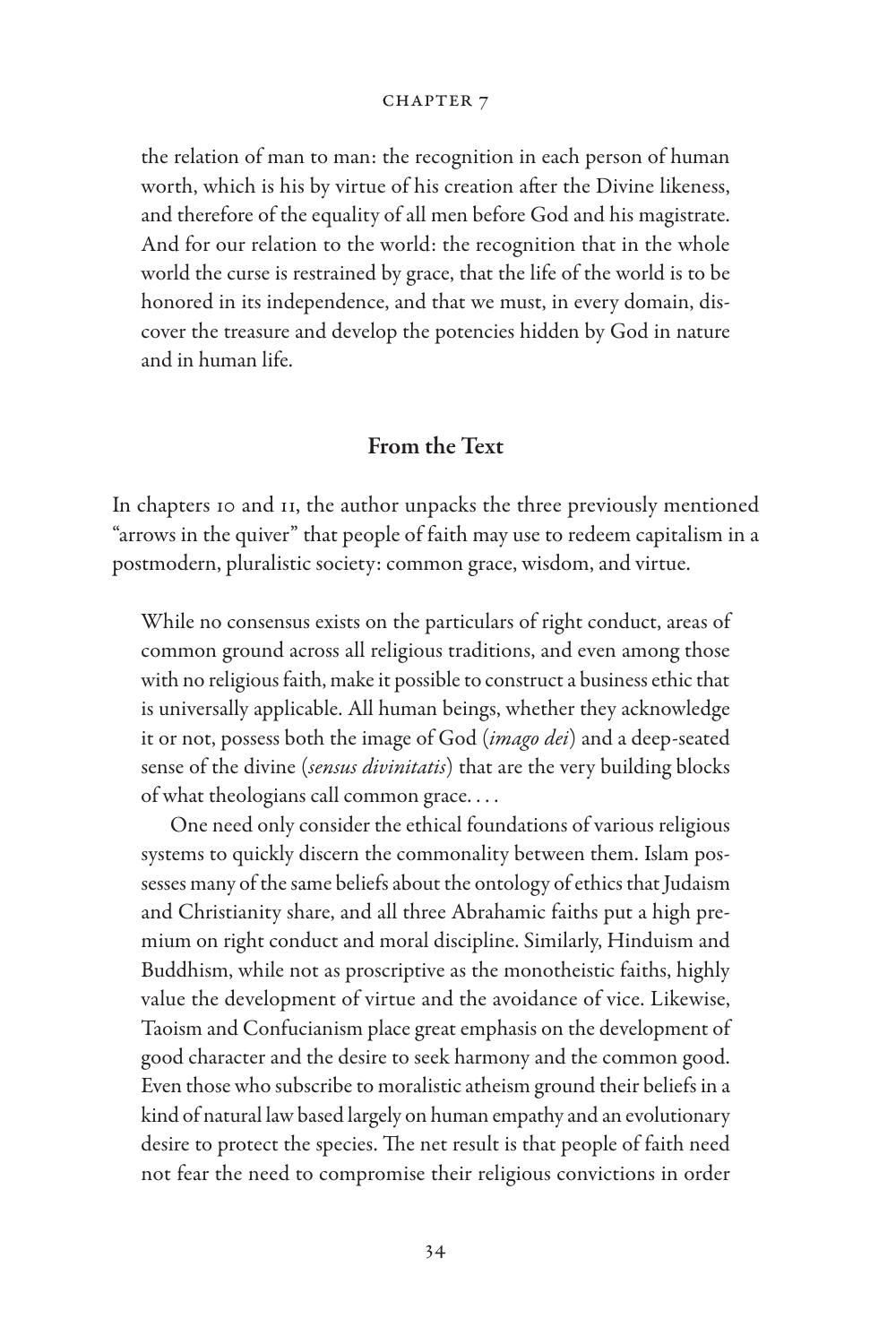to achieve common moral ground, and people without faith need not conclude that invocations of the divine necessarily constitute a hidden agenda of proselytization. . . .

. . . As the traditional guardians of virtue, ethics, and morality, religious faiths are uniquely placed to influence the future of the global economy, not merely because faith communities have political strength in numbers, but because their traditional values still have currency in the marketplace of ideas. Among those ideas is a belief in the universal benefit of wisdom. . . .

At first consideration, we might conclude that invoking biblical wisdom in the world of business is a fantasy, yet like so many other assumptions about capitalism, it is an assumption with no basis in fact. Historically the opposite is true, as shown by the biblically informed ethical codes of medieval guilds, Calvin's Geneva, the merchant advice manuals of the mercantile era, and the numerous codes of business conduct and corporate credos that permeated the business landscape of America in the early part of the twentieth century.  $(pp. 116-20)$ 

The author then unpacks the "seven pillars" of biblical wisdom as well as the so-called cardinal and theological virtues, considering them in relation to actual business/economic issues, such as systemic inequality, business ethics, pricing, wages, executive pay, taxation, etc.

The subject of virtue has been on the minds of philosophers and theologians for millennia, and for good reason: moral reasoning is one of the things that separate us from other species. . . . According to Aquinas, human beings are created in the image of God and possess both reason and intellect, which he calls the power of the soul. Like Calvin, Aquinas sees this as a universal trait and one that corresponds to "natural reason," although he emphasizes the need for human beings to cultivate virtue through the exercise of good habits. . . . In order to be virtuous, individuals, groups, companies, and societies must do virtuous things. . . .

There was a time, Max Weber notes, when opulence and conspicuous consumption were seen as vulgar and were generally shunned by "polite society." . . . As capitalist societies have moved further and further away from their religious moorings, behavior once considered indecent is now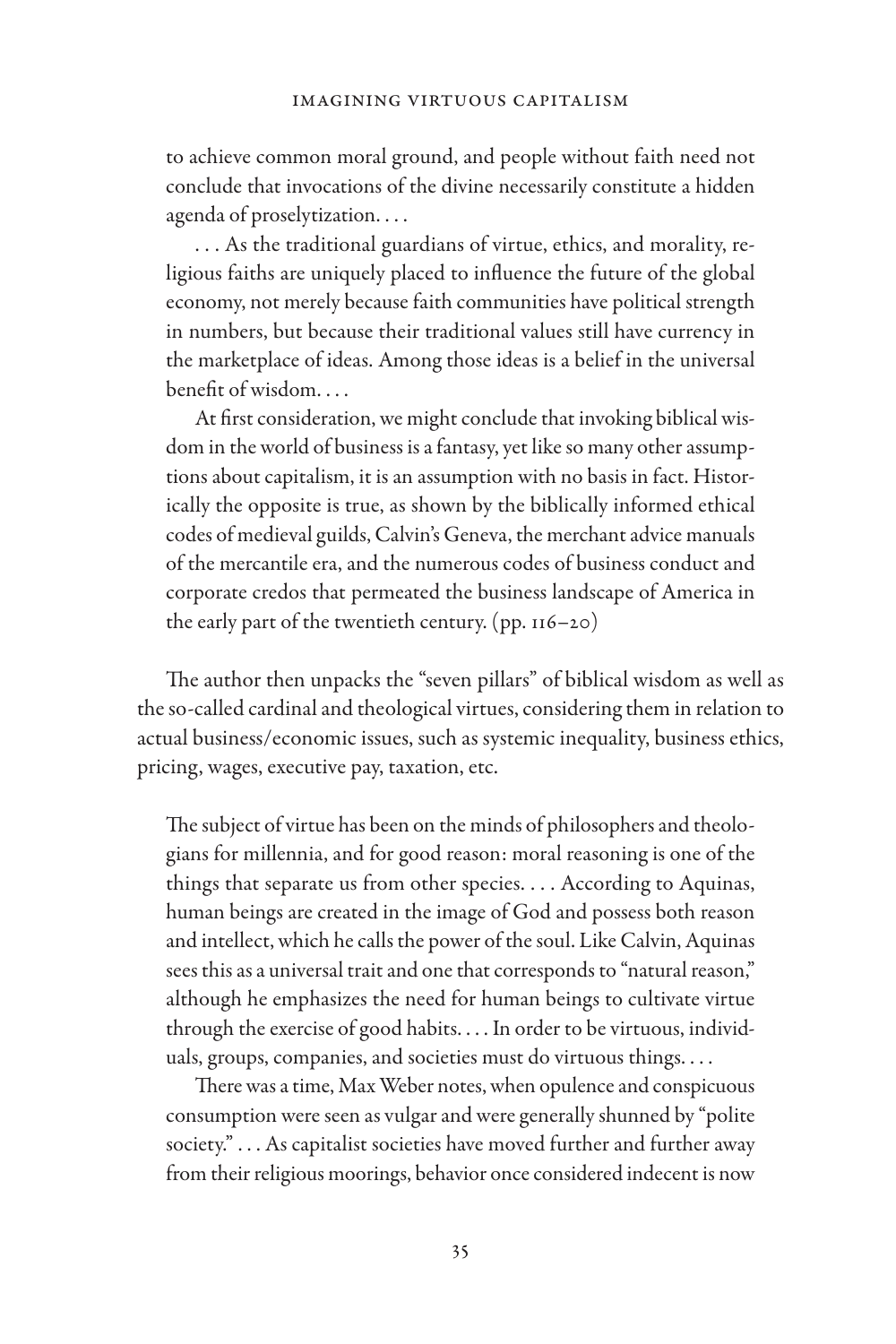celebrated by a culture that has lost a sense of shame. The accumulation of wealth has itself become a postmodern virtue, and a hedonistic tendency toward excessive self-indulgence has become the ideal. Of greatest concern, though, is that instead of compassion for the poor, our culture has developed contempt for the poor, which can only be seen as an abomination in the eyes of God. . . .

. . . When capitalism emerged from the primordial ooze of feudalism and mercantilism, it was rooted in a religiously inspired ethic. . . . Capitalism itself is not the problem; the corruption of capitalism is. If we are going to redeem capitalism—and to enjoy and share in the fruits of capitalism—we are going to need all the tools of virtue and love at our disposal. (pp. 129, 140, 160)

## Technical Considerations

- 1. In Western culture, and American culture particularly, there is a tendency to view some things as "sacred" and other things as "secular," but this is a relatively modern construct. There is simply no evidence to support the notion that the US Constitution's First Amendment right to "freedom *of* religion" was meant to be construed as "freedom *from* religion." In fact, the latter is an illogical presumption, as the former is only necessary if people are expected to express their religious views, both privately and in the public square. Do you think it is possible for religious belief to inform culture, without culture having to conform to a particular belief system? Can you give an example to defend your position?
- 2. As economic activity has globalized, there are more opportunities than ever for cultures to clash and values to differ. Is the search for a universal business ethic possible, or is it a "fool's errand"? Is your belief based upon your own experience, or on some empirical evidence?

#### Biblical/Theological Considerations

1. In the book, the author breaks down the "pillars" of wisdom as described in James 3:13–18 (namely, purity, peace loving, consideration of others,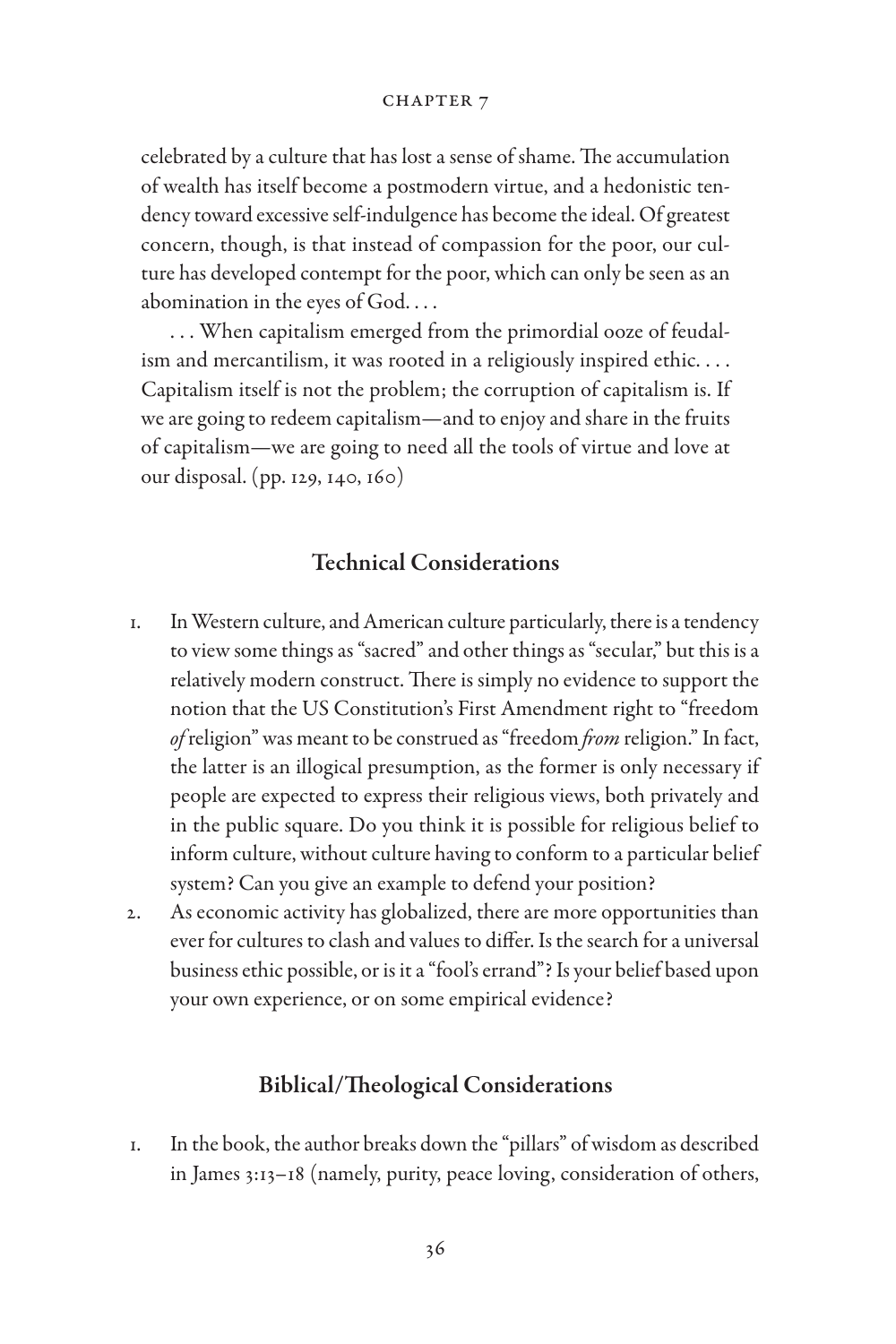submissiveness, mercy, impartiality, and sincerity) and gives actual examples of what happens when these things are either ignored or properly applied in business settings. Can you give a similar example, either from your own business experience or from your general knowledge of the business world?

2. In the book, the author suggests that love should be at the "center" of a properly functioning economy and appeals to 1 Corinthians 13:4–8a in support of his thesis. As with his consideration of wisdom, he goes on to give actual examples of what happens when love is or isn't applied in business settings. Can you give a similar example, either from your own business experience or from your general knowledge of the business world?

## Moral/Ethical Considerations

- 1. In the book, the author explains why lottery tickets are exploitative in nature, due largely to the fact that people don't fully understand mathematical odds and probability. The result is a disproportionate number of poor people wasting precious resources on the "false hope" of becoming rich. Do you understand the how lotteries work? Is the fact that lottery proceeds often go to "good causes" sufficient to assuage one's guilt over the proliferation of government-backed lotteries?
- 2. In ethics, there is a principle known as "the burden of knowledge." Once a person becomes aware of something immoral, the person has a duty to act upon that knowledge in order to mitigate the consequences of that immorality. Have you ever found yourself in a position where you experienced the "burden of knowledge"? How did you respond? Why? Do you have regrets? Would you do the same today?

## General Responses

1. At the very beginning of the book, the author states that "Capitalism is a subject, not an object. It possesses no *hypostasis*, no human essence, and imposes no will, but it does reflect the values of the culture in which it resides. Capitalism is nothing more than the result of countless individ-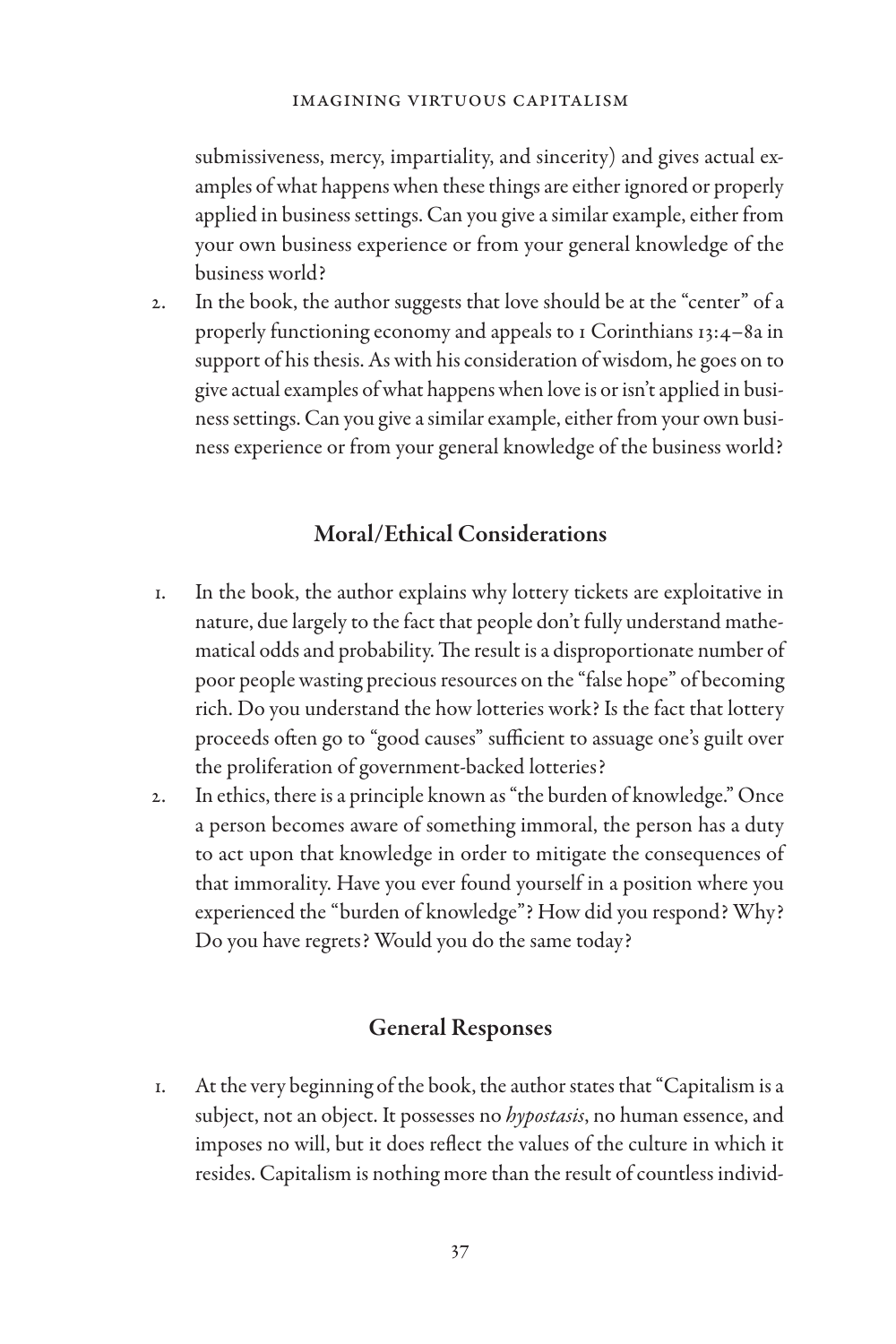ual and corporate decisions, and for good or ill, the capitalism we have is the capitalism we have chosen; its *redemption* rests on the choices we are yet to make." Do you agree with that statement? How might the "right" choices change what capitalism looks like, going forward?

## Prayer Time

Think about your own economic decisions. Every one of them, large or small, is a moral choice. Ask God to forgive you for the bad choices you've made in the past, and ask him to help you make virtuous economic decisions in the future.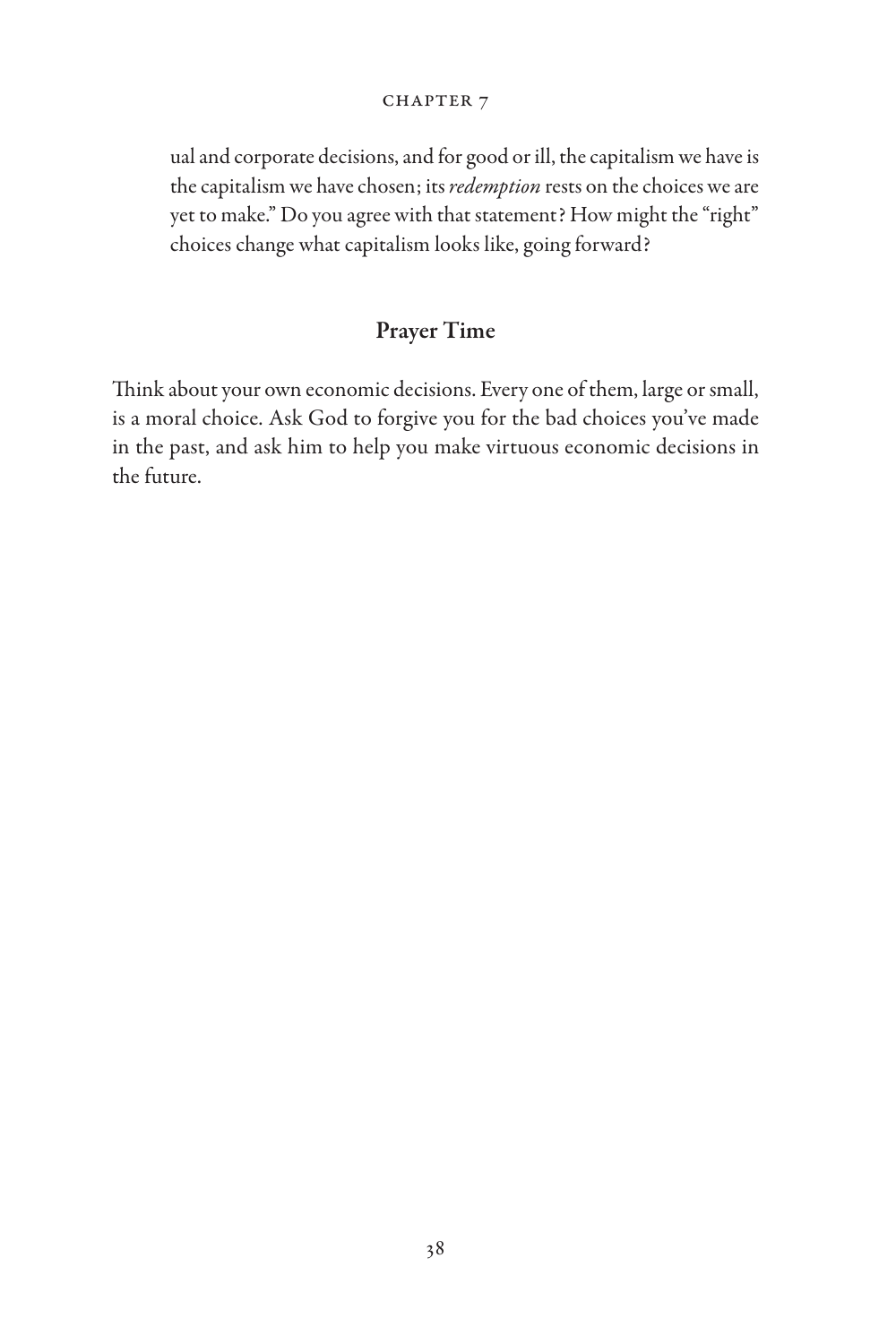## Redeeming Capitalism

*( from the Bottom Up and the from the Top Down)*

#### Thought Starter

Prior to the Abolition Act of 1807, the transatlantic slave trade was big business. Some forty-six thousand British subjects "owned" nearly three million African slaves, whose forced labor supported an industry equivalent in size to today's construction, banking, and automotive sectors—combined!

In addition to its economic impact, the so-called West Indies Plantation System was also a source of British national pride. With outposts on every continent, the tiny island nation could boast that "the sun never sets" on the British Empire, and slavery was viewed as a "brute fact" of colonial life.

In the 1780s, however, a small group of Quakers began to question the continued practice of forced labor on moral grounds (Adam Smith had already questioned it on economic grounds). Soon they were joined by evangelical sympathizers, including William Wilberforce, a highly respected member of Parliament. In 1787, he had the temerity to introduce a bill in the House of Commons calling for the slave trade's abolition. Opposition from entrenched interests was fierce, yet within twenty years, the slave trade had in fact ended, and slavery itself was abolished in 1833 (three days before Wilberforce's passing).

How was this possible? There are several reasons why the tide shifted against slavery so quickly, some of which are applicable to the cause of redeeming capitalism. First, the proponents of reform believed in their hearts that their cause was just and would be blessed by a just God. Second, they believed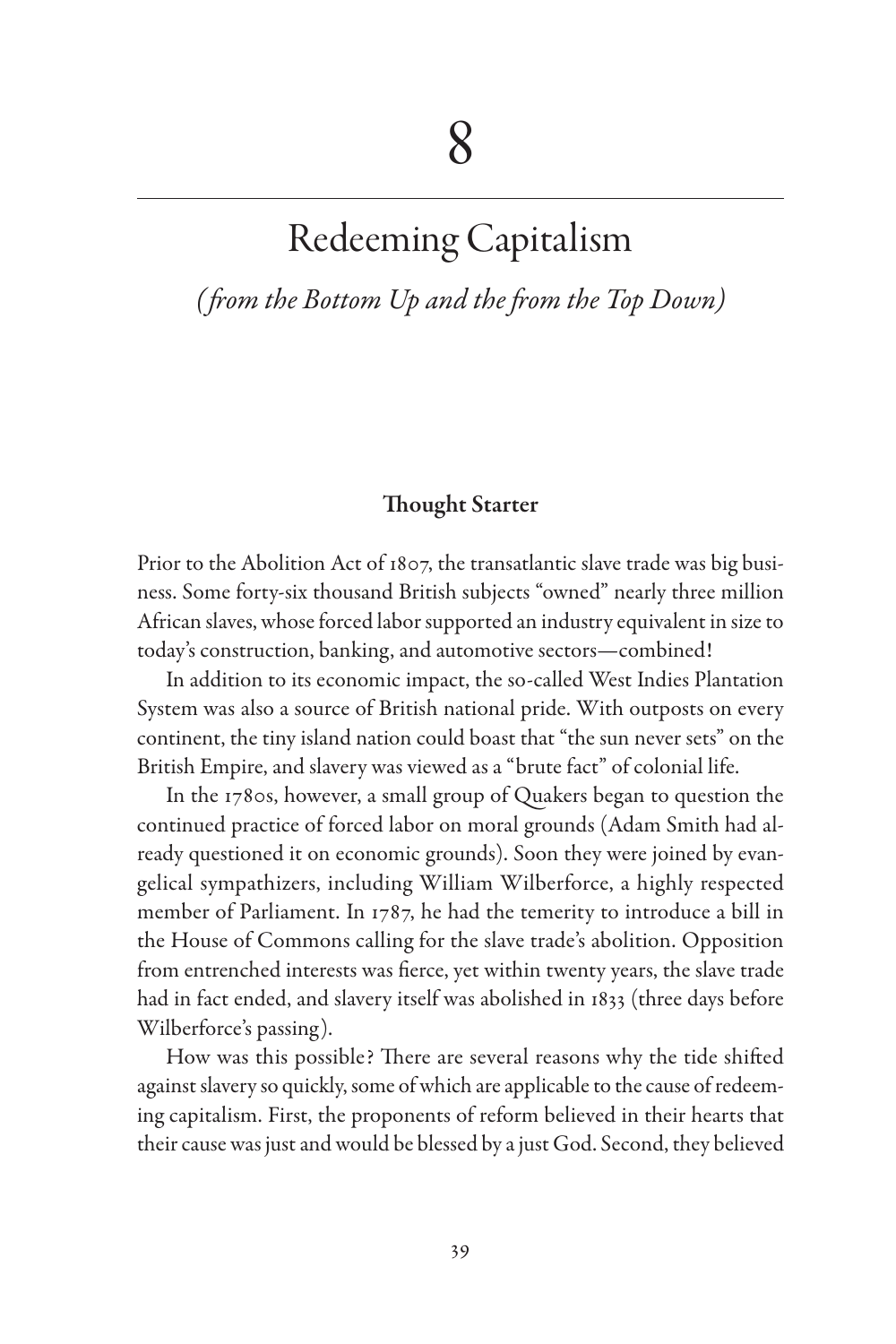that in the long run the empire would be better off economically without slavery and appealed to the popular writings of Adam Smith to support their case. Third, they were confident in the ascendancy of their arguments in the "marketplace of ideas." Fourth, they operated at both the grassroots level (bottom up) and the level of government (top down). With a prophetic voice both on the streets and in the halls of power, the narrative quickly changed from the *possibility* of reform to the *inevitability* of reform. It was a master class in social justice and a shining model of economic redemption.

### From the Text

In chapters 12 and 13, the author suggests that his is more of a "can do" book than a "how to" book, but nonetheless he explores some of the areas where progress toward redemption may begin.

#### *On Redeeming Work*

For most people, work is viewed as either a burden to be tolerated, a necessary evil of sorts, or a means to an end. . . . Those views are distortions of the traditional view of work that gives both meaning and purpose to people's lives and allows them to flourish in the process. Work that is burdensome is bound to be unsatisfying, and work that is radically selfcentered is bound to be unhealthy. . . .

There is no guarantee that everyone will find meaning and purpose at work, but when one considers how much of one's time is spent at work, it is a path worth pursuing. . . .

As important as our consideration of work is, we must not ignore the fact that work is usually done within the framework of a business, and it is highly unlikely that a high view of work will prevail in a business if it is not a virtuous business. (pp. 163–69)

The author then explores how the so-called cardinal and theological virtues may be applied to business settings.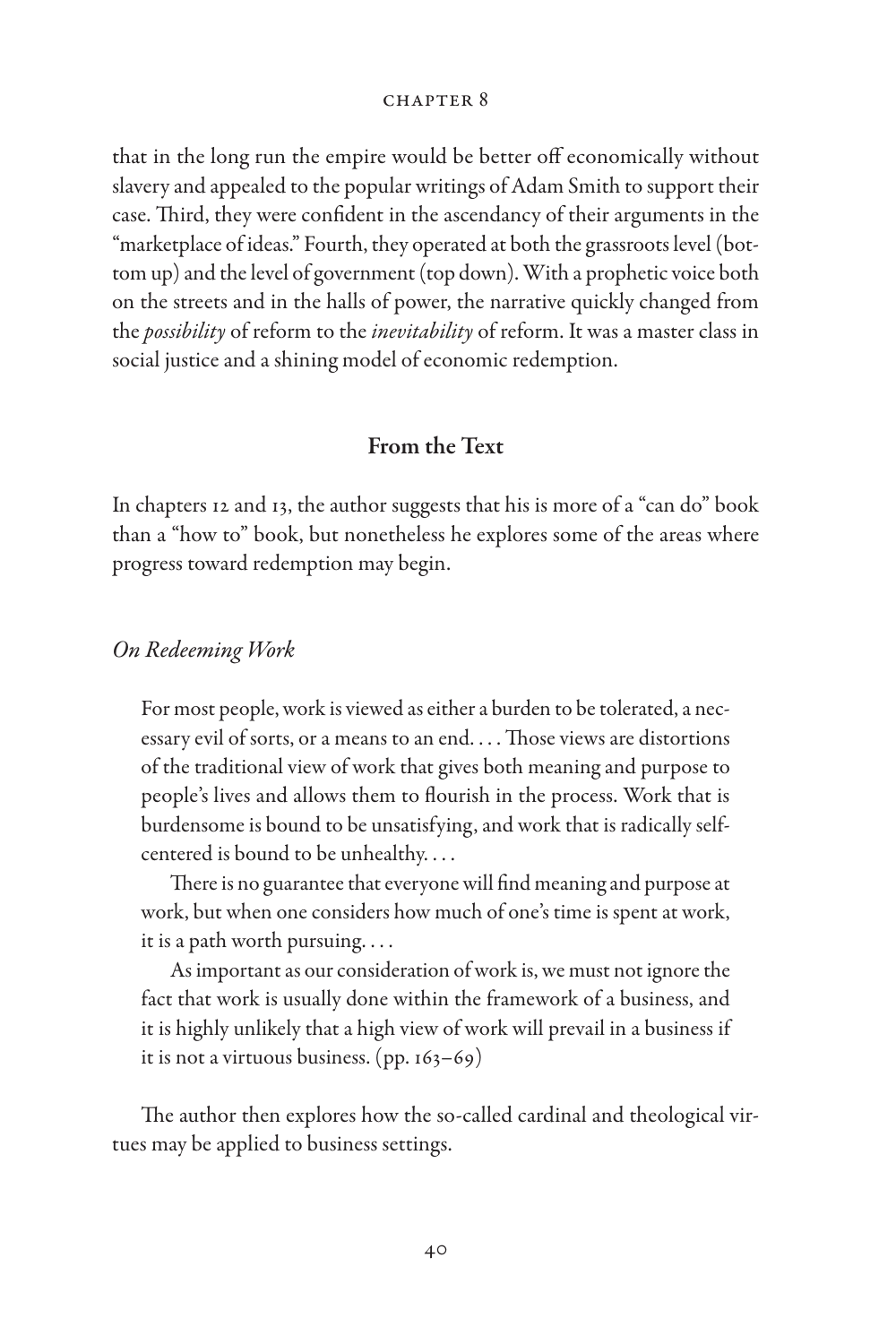Establishing and nurturing virtuous business cultures will be a difficult task. . . . But we can see signs that people are ready for this endeavor. The global financial crisis has caused even the most ardent supporters of capitalism to stop and ask hard questions about how we create wealth, the relationship between wealth and money, wealth distribution, fair trade, debt, usury, corporate social responsibility, executive compensation, shareholder rights, globalization, tax avoidance, corporate governance, and a host of similar issues. But it will simply be impossible for us to redeem postmodern capitalism, if we do not also redeem money and markets. (p. 175)

## *On Redeeming Money*

The author begins with a look at the evolution of money from protocurrencies, to coins, to commodity-backed paper currencies, to fiat currencies, and highlights the relationship between the fiscal policies of governments and the monetary policies of central banks—warning that profligacy and greed have caused previous systems to fail—with very grave consequences.

In the aftermath of the global financial crisis . . . the government has added \$10 trillion to the national debt and "printed" \$4.5 trillion in new money through its program of quantitative easing. Over the same period of time GDP has gone from \$14 trillion to \$19 trillion. That is a bit like a CEO telling his or her shareholders that in order to add \$5 billion over eight years to the P&L account, they had to take \$14.5 billion off the balance sheet. . . . That is exactly what our government has done to "America, Inc.," except it is in the trillions, not billions, of US dollars.  $(pp. 179-80)$ 

Note: Since the publication of *Redeeming Capitalism* and the outbreak of the COVID-19 pandemic, the US government has increased the national debt to \$24 trillion and the Federal Reserve has added another \$6 trillion of liquidity into the system through additional quantitative easing. Asset inflation, both in equities (i.e., price to earnings ratios) and in real estate (prices are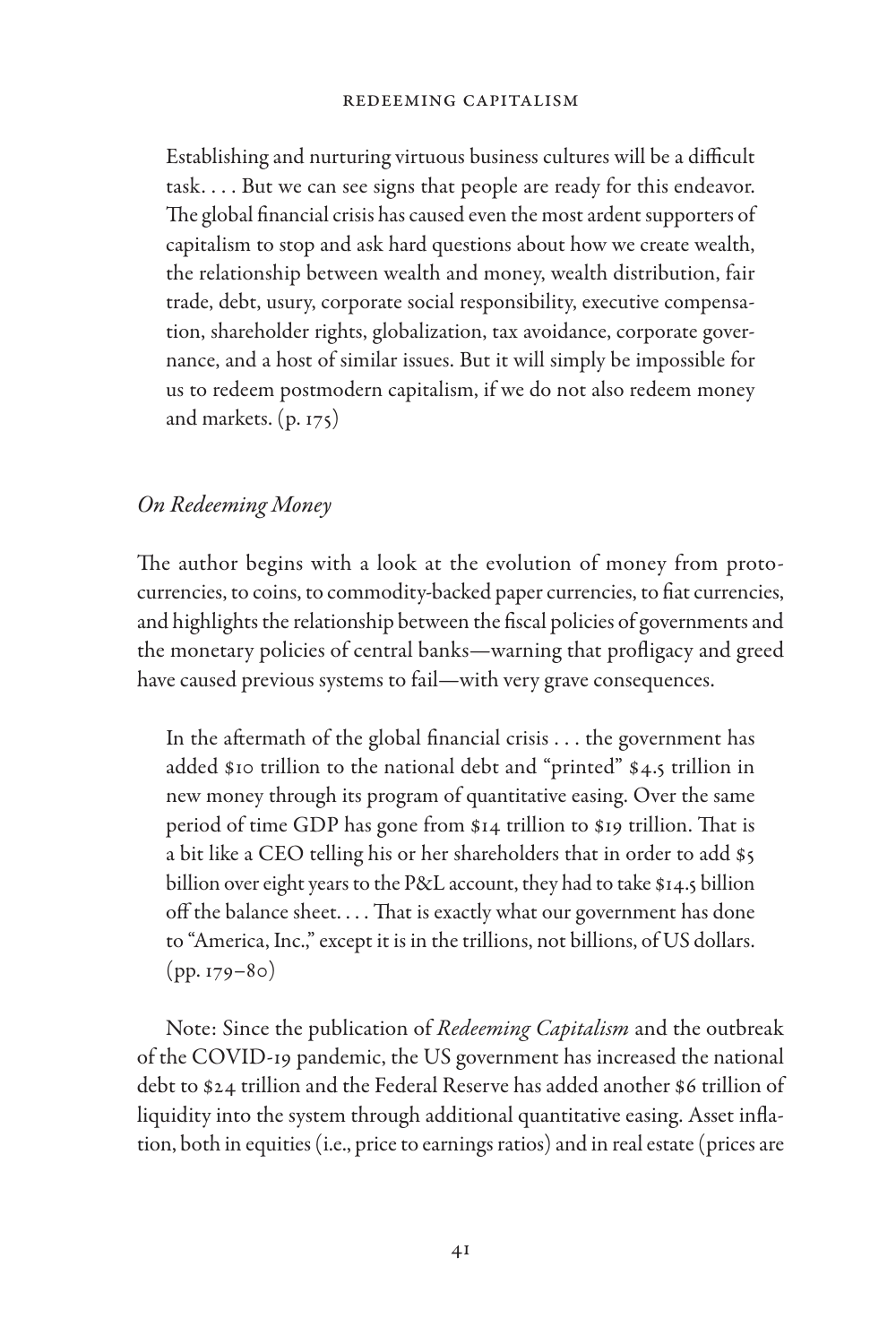well above precrash levels), is very worrying, as are signs of consumer inflation. Personal debt is also higher than precrash levels.

#### *On Redeeming Markets*

If capitalism is going to be redeemed, the disconnect between money and wealth will have to be addressed, as will the profligacy of national governments and the unbridled recklessness and greed of those who control both the world's money supply and the world's markets. . . .

Bubbles and crashes happen for many complex reasons, but one concern today is the over-expansion of the financial sector itself. . . . At one time, stock markets were driven by traders investing rationally in companies, but no more. Now, with an exponential increase in hedge funds, derivatives trading, naked short-selling, and a host of other practices that increase opportunities for market manipulation, markets are being driven by traders investing speculatively in products with no regard for the traditional relationship between stock ownership and company performance. . . .

Markets were designed by business people for the purpose of facilitating exchange to benefit all stakeholders, based on a mutuality of risk and reward. Unfortunately, they have become a kind of Frankenstein's monster, affirming the saying of earth scientist and alternative energy pioneer Amory Lovins: "The markets make a good servant but a bad master, and a worse religion." . . .

Redeeming capitalism is not an economic exercise; it is a cultural mandate. It begins from the bottom up, as individuals, families, churches, communities, companies, multinational corporations, local, state, and national governments, aid organizations, and international regulatory agencies begin to realize the limits of ethical egoism and dare to explore ideas and actions that align individual economic activities with the common good. But redeeming capitalism must also work from the top down.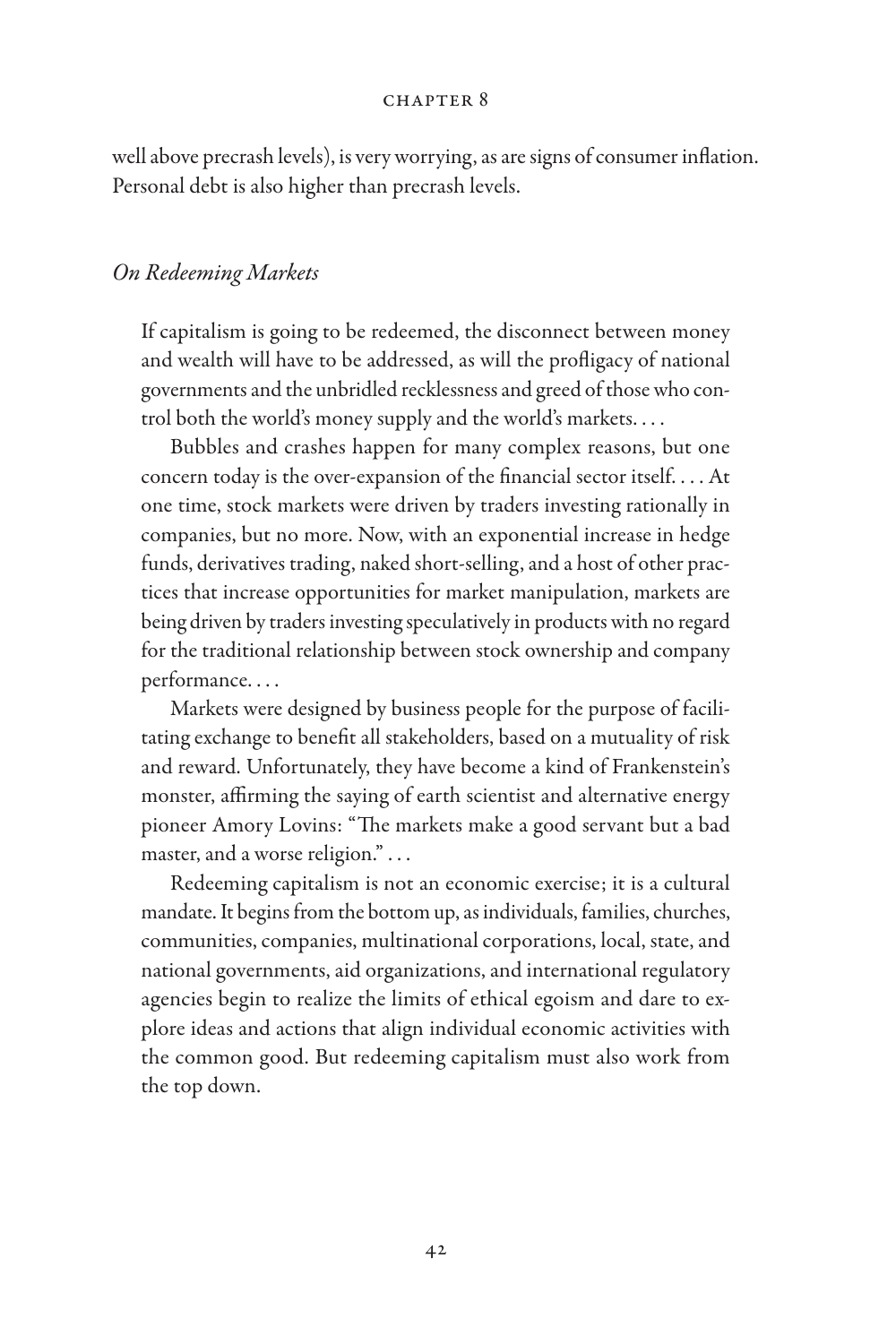|                   |                                            |                                                                  |                                                                | Virtuous /                               |
|-------------------|--------------------------------------------|------------------------------------------------------------------|----------------------------------------------------------------|------------------------------------------|
| Driver            | Traditional                                | Modern                                                           | Postmodern                                                     | Redeemed                                 |
| Purpose           | Subsistence                                | Acquisition                                                      | Consumption                                                    | Well-being / Hu-<br>man flourishing      |
| Capital           | Means                                      | Credit                                                           | Debt                                                           | Thrift                                   |
| Nature of Work    | Class                                      | Calling                                                          | Professionalism                                                | Spiritual / Work<br>as worship           |
| Method of<br>Work | Rhythmic                                   | Regimented                                                       | Compartmen-<br>talized                                         | Holisitc                                 |
| Ethic             | Orthodoxy                                  | "In" the world                                                   | "Of" the world                                                 | Common grace                             |
| Accountability    | God is watching                            | Self-monitoring                                                  | No one is<br>watching                                          | Covenantal /<br>Mutuality                |
| Ontology          | Saved by works                             | Predestined                                                      | Temporal                                                       | Imago dei /<br>Missio dei                |
| Theology          | God is remote                              | God is active                                                    | God is dead                                                    | God is present<br>/ God is<br>accessible |
| Geography         | Local                                      | International                                                    | Global                                                         | Think globally /<br>Act locally          |
| Epoch             | Agrarian                                   | Industrial                                                       | Informational                                                  | Interconnected                           |
| Output            | Necessities                                | Products /<br>Services                                           | Brands / Images                                                | Added value                              |
| Sociology         | Homogeniza-<br>tion of cult and<br>culture | Homogeniza-<br>tion of cult /<br>Marginaliza-<br>tion of culture | Marginalization<br>of cult / Ho-<br>mogenization<br>of culture | Harmonization<br>of cult and<br>culture  |

#### Figure 1. Capitalist Forms in Comparison

Throughout the final chapter, the author explains in detail the evolution of capitalism from its earliest days to the present, and he presents a model for its evolution to a new and virtuous form, beginning with a new understanding of its very purpose.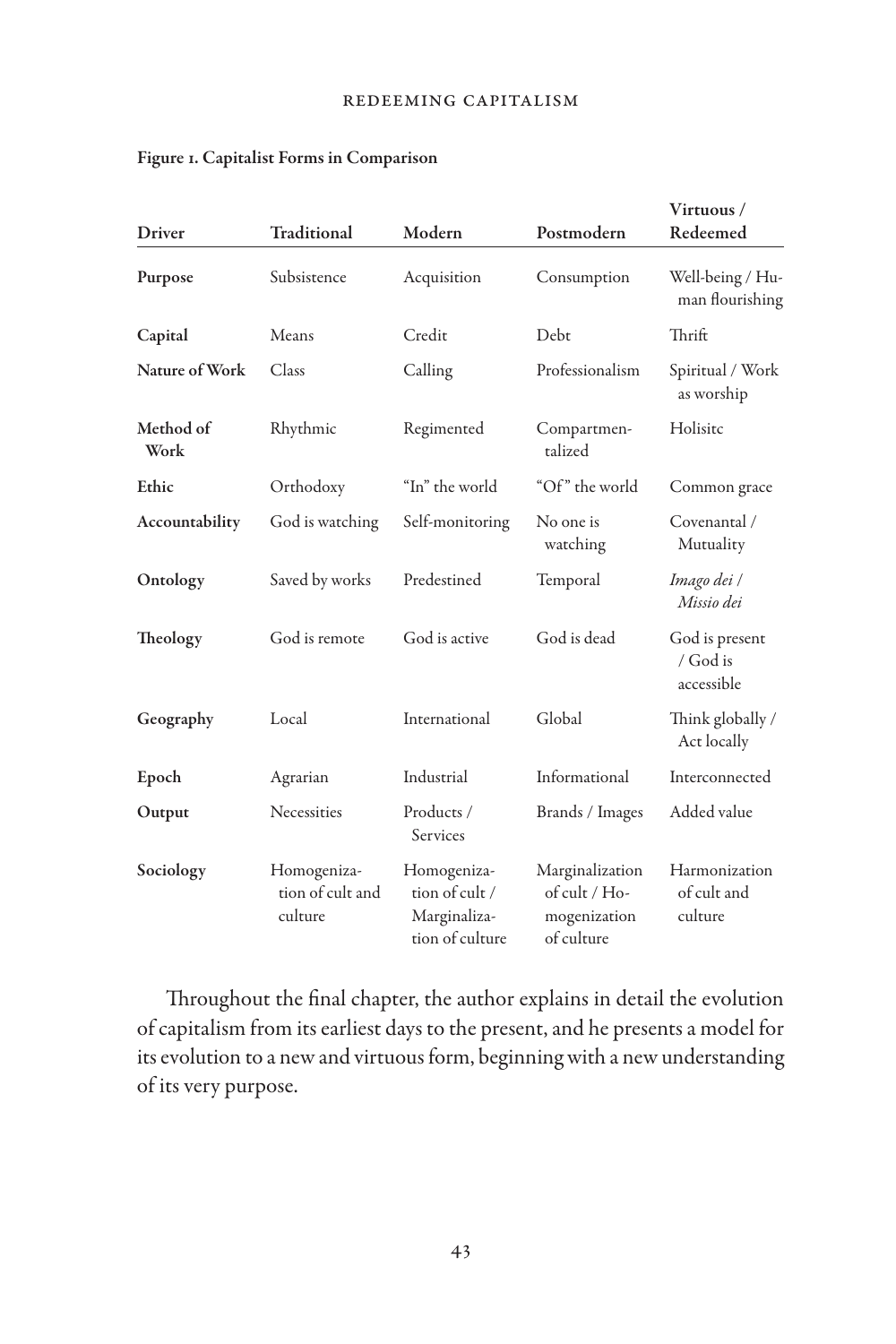The general purpose of virtuous capitalism . . . is . . . to see the power of free markets used for the purpose of human flourishing . . . well-being in all of its forms—economically, socially, spiritually, physically, and politically. . . . Virtuous capitalism would be free enough to create wealth sufficient to benefit all of humanity, while still rewarding those who take reasonable risks, work hard, innovate, and are motivated to succeed. Benefits for the common good would be achieved, not by imposing a utopian egalitarianism or an arbitrary redistribution of wealth, but by creating a new narrative around the purpose of wealth-creation and the development of an ethos of generosity. (pp. 190–91)

## Technical Considerations

- 1. The global economy is a vast and highly complicated network of interconnected entities, both public and private; its mere size is almost unimaginable. The author proposes three possible options for its reform. The first is to do nothing and accept its excesses as an unavoidable consequence of its complexity (a.k.a. a "brute fact" of capitalism). The second is to replace capitalism with a centrally controlled utopian system (such as socialism). The third is to seek its reform through a combination of cultural awareness (i.e., change the narrative), ethical constraint, and regulatory reform. Which of those options do you prefer? Why? Can you give evidence to support your argument?
- 2. For a free-market system to work properly, there must be a natural equilibrium between supply and demand. The only mechanism for the regulation of that equilibrium is pricing. However, some goods and services are universally needed, regardless of one's ability to pay. In those instances, the purchasing power of the collective may be more efficient than simple market forces. Two examples would be national defense and infrastructure. Can you think of any other examples? Would using the public purse to acquire such goods and services be a "slippery slope" toward socialism, or merely a consequence of the market's limitations?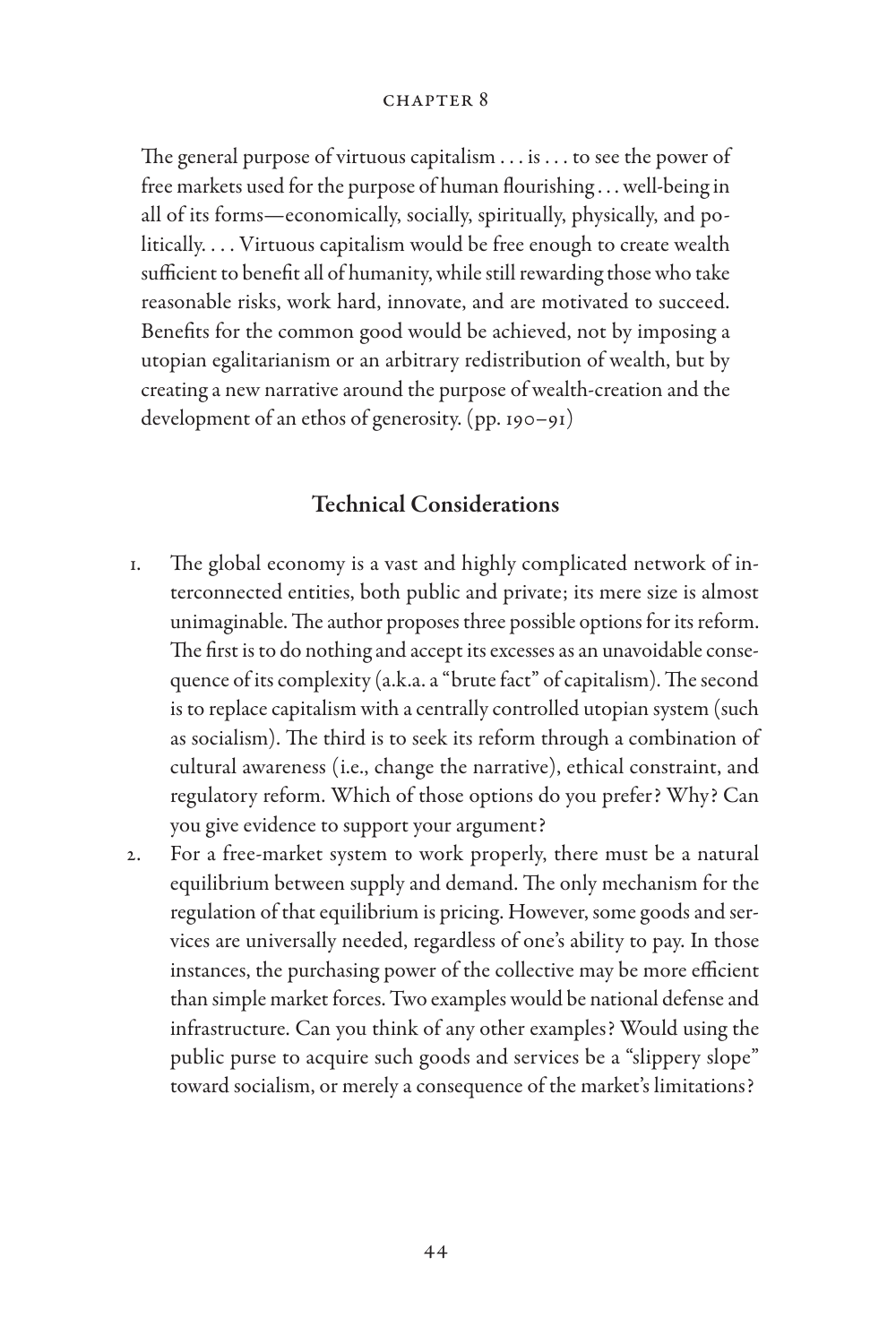## Biblical/Theological Considerations

- 1. Pursuit of economic excellence has reduced almost every aspect of selfactualization to the pursuit of nonstop stimulation, whether in the form of information, entertainment, wealth, or pleasure. How does that square with Jesus's seminal question: "What good is it for someone to gain the whole world, yet forfeit their soul?" (Mark 8:36).
- 2. In the final chapter of the book, the author suggests that people's view of God went from "God is remote" to "God is active" to "God is dead." Do you agree or disagree with that assessment? Why?
- 3. The author suggests that in a culture where capitalism has been redeemed, God would be both "present and accessible." What do you think he means by that statement?

## Moral/Ethical Considerations

- 1. The stimulus packages and central bank activities mentioned previously have brought unprecedented liquidity into financial markets, yet access to capital for people of color and poorer nations remains scandalously burdensome. What are the ethical implications of that situation? What would you do to change it?
- 2. While the author argues forcefully for cultural change, he concurs that there is a place for some regulatory action. If you could pass one law in the endeavor to redeem postmodern capitalism, what would it be?

## General Responses

1. The author is very critical of the so-called Friedman doctrine as it relates to business ethics. With what would you replace the words "make as much money as possible while conforming to the basic rules of the society, both those embodied in law and those embodied in ethical custom"?